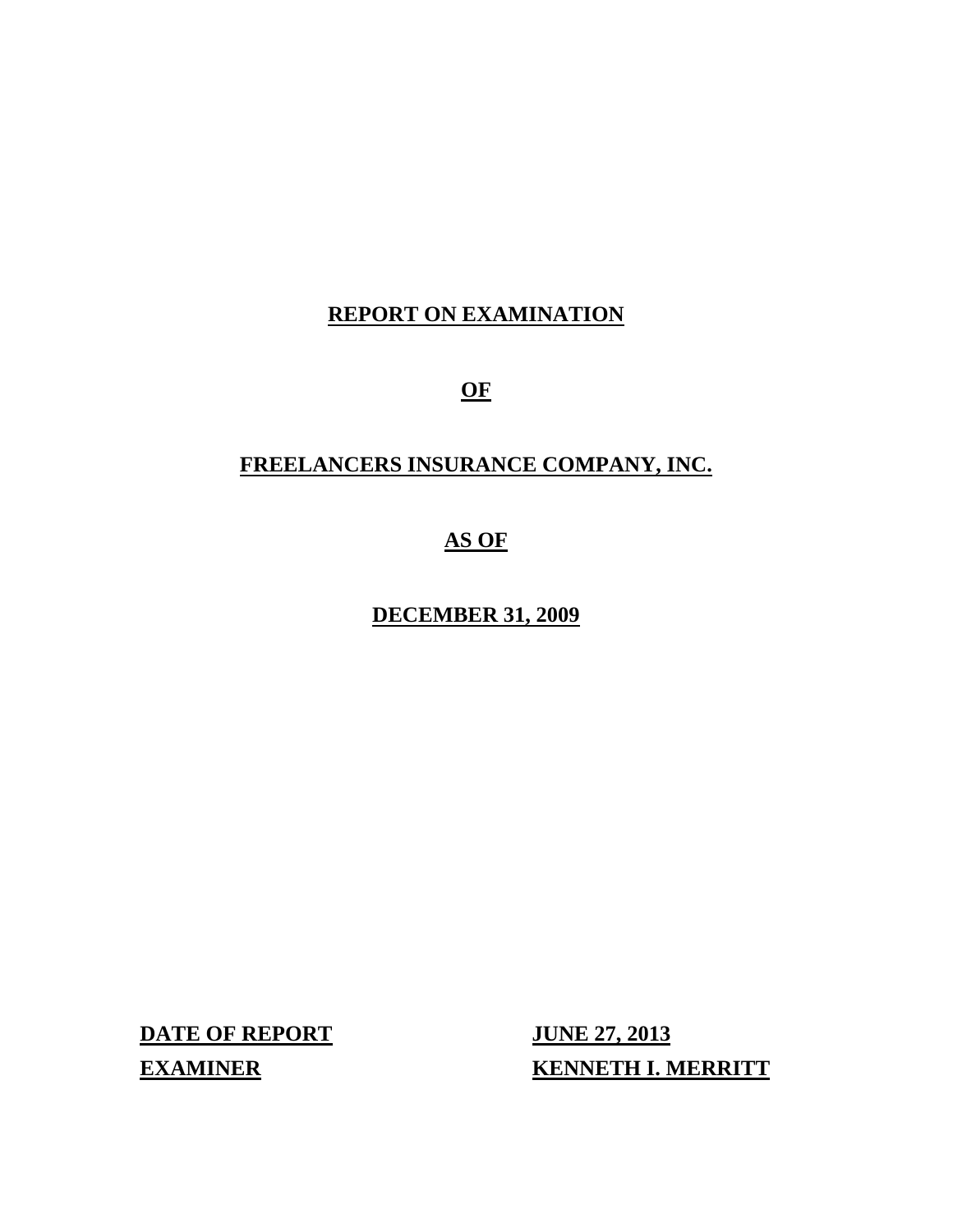# **TABLE OF CONTENTS**

| <u>ITEM NO.</u>  |                                                                                                                                                                                                           | PAGE NO.                              |
|------------------|-----------------------------------------------------------------------------------------------------------------------------------------------------------------------------------------------------------|---------------------------------------|
| 1.               | Executive summary                                                                                                                                                                                         | $\overline{2}$                        |
| 2.               | Scope of the examination                                                                                                                                                                                  | $\overline{4}$                        |
| 3.               | Description of the Company                                                                                                                                                                                | 6                                     |
|                  | A. Management and controls<br>B. Territory and plan of operation<br>C. Reinsurance<br>D. Holding company system<br>E Allocation of expenses<br>F. Accounts and records<br>G. Significant operating ratios | 6<br>10<br>12<br>14<br>21<br>24<br>30 |
| $\overline{4}$ . | <b>Financial statements</b><br>A. Balance sheet<br>B. Statement of revenue and expenses and<br>capital and surplus                                                                                        | 32<br>32<br>33                        |
| 5.               | <b>Unsecured loans</b>                                                                                                                                                                                    | 34                                    |
| 6.               | Claims unpaid                                                                                                                                                                                             | 36                                    |
| 7.               | Unpaid claims adjustment expenses                                                                                                                                                                         | 37                                    |
| 8.               | Market conduct activities                                                                                                                                                                                 | 37                                    |
|                  | A. Consumer complaints<br>B. Claims processing<br>C. Prompt Pay Law<br>D. Explanation of benefits statements<br>E. Advertising and marketing                                                              | 38<br>41<br>44<br>46<br>48            |
| 9.               | Summary of comments and recommendations                                                                                                                                                                   | 50                                    |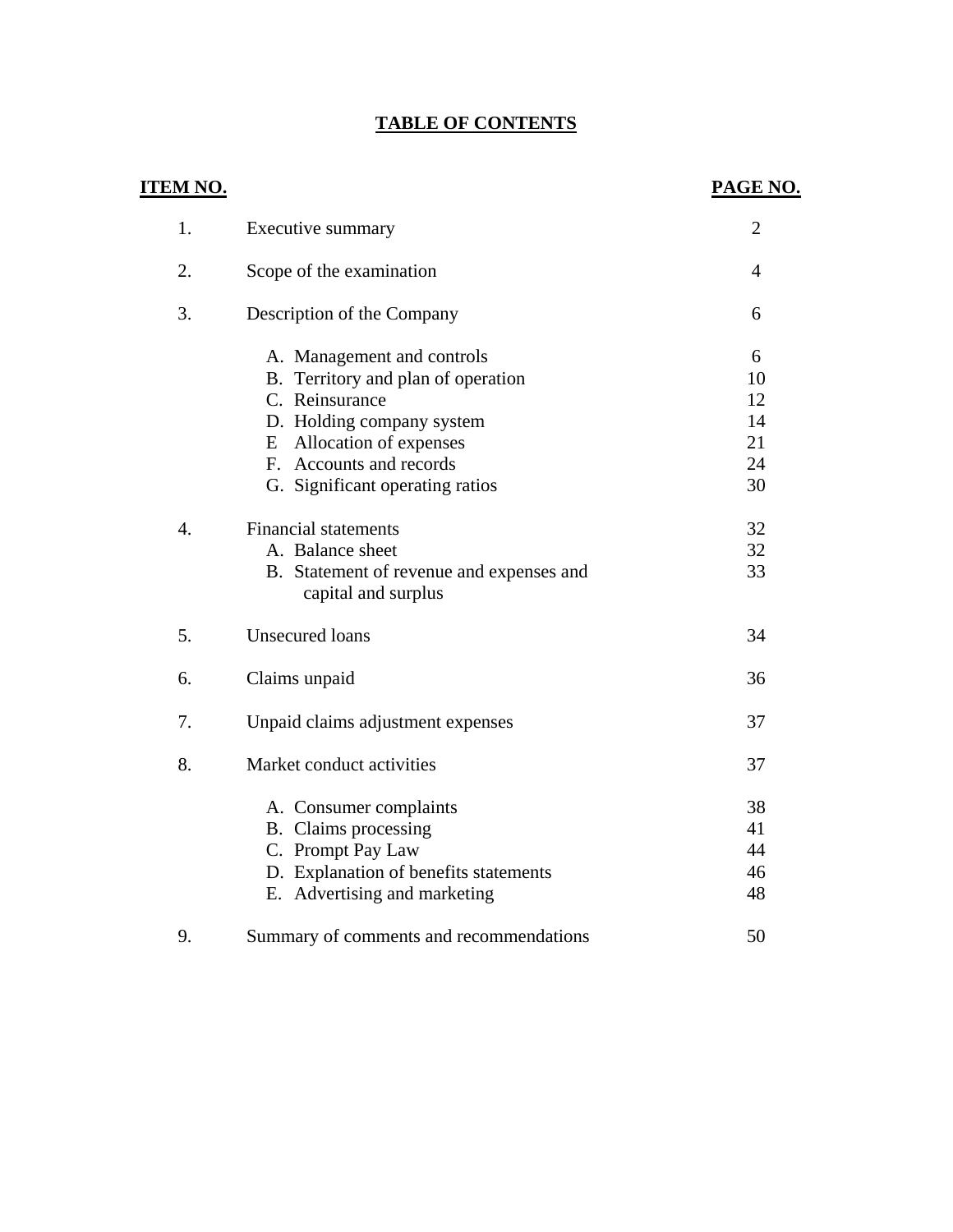

# NEW YORK STATE DEPARTMENT<sub>of</sub> FINANCIAL SERVICES

Andrew M. Cuomo Governor

M. Cuomo **M. Lawsky M. Cuomo** *M. Lawsky* **M. Lawsky M. Lawsky M. Lawsky M. Lawsky** Superintendent

June 27, 2013

Honorable Benjamin M. Lawsky Superintendent of Financial Services Albany, New York 12257

Sir:

Pursuant to the provisions of the New York Insurance Law, and acting in accordance with the instructions contained in Appointment Number 30483, dated February 9, 2010, attached hereto, I have made an examination into the condition and affairs of Freelancers Insurance Company, Inc., a for-profit stock accident and health corporation licensed pursuant to the provisions of Article 42 of the New York Insurance Law, as of December 31, 2009, and submitted the following report thereon.

The examination was conducted at the home office of Freelancers Insurance Company, Inc., located at 20 Jay Street, Brooklyn, New York.

Wherever the designations "Freelancers" or the "Company" appear herein, without qualification, they should be understood to indicate Freelancers Insurance Company, Inc.

Wherever the designation the "Department" appears herein, without qualification, it should be understood to indicate the New York State Department of Financial Services.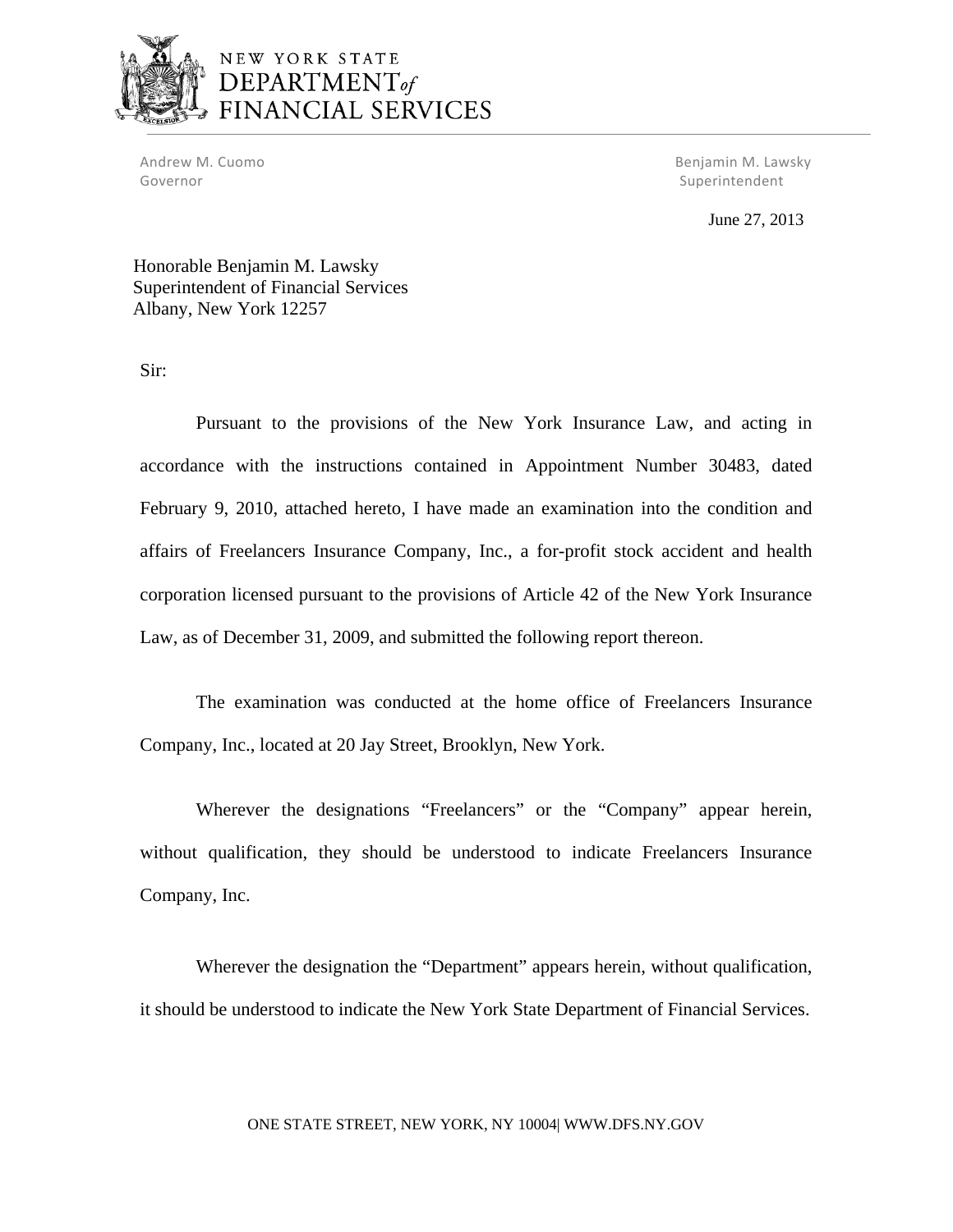#### **1. EXECUTIVE SUMMARY**

The results of this examination revealed various financial and operational deficiencies that indicated areas of weaknesses and/or directly impacted the Company's compliance with the New York Insurance Law, Department Regulations, Statements of Statutory Accounting Principles as per the National Association of Insurance Commissioners ("NAIC") *Accounting Practices and Procedures Manual* and prescribed practices per the *NAIC's Financial Condition Examiners Handbook*.

The most significant findings relative to this examination include the following:

#### **Financial and Operational**

- The Company is not adhering to the member eligibility rules of Freelancers Union, Inc. (the "Parent") of enrolling only New York residents and individuals who are primarily either independent or freelance workers.
- The Company violated Article 15 of the New York Insurance Law when it engaged in various inter-company transactions with certain affiliates during 2009 and 2010, without filing formal written agreements and receiving the nondisapproval of the Department.
- Freelancers violated Article 15 of the New York Insurance Law when it failed to maintain adequate documentation necessary to verify whether certain intercompany transactions between Freelancers and its affiliates were fair and equitable.
- The Company violated Parts 80-1.2 and 80-1.4 of Department Regulation No. 52 (11 NYCRR 80) when it failed to file its 2009 Annual Holding Company Registration Statement Form (HC-1) with all the requisite information and within the required timeframe.
- The Company violated the requirements of Section 1303 of the New York Insurance Law, when it understated its 2009 unpaid claim reserves by approximately \$3 million.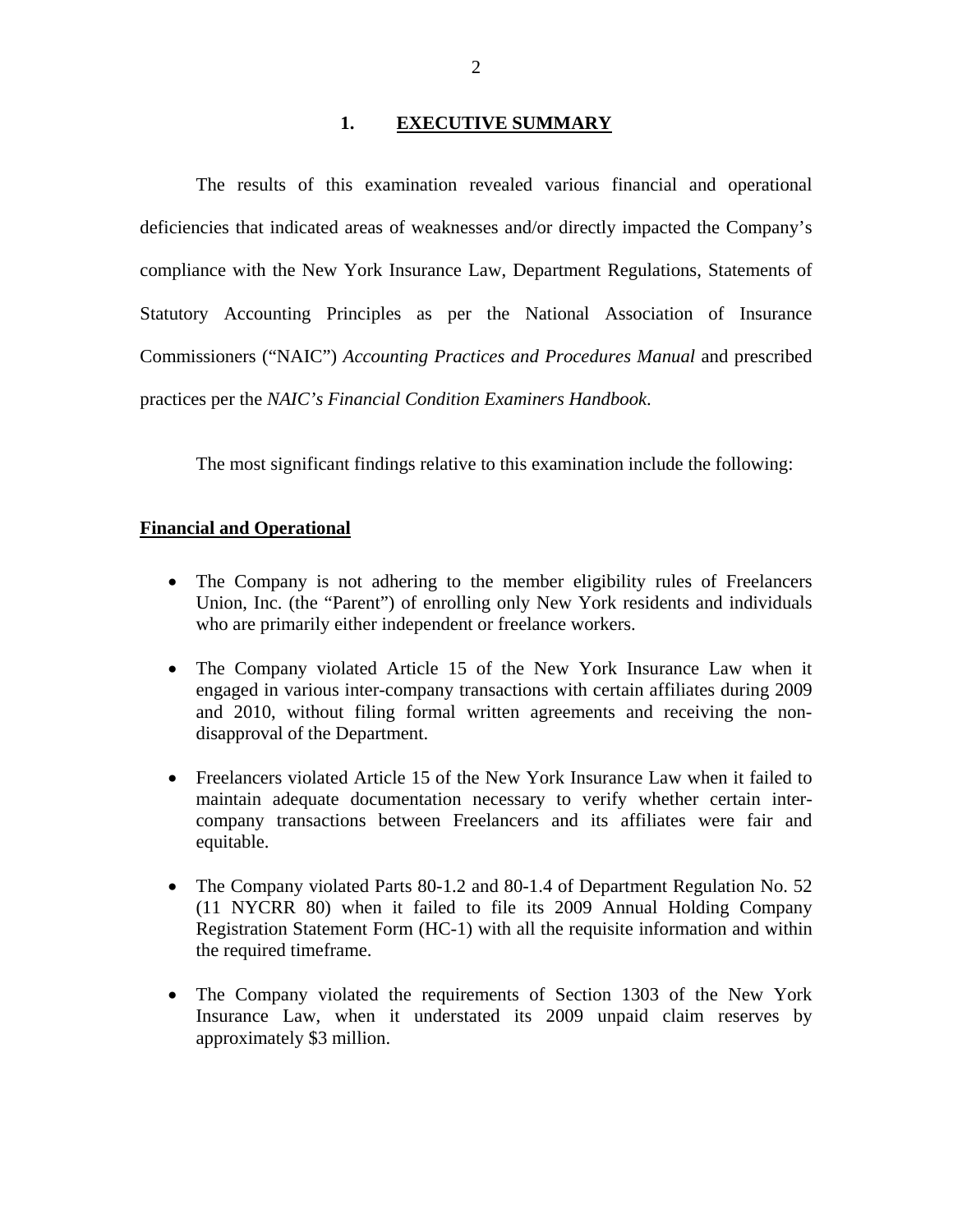- A significant internal control deficiency exists within the Company's cash function wherein the Chief Executive Officer, Chief Accounting and Administration Officer and Controller (without any additional requirements, including a second signatory) can individually execute wire transfers of up to \$5 million from Freelancers' bank accounts.
- The Company was billed for charges and services of the Parent which included costs of Freelancers Union, Inc., such as social and political outreach activities. A review of Company paid invoices in 2009 revealed two separate transactions of \$155,000 and \$77,500, in marketing and advertising payments were made by the Company in connection with these Freelancers Union Inc., activities in the State of California. It should be noted that the Company was not licensed in California. Another example of such unusual and non-insurance related expenses included allocations to the Company in 2009 which were described as costs of the Parent's fundraising activities.

## **Market Conduct Activities**

- During the period January 2009 through February 2010, the Department's Consumer Services Bureau received approximately 115 subscriber complaints against the Company. Most of the complaints involved coverage issues relative to pre-existing conditions, unwarranted coverage cancellations and inaccurate premium billings.
- In 2009, eight hundred of the Company's claims for out-of network services were processed and paid incorrectly, at in-network rates.
- The Company violated Sections 3224-a(a) and Section 3224-a(c) of the New York Insurance Law (Prompt Pay Law) in 2009, respectively, when it failed to pay claims in a timely manner and when it failed to pay interest to the claimants for such late payment of the claims, as required by statute.
- The Company's Explanation of Benefits Statements ("EOBs") were not fully compliant with paragraph (7) of Section 3234(b) of the New York Insurance Law. Wherein there no mention in the EOBs that failure to comply with the applicable requirements of paragraph (7) may lead to forfeiture of a consumer's right to challenge a denial or rejection, even when a request for clarification has been made.
- The Company failed to provide any evidence of fulfillment with Department Circular Letter No. 9 (1999) when it failed to obtain from either its internal auditor or independent CPA, the mandated certification affirming that proper Company standards for claims processing, etc. were in place.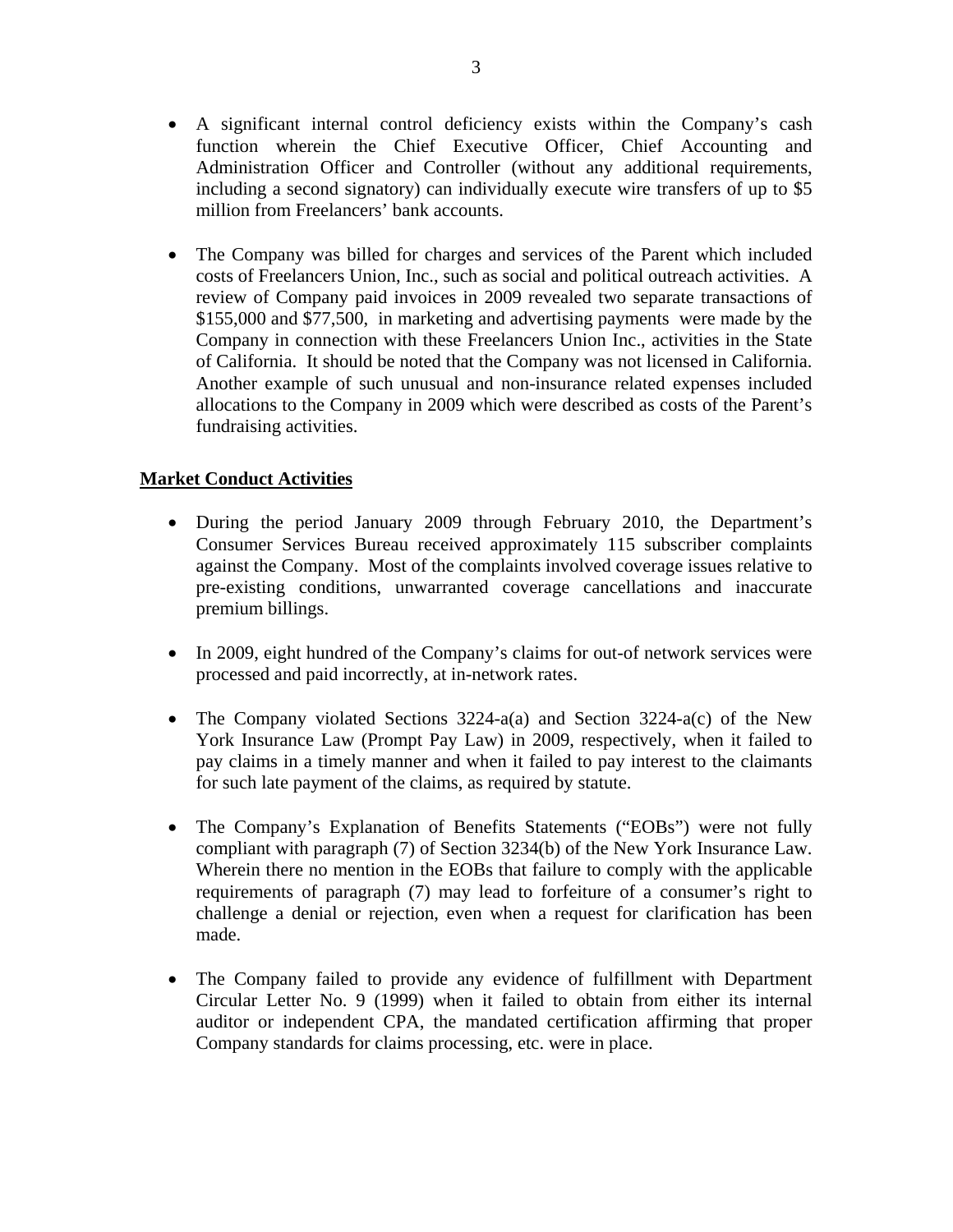#### **2. SCOPE OF THE EXAMINATION**

The Company was licensed on November 2008 and commenced writing business in January 2009. This is the first examination of the Company. This examination was a combined (financial and market conduct) examination and covered the one-year period January 1, 2009 to December 31, 2009. The financial component of the examination was conducted as a financial examination, as defined in the National Association of Insurance Commissioners ("NAIC") *Financial Condition Examiners Handbook, 2009 Edition* (the "Handbook"). The examination was conducted observing the guidelines and procedures in the Handbook. Where deemed appropriate by the examiners, transactions occurring subsequent to December 31, 2009, were also reviewed.

The examination was conducted on a risk-focused basis in accordance with the provisions of the Handbook, which provides guidance for the establishment of an examination plan based on the examiner's assessment of risk in the Company's operations and utilizes that evaluation in formulating the nature and extent of the examination. The examiner planned and performed the examination to evaluate Freelancers' current financial condition, as well as identify prospective risks that may threaten the future solvency of the Company.

The examiner identified key processes, assessed the risks within those processes and assessed the internal control systems and procedures used to mitigate those risks. The examination also included an assessment of the principles used and significant estimates made by management, an evaluation of the overall financial statement presentation, and determined management's compliance with the Department's statutes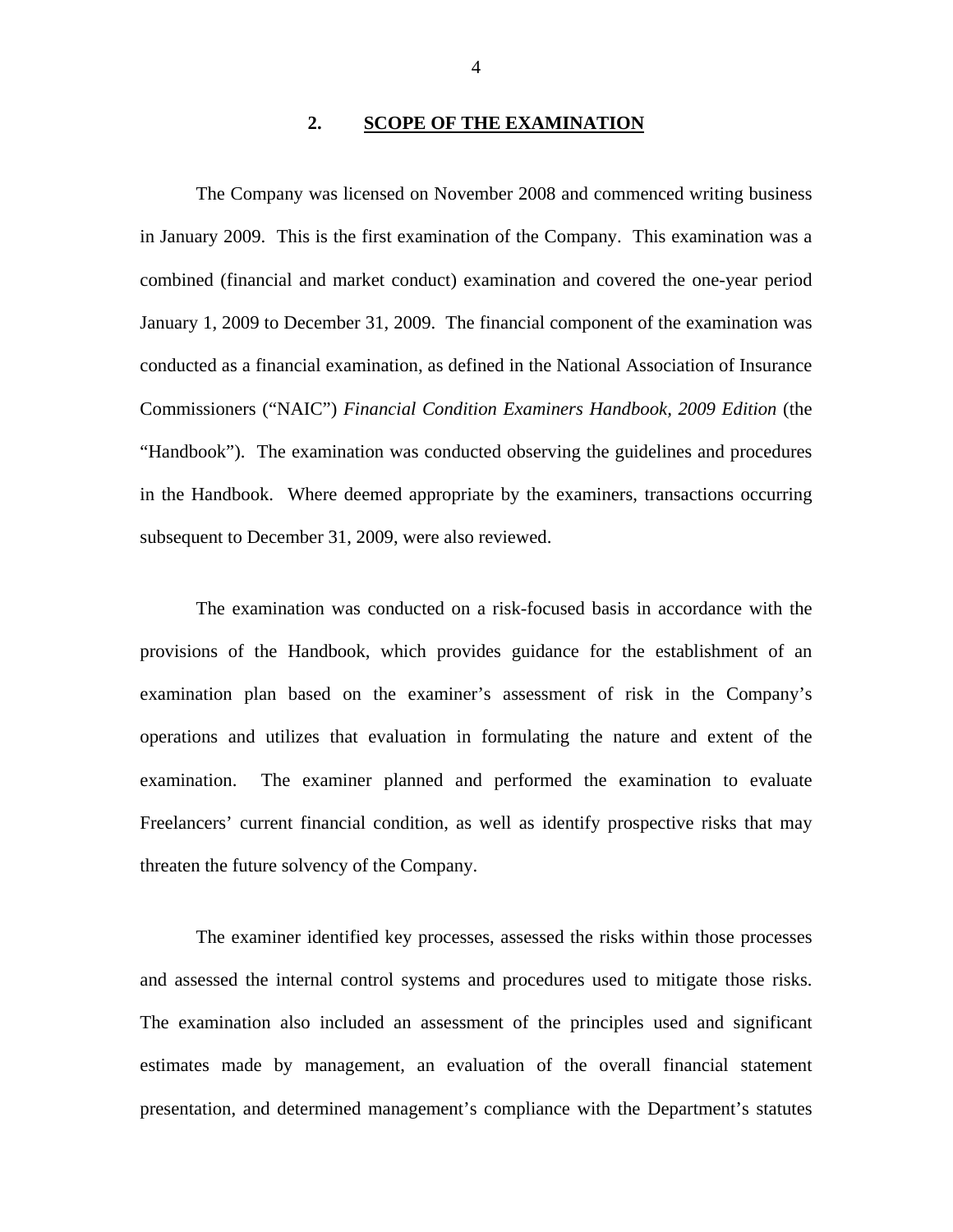and guidelines, Statutory Accounting Principles, as adopted by the Department and NAIC annual statement instructions.

Information concerning the Company's organizational structure, business approach and control environment were utilized to develop the examination approach. The examination evaluated the Company's risks and management activities in accordance with the NAIC's nine branded risk categories, as provided in the Handbook.

These categories are as follows:

- Pricing/Underwriting
- Reserving
- Operational
- Strategic
- Credit
- Market
- Liquidity
- Legal
- Reputational

The Company was audited, following its first year of operation, as of December 31, 2009, by the accounting firm, BDO Seidman, LLP ("BDO"). The Company received an unqualified opinion. Certain audit workpapers of BDO were reviewed and relied upon in conjunction with this examination. A review was also made of Freelancers' Corporate Governance structure.

This report on examination is confined to financial statements and comments on those matters which involve departures from laws, regulations or rules, or which are deemed to require an explanation or description.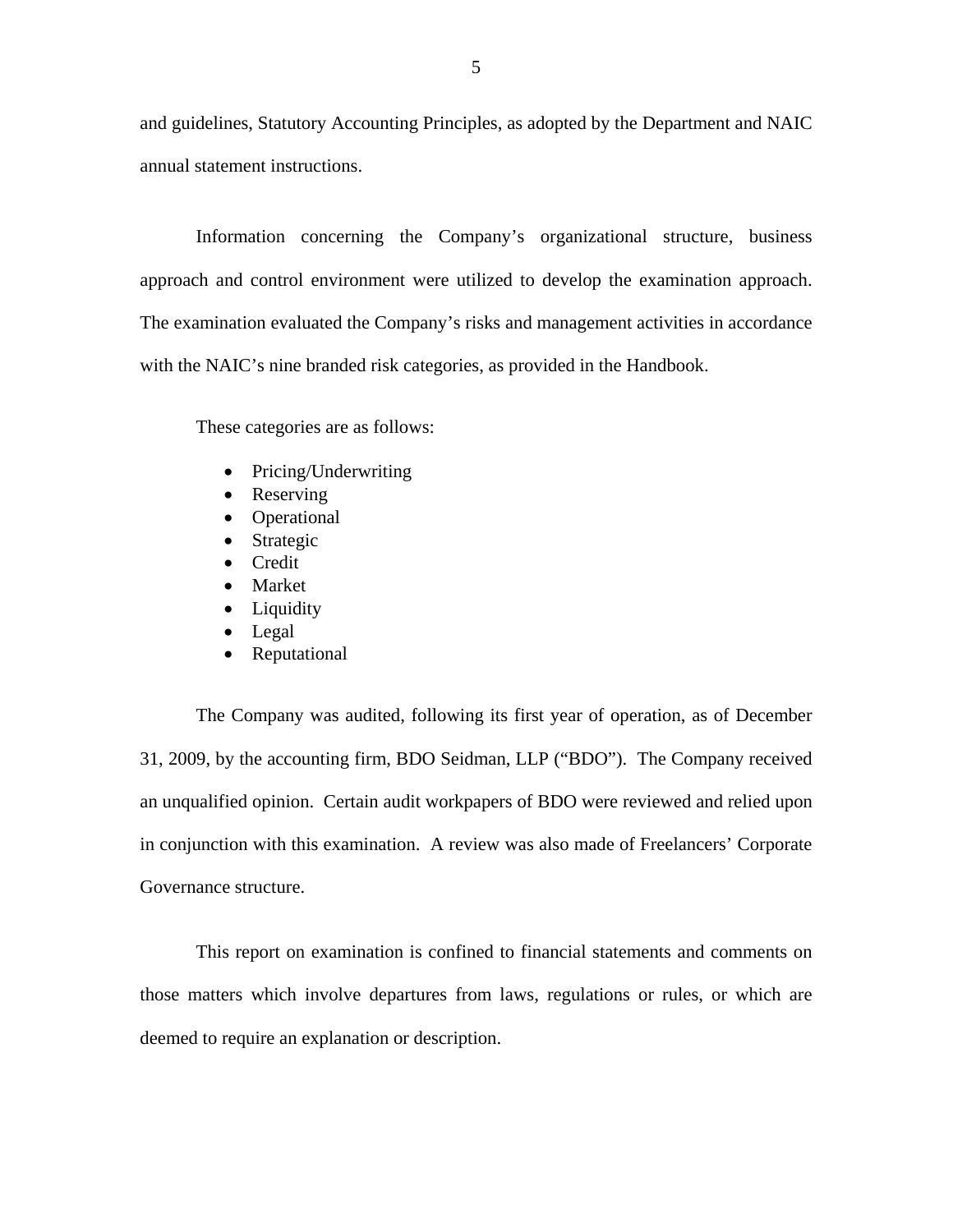#### **3. DESCRIPTION OF THE COMPANY**

<span id="page-7-0"></span>Freelancers Insurance Company, Inc., was incorporated in the State of New York on January 28, 2008, as a for-profit stock corporation. The Company was licensed by the Department on November 10, 2008, as an accident and health insurer pursuant to Article 42 of the New York Insurance Law and commenced writing business on January 1, 2009.

Concurrent with its licensing, the Company was permitted, until January 1, 2010, to insure only the association group members of Freelancers Union, Inc., Freelancers' Parent.

In order to continue enrolling only Freelancers Union, Inc.'s ("FUI"), members beyond January 1, 2010, the date stipulated in which Freelancers was to start enrolling all other similar small groups and individuals, the Company submitted an application for participation in the independent workers demonstration project pursuant to Section 1123 of the New York Insurance Law. Section 1123 of the New York Insurance Law became effective on September 16, 2009, and Freelancers filed an application with the Department on October 7, 2009.

The Company was permitted to restrict enrollment to Freelancers Union, Inc.'s members during the Department's review of the application. The application was approved by the Department on December 7, 2010.

#### A. Management and Controls

The Company's by-laws provide for a Board of Directors ("Board") consisting of at least thirteen (13) members, but not more than seventeen (17).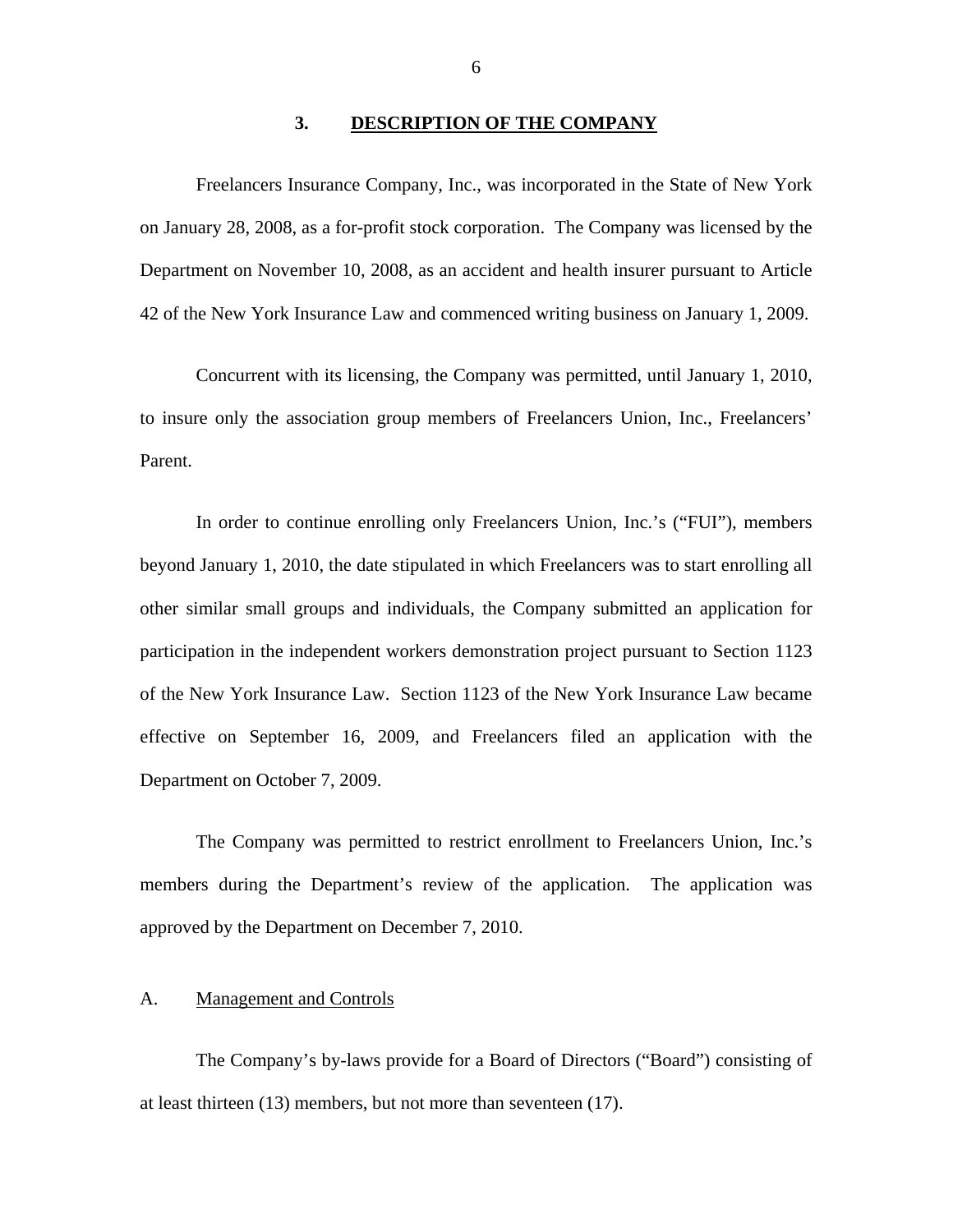The following fourteen (14) members comprised the Company's Board as of December 31, 2009:

Director John Baackes Menands, NY Nancy Biberman Pelham, NY Stephanie Buchanan Brooklyn, NY Trisala Chandaria New York, NY Cheryl Dorsey Washington, DC Ron Gryzinski Chicago, IL Matt Hancock Chicago, IL Charles Heckscher Princeton, NJ Sara Horowitz Brooklyn, NY Andrew Kassoy New York, NY Hanan Kolko Montclair, NJ Megan Mardiney Brooklyn, NY Andrea Phillips New York, NY Laurie Rubiner Washington, DC Principal Business Affiliation President, Senior Whole Health of NY, Inc. Corporation Co-Founder and President, Women Housing and Economic Development Student Co-Founder, Temboo President, Echoing Green President and Chief Executive Officer, Shorebank Executive Director, Center for Polytechnical Education Professor, Rutgers University President and Chief Executive Officer, Freelancers Insurance Company, Inc. Co-founder, B-Corporation Shareholder and Director, Meyer, Suozzi, English & Klein Principal and Creative Director, The Mardiney Group Executive Vice President, Seedco Financial Vice President, Planned Parenthood Federation of America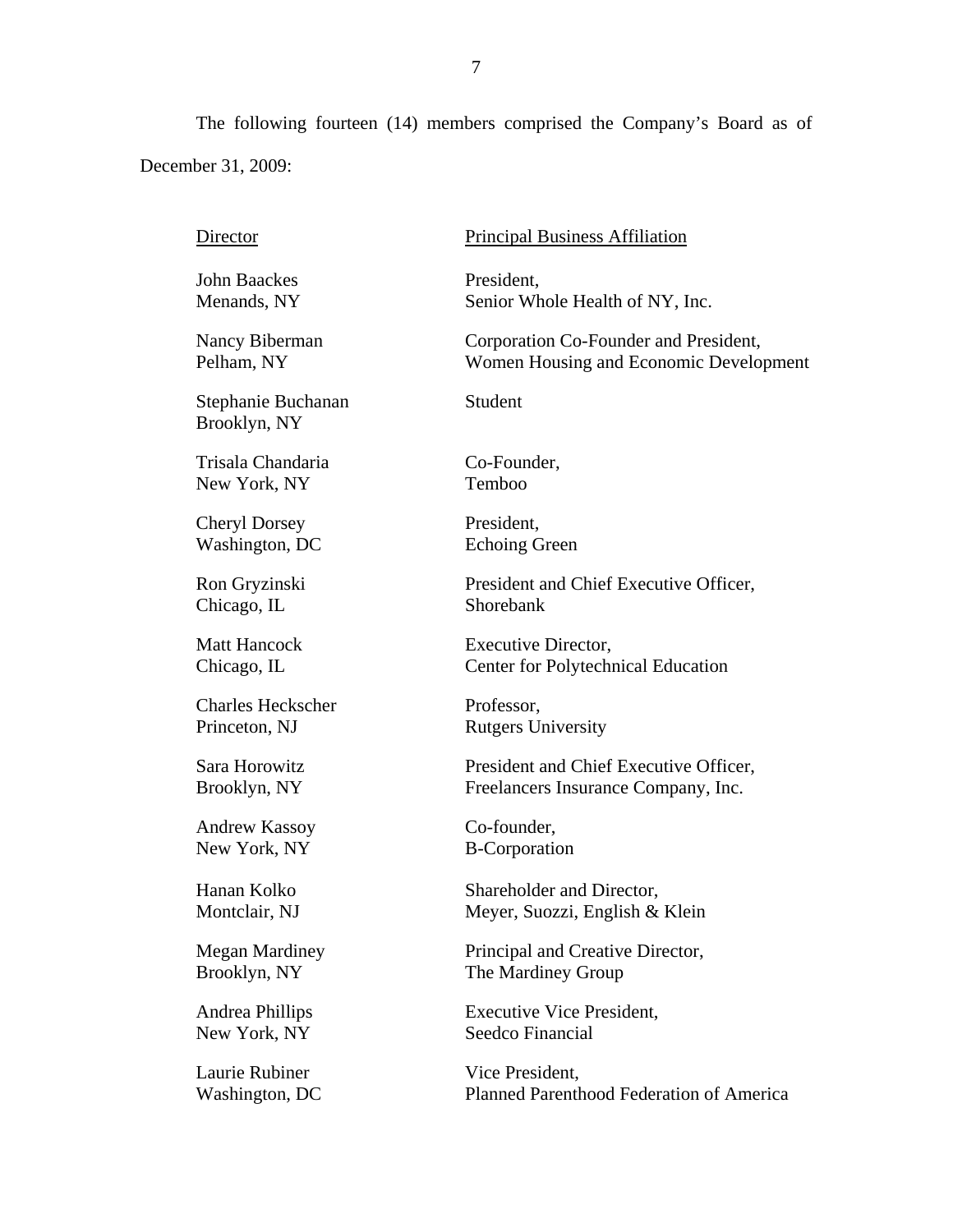The following individuals were listed as Freelancers' executive officers as of December 31, 2009:

| Sara Horowitz | President and Chief Executive Officer |  |  |
|---------------|---------------------------------------|--|--|
| Hanan Kolko   | Vice-President                        |  |  |
| Dina Sena     | <b>Chief Financial Officer</b>        |  |  |

The Company's by-laws provide for an annual meeting of the Board of Directors immediately after Freelancers' shareholders annual meeting, which is held in June of each year. In addition, regular meetings of the Board of Directors are to be held as designated by resolutions of the Board or by the written consent of all the Directors.

During calendar year 2009, Freelancers' Board of Directors held an annual meeting as well as several regular meetings. Such meetings were generally well attended with all Board members attending more than 50% of the meetings they were eligible to attend.

Section 5.1 of the Company's by-laws states in part:

*"…Any one person may hold any number of offices of the corporation at any one time unless specifically prohibited therefrom by law, provided that at any one time there shall be at least two officers of the corporation. The salaries and other compensation of the officers of the corporation shall be fixed by or in the manner designated by the Board of Directors."* 

It was noted also that the Company disclosed in the Jurat Pages of its 2009 and 2010 annual statement filings, and in its 2011 filed quarterly statements, a Vice-President who was not an employee of the Company. This individual is a Company Board member only.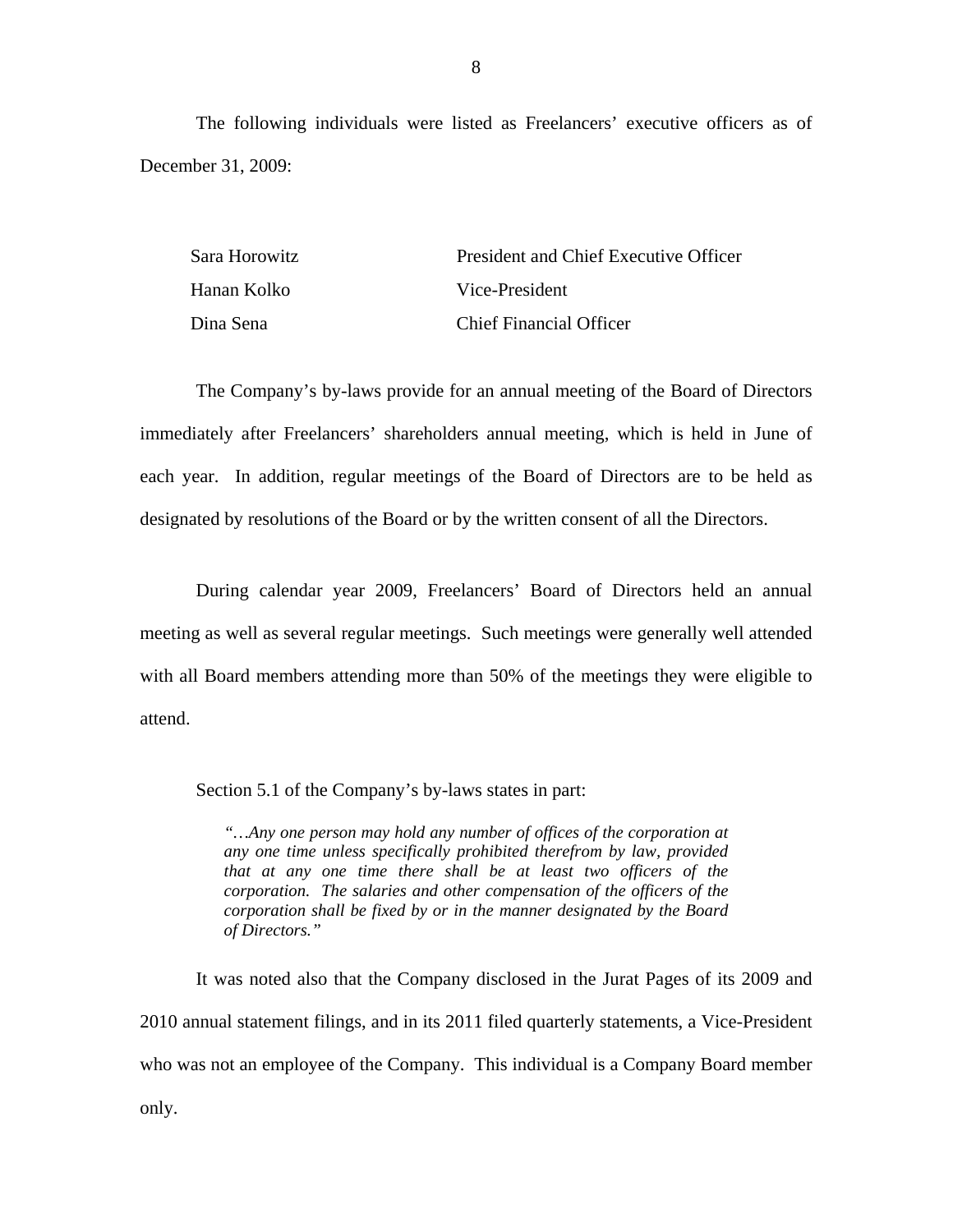In addition, beginning with the Company's September 30, 2010 quarterly statement filing and continuing through its June 30, 2011 quarterly statement filing, the Jurat Pages included the name of a Chief Financial Officer who also was not an employee of the Company. This individual was an outside consultant whose firm performed various services for the Company pursuant to a written contract. Such individual should not be considered an employee of the Company.

Accordingly, Freelancers' President and Chief Executive Officer, one person holding both positions, is the only Company employee. Although the Company's bylaws do not dictate that its executive managers be employees of the Company, prudent business practices would dictate otherwise.

It is recommended that the Board of Directors of the Company follow prudent business practices by ensuring that its executive management, at all times, are employees of the Company.

Section 5.2(c) of the by-laws states the following with respect to the duties of the Company's Vice-Presidents:

> *"(c) Duties of Vice-Presidents. The Vice-Presidents (if any), in the order of their seniority, may assume and perform the duties of the President in the absence or disability of the President or whenever the office of the President is vacant…"*

Based on the above indicated requirement of the by-laws and the examiner's finding that the President and Chief Executive Officer is the Company's only officer, it does not appear that the Company has in place the necessary structure to readily succeed and assume the role of the President. It is therefore incumbent upon the Board to elect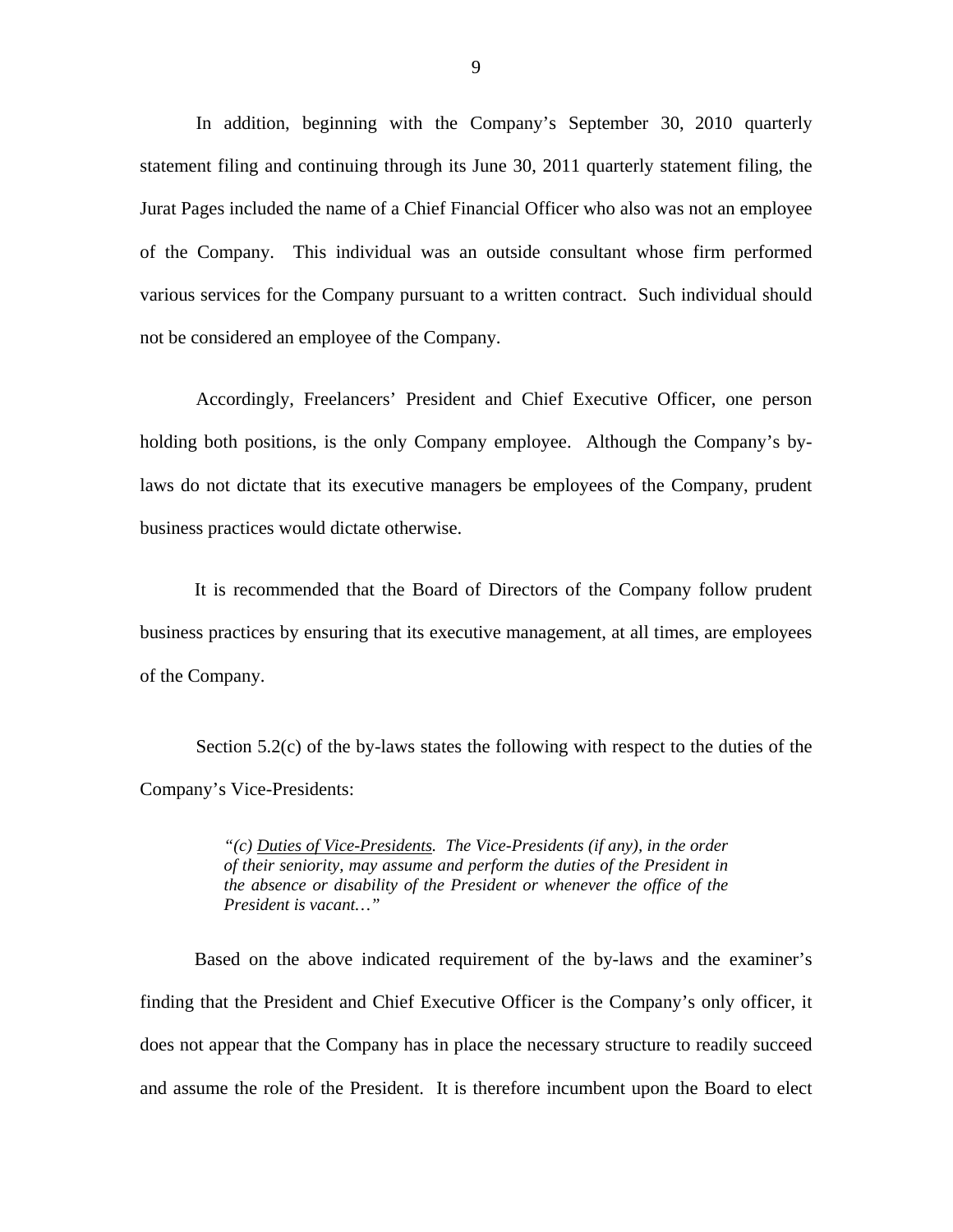<span id="page-11-0"></span>and have Vice-Presidents or other succession plan. In turn, this will provide Freelancers with a viable plan of succession if such vacancy was to occur.

It is recommended that the Board of Directors implement a viable plan of succession, including staffing Freelancers with Vice-Presidents who can duly perform or assume the duties of the President, if called upon by the Board.

## B. Territory and Plan of Operation

The Company provides health insurance coverage exclusively to the members of Freelancers Union, Inc. ("FUI"), which consist of independent workers who either reside or work within New York State. Pursuant to eligibility rules, independent workers are defined as individuals employed as follows: (i) freelancers, (ii) independent contractors or consultants, (iii) self-employed persons, (iv) part-time or temporary workers, and (v) workers employed simultaneously by multiple companies. Except for individuals receiving a W-2 while working for a temporary or placement agency, a member is not considered an independent worker if at the time of applying for coverage, the individual worked full-time as a "W-2 employee" for the last 18 months with the same employer, or whose employment is expected to last more than 18 months.

In order for a member of Freelancers Union, Inc. to obtain insurance coverage, he or she must meet the following eligibility requirements:

- Be an independent worker living or working in New York State;
- Work in one or more of the following eligible industries and/or occupations: (i) arts, design and entertainment, (ii) domestic child care giver, (iii) financial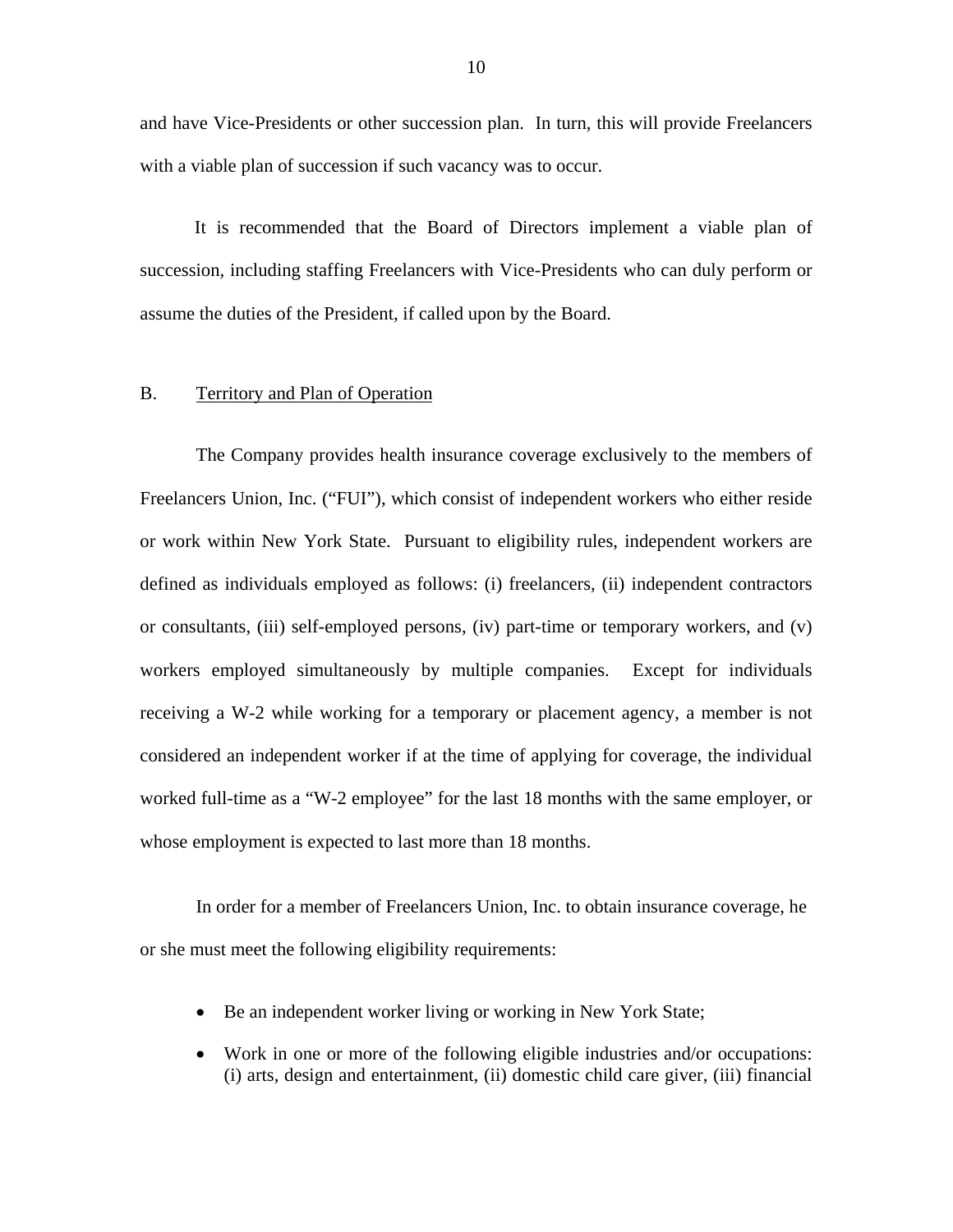services, (iv) media and advertising, (v) nonprofit, (vi) skilled computer user, (vii) technology, and (viii) traditional or alternative health care provider; and

• Demonstrate that he or she has done one of the following while working in the eligible industries or occupations above: (i) worked at least 20 paid hours in each of the last 8 weeks or (ii) earned at least \$10,000 within the last 6 months.

In a letter dated December 1, 2009, to the Department, Freelancers Union, Inc., proposed revisions to its Members' Eligibility Rules for 2010, namely redefining the meaning of an independent worker and expanding the Company's eligible area to include additional New York counties within the proximity of several other states contiguous to New York State. Independent workers were redefined as individuals who work as freelancers, independent contractors and consultants, or who are self-employed, parttime, or temporary workers. No longer considered independent workers are individuals who at the time of application, are working full-time as a W-2 employee, unless they work for an employment agency or payroll service, or for an employer for a predetermined, finite period of time or on a specific project(s). Also, the 2010 definition of eligible area was revised wherein members enrolled in Freelancers must either live in Freelancers' coverage area or live in an eligible state and also work within the Company's coverage area. Freelancers' coverage area comprises the thirty-four counties in New York where the Company has filed rates and forms.

As of December 31, 2009, the Company reported net written premiums in the amount of \$67,361,063.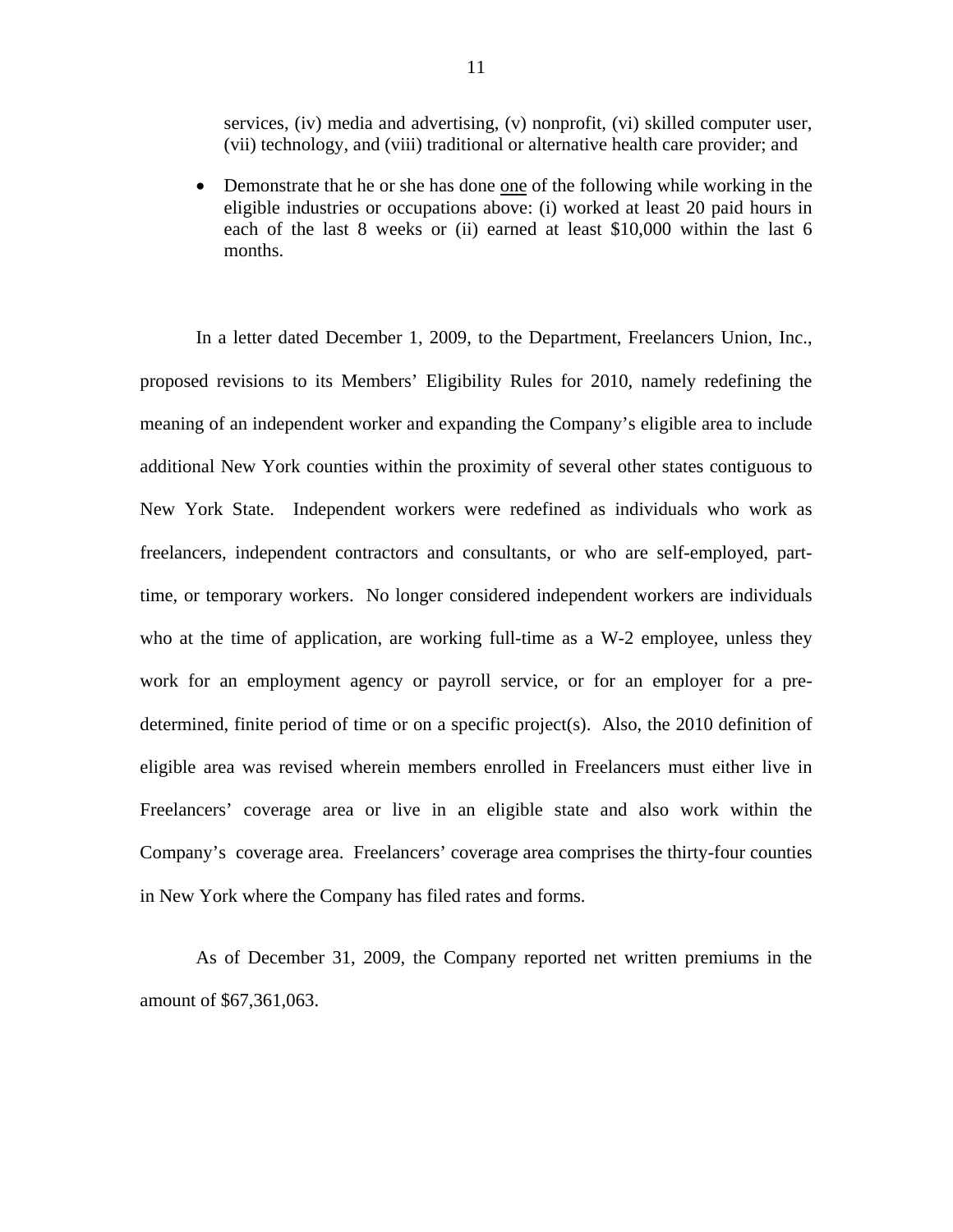<span id="page-13-0"></span>The following is a breakdown of the 2009 total net premiums by the individual health plan types marketed by the Company:

| <b>Policy Plan Type</b>            | <b>Amount</b> |
|------------------------------------|---------------|
| Provider Preferred Option 1        | \$19,485,027  |
| <b>Provider Preferred Option 2</b> | 22,884,573    |
| Provider Preferred Option 3        | 23,083,138    |
| High Deductible Plan 1 (\$5,000)   | 486,714       |
| High Deductible Plan 2 (\$10,000)  | 1,421,611     |
| Total                              | \$67,361,063  |

C. Reinsurance

The Company held the following ceded excess-of-loss reinsurance coverage with

Munich Reinsurance America, a Delaware Corporation, and also an authorized New

York reinsurer, as of December 31, 2009.

#### Layer 1

Company's retention Reinsurer's liability

\$250,000 of the first ultimate net loss, 100% excess of the Company's \$250,000 each covered person, each agreement retention, of ultimate net loss, each covered year. person, each agreement year, not to exceed a maximum liability of \$750,000 each covered person, per agreement year.

#### Layer 2

Company's retention Reinsurer's liability

\$250,000 of the first ultimate net loss, 100% excess of \$1,000,000, of ultimate net

each covered person, each agreement loss, each person, each agreement year, not year. to exceed a maximum liability of \$1,000,000 each covered person per agreement year.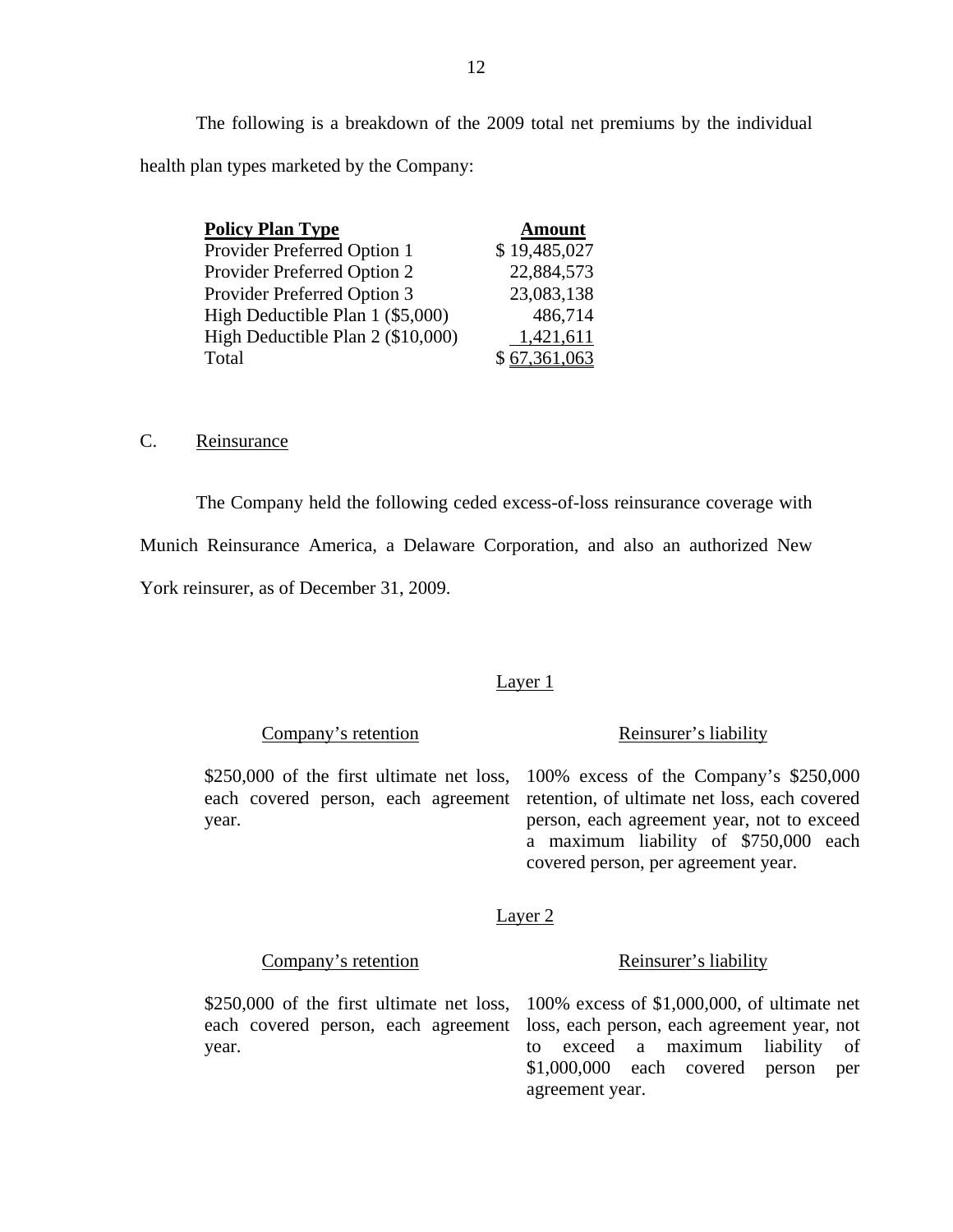#### Extra Contractual Obligations\*

#### Company's retention Reinsurer's liability

\$250,0 00 of the first ultimate net loss, A maximum limit on incurred claims of one each covered person, each agreement additional policy limit any one covered year. person and \$2 million for all covered persons in the aggregate under all policies reinsured in any one agreement year.

 \*Note: Extra Contractual Obligations: Additional liability above the Company's policy limits incurred in settle within the policy limit, or by reason of alleged or actual negligence, fraud, or bad faith, in rejecting, connection with a lawsuit and a court award against the Company for legal costs or expenses related to the Company's handling of a covered claim, including but not limited to, the failure by the Company to an order of settlement, or in the preparation of a defense.

The following clause appeared in the reinsurance agreement relative to the

applicable business exclusions:

"Business derived from any pool, association (including joint underwriting associations), syndicate, exchange, plan, fund or other facility directly as a member, subscriber or participant, or indirectly by way of reinsurance or assessments."

Based on the above association exclusion, it was noted that such wording contradicts the status of Freelancers Union, Inc., as an "association group". When questioned about the wording, management indicated the reference to association related to an association group of joint underwriting insurers and not to an association group such as Freelancers Union, Inc. However, the wording clearly states any association.

It is recommended that the Company, with regard to its reinsurance agreements, state in the agreements that such exclusion does not apply to Freelancers Union, Inc., as an association group.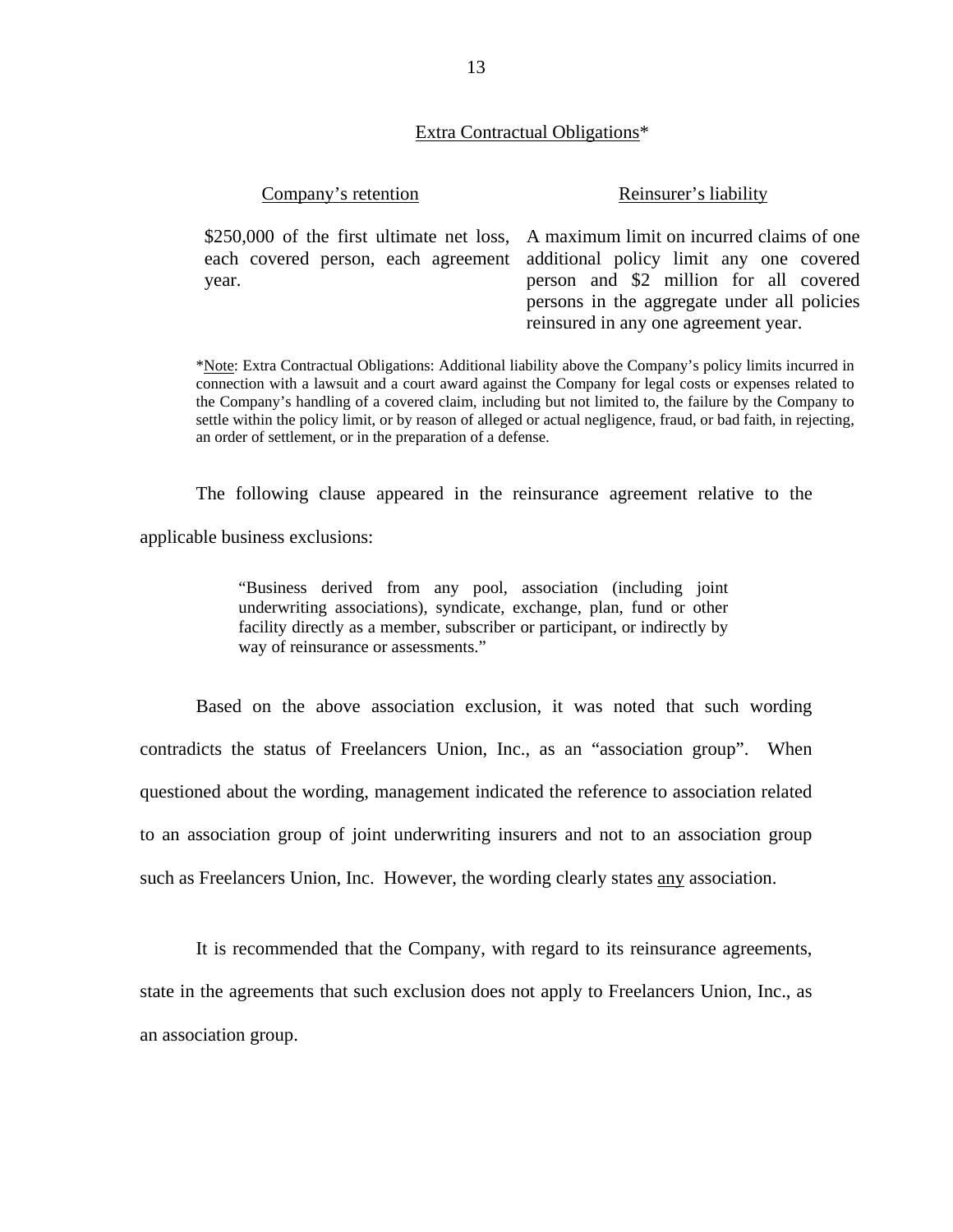<span id="page-15-0"></span>Subsequent the examination date the Company amended the language in its reinsurance agreements to reflect that Freelancers' Union, Inc. would not be excluded as an association group.

Effective January 1, 2010, the Company effected a new agreement with White Mountain Reinsurance Company of America, a New York domestic insurer, which included the same Company retention and reinsurer liability limits as the previous agreement. The only difference appeared to be with the extra contractual obligations and the applicable annual aggregate limit between the two agreements. The annual maximum limit for all covered persons of \$2 million under the 2009 agreement increased to \$10 million based on the 2010 agreement.

The reinsurance agreements contained all the required standard clauses, including the insolvency clause, as required by Section 1308 of the New York Insurance Law.

## D. Holding Company System

The following chart depicts the Company's holding company system as of December 31, 2009: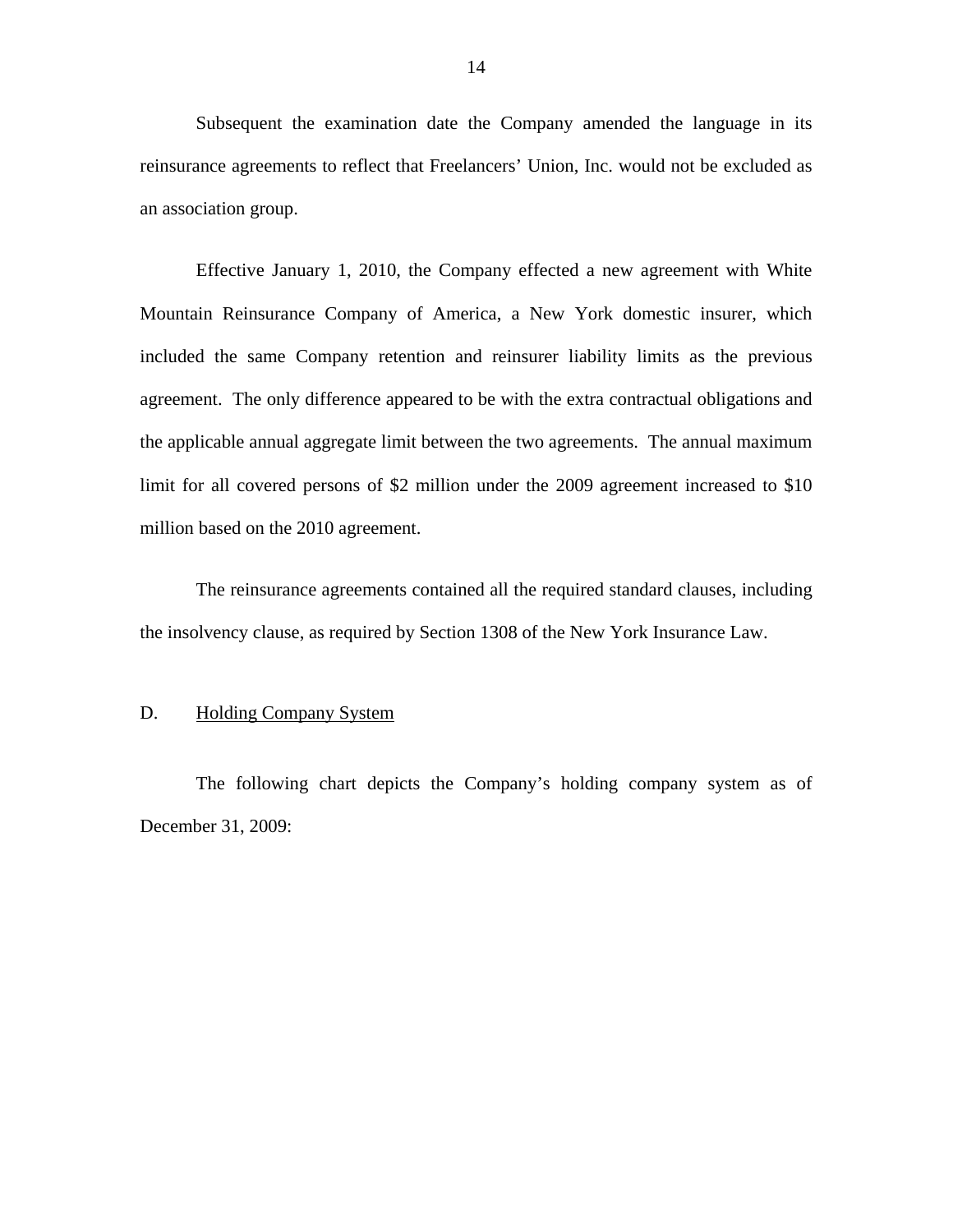

The following describes the history and activities of each of the Company's affiliates:

## (i) Freelancers Union, Inc. ("FUI" or the "Parent")

FUI is a non-profit organization that was re-organized in 2005 pursuant to the Internal Revenue Code as a Section 501(c)(4) tax-exempt organization. FUI, formerly named Working Today Education Fund, is a national organization that serves the independent workforce through advocacy, education, and service. FUI offers health, dental, life and disability benefits to its members as an association group. By bringing together a large group of people, the organization has been able to negotiate more favorable rates for its members. Any person may become a member of FUI by paying a \$40 membership to the Parent. In 2009, the Parent formed Freelancers Insurance Company, Inc., a wholly-owned insurance company that offers health benefits to only FUI's members. Freelancers Union, Inc. provides benefits to members through carriers in addition to Freelancers Insurance Company, Inc. These benefits include dental, disability and life insurance that are offered through FUI's other non-affiliated carriers.

#### (ii) Working Today, Inc. ("WT")

WT is an Internal Revenue Code Section  $501(c)(3)$  tax exempt, non-profit New York corporation which was formed in 1996. The organization is a research and policy organization. Freelancers Union, Inc., is its sole member. WT provides, through the leasing of its business personnel and infrastructure facilities, all of the administrative services for the day-to-day management of Freelancers Insurance Company, Inc.,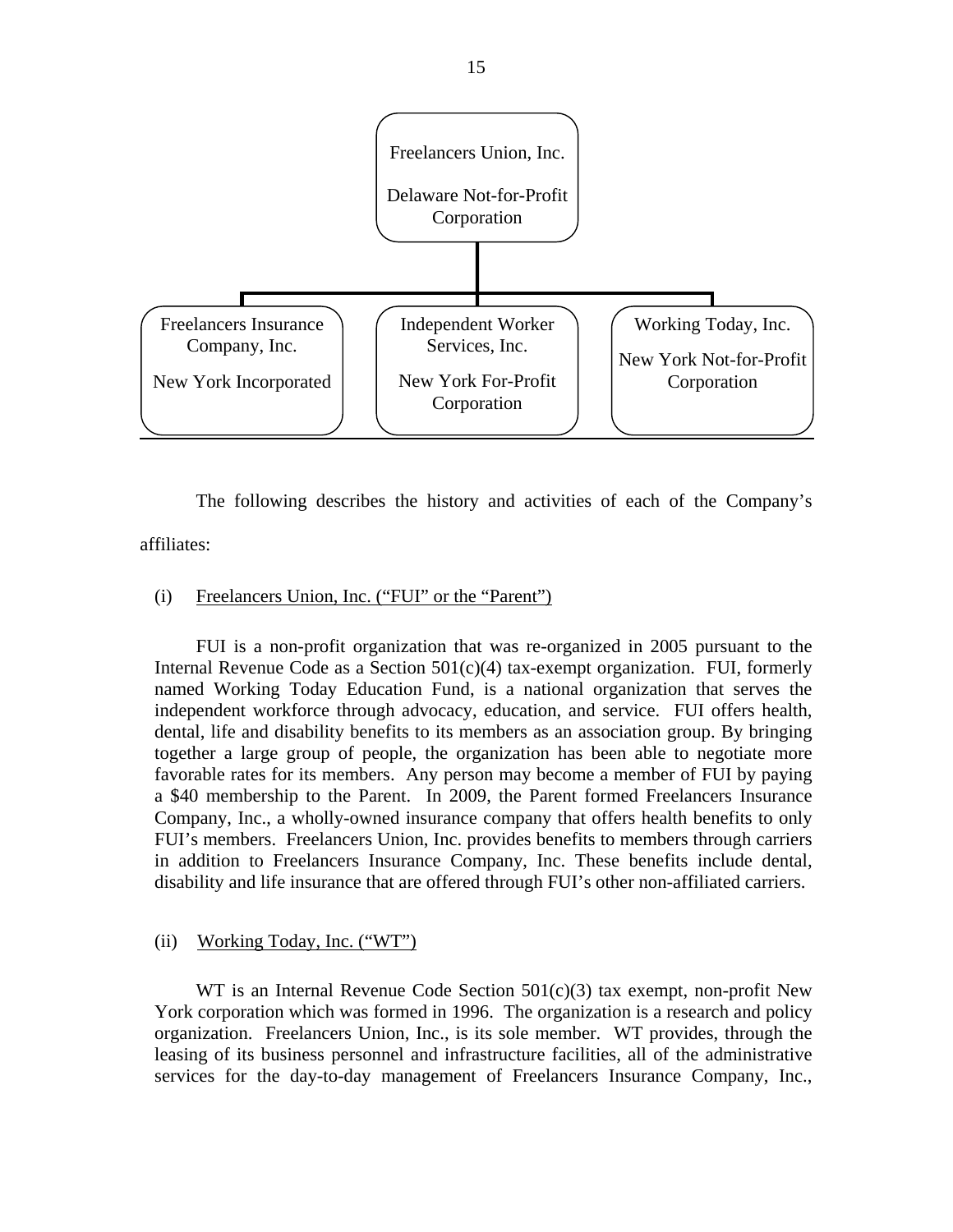pursuant to an inter-company services agreement. Such agreement was approved by the Department, effective October 23, 2008.

#### (iii) Independent Worker Services, Inc. ("IWS")

IWS is a wholly-owned for-profit New York corporation of Freelancers Union, Inc. that was established in 2007. IWS provides administrative services to its affiliate, Working Today, Inc. Additionally, IWS on behalf of Freelancers Union, Inc. and Freelancers Insurance Company, Inc., contracted with an outside enrollment and billing vendor during 2009 through the end of August 2010, to provide enrollment, premium billings, collections, cash deposits and bank reconciliation services to FUI in connection with the various insurance products purchased by FUI's members, including, health insurance coverage provided by Freelancers Insurance Company, Inc.

In addition to Freelancers' approved agreement with Working Today, Inc. mentioned in Item (ii) above, the Company also held the following approved intercompany agreement with FUI:

# Group Contract between Freelancers Insurance Company, Inc. and Freelancers Union, Inc., effective, November 10, 2008:

The captioned contract was approved by the Department on November 10, 2008. The contract established Freelancers Union, Inc. as the group contract holder with the primary responsibility of paying Freelancers the premiums to secure the benefits for members of the group contract holder who have elected to receive Freelancers' benefits. The group contract holder is responsible for notifying the Company when particular individuals and/or members of their families are to become covered or are no longer to be covered. The Company is not responsible for providing benefits unless it receives timely notification from the group contractholder within 30 days of the occurrence of the event causing member and family eligibility. The group contract holder is not at any time acting as an agent for the Company. Based on the contract and statements made by management, Freelancers Insurance Company, Inc. pays no service fees to Freelancers Union, Inc., under this contract.

Section 1505(d) of the New York Insurance Law states in part:

"The following transactions between a domestic controlled insurer and any person in its holding company system may not be entered into unless the insurer has notified the superintendent in writing of its intention to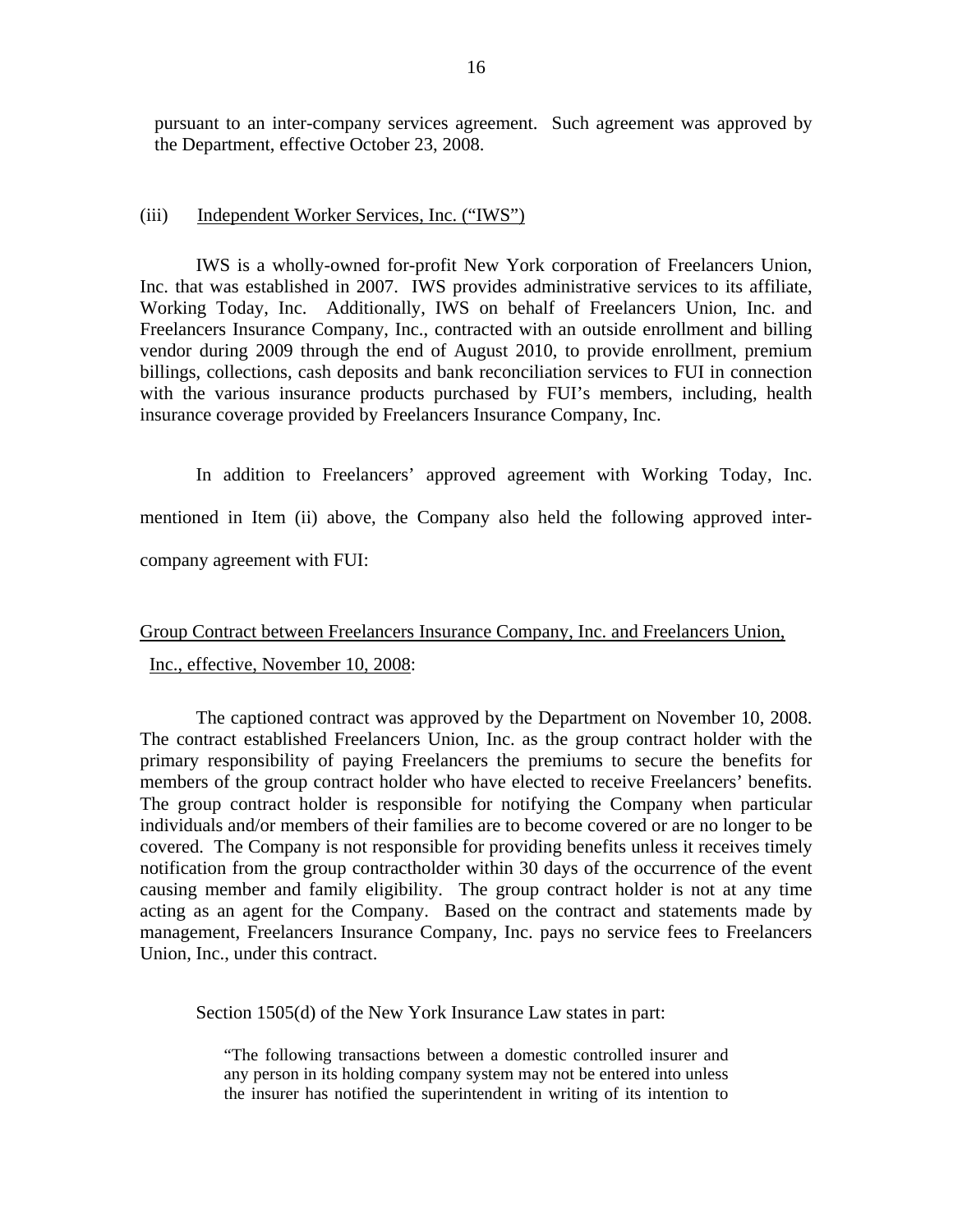enter into any such transaction at least thirty days prior thereto, or such shorter period as he may permit, and he has not disapproved it within such period...

(d)(1) sales, purchases, exchanges, loans or extensions of credit, or investments, involving more than one-half of one percent but less than five percent of the insurer's admitted assets at last year-end …

(d)(3) rendering of services on a regular and systematic basis…"

A review of Freelancers' accounts and records revealed that the Company engaged in numerous inter-company transactions with its affiliates, without providing the Department with any prior written notice, in violation of Sections  $1505(d)(1)$  and  $(d)(3)$ of the New York Insurance Law.

Below is a summary of the Company's 2009 year-end inter-company account balances:

| Account                                    | 2009 Year End Balance |
|--------------------------------------------|-----------------------|
| Inter-company receivables                  |                       |
| Due from Freelancers Union, Inc.           | \$8,950,025           |
| Due from Independent Worker Services, Inc. | 451,840<br>S          |
| Inter-company payables                     |                       |
| Due to Freelancers Union, Inc.             | \$6,721,469           |
| Due to Independent Worker Services, Inc.   | 205,000<br>S          |
| Due to Working Today, Inc.                 | 514,102               |

Except for the Company's inter-company payable balance of \$514,102, owed to Working Today, Inc., which was based on the parties' approved agreement, the remaining balances and associated transactions, were not based on any formally filed and/or approved agreements with the Department, as required by Sections 1505(d)(1) and (d)(3) of the New York Insurance Law.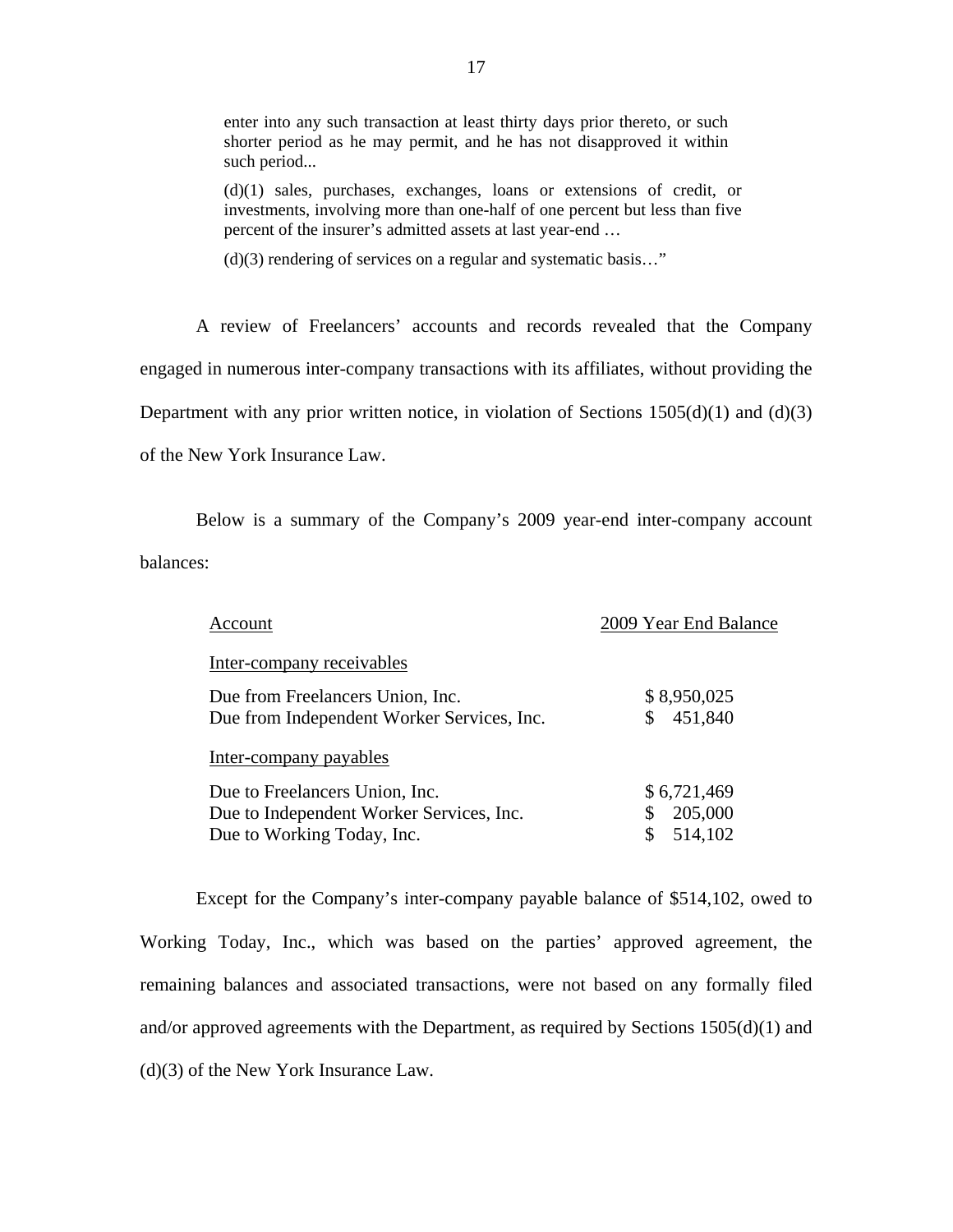In the case of the Company's inter-company balances with Freelancers Union Inc., the amounts consisted largely of inter-company transfers of collected premiums between Freelancers and the Parent's bank accounts and expenses incurred from the "non-filed" expense sharing arrangement described below. The inter-company balance, due to Independent Worker Services, Inc., relates to loans or advances received by the Company from IWS. The inter-company receivable account (due from IWS) consists of credit reimbursements due to Freelancers from IWS based on payments that were made by Freelancers for professional services rendered to IWS by outside consultants.

It is recommended that the Company comply with Sections  $1505(d)(1)$  and 1505(d)(3) of the New York Insurance Law relative to transactions with members of its holding company system.

During 2010, the Company continued transacting business with IWS, without having filed an inter-company agreement with the Department. As of the Company's 2010 Annual Statement filing, Freelancers reported an inter-company receivable balance due from IWS in the amount of \$71,266.

Subsequent to the examination date, the Company filed an inter-company expense sharing agreement between itself and Freelancers Union, Inc., with the Department. Such agreement was approved by the Department, effective on February 1, 2011. The agreement consists of the following third-party joint services and applicable expense allocations between the Company and its Parent: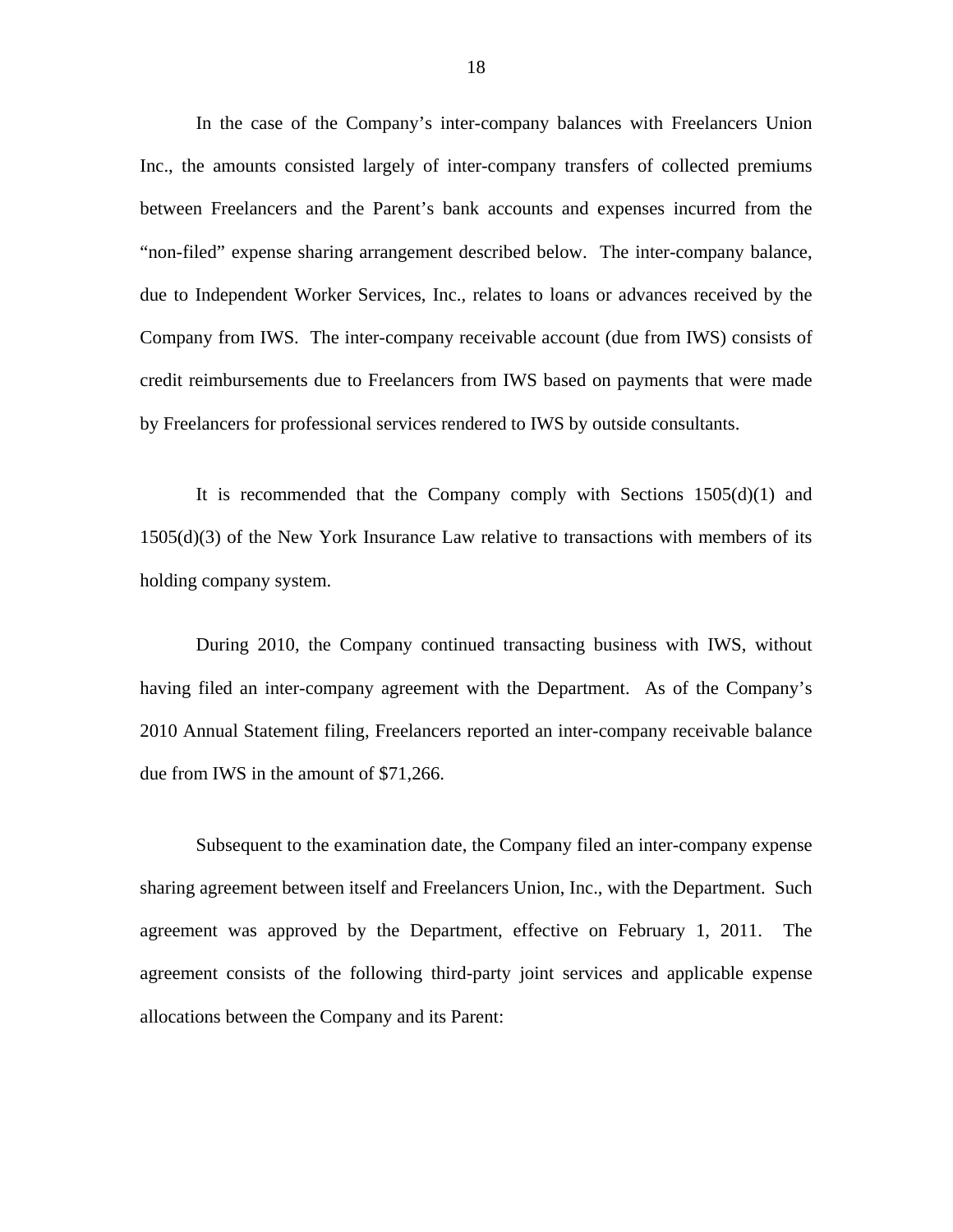#### Marketing and Advertising

Under the terms of the agreement, advertisements that promote only Freelancers will be paid 100% by the Company. This includes advertisements that do not promote Freelancers Union, Inc. services or benefits other than Freelancers, even if the Parent's name or logo is included in the advertisement in connection with describing Freelancers Insurance Company's benefits. In addition, Freelancers is to pay 100% of a Company advertisement that includes the Parent's name, its logo, or a reference thereto, and only if Freelancers Union, Inc. is not displayed in a predominant manner. The cost of an advertisement that promotes both Freelancers and Freelancers Union, Inc., benefits will be split 50/50 between Freelancers and Freelancers Union, Inc. Advertisements that promote only FUI benefits other than Freelancers Insurance Company, and do not mention Freelancers Insurance Company, Inc. will be paid 100% by FUI.

#### i. Billing and Enrollment

Billing and enrollment expenses related to FUI group insurance products are allocated between FUI and the Company. The Company's share of any joint billing and enrollment expenses incurred with the Parent is based on the ratio of Freelancers' total enrollees to the total overall enrollment of all FUI's membership.

#### ii. Other Services

The captioned services which include such expenditures other than marketing and advertising and billing and enrollments, will be allocated based on special studies that analyze the amount of time spent by any third-party administrator that provide services on each party's business, as described in Part 106.2 of Department Regulation No. 30 (11 NYCRR 106).

Part 80-1.2(a) of Department Regulation No. 52 (11 NYCRR 80-1.2) states:

"An insurer required to register or amend its registration pursuant to Insurance Law, section 1503(a) shall furnish the required information on registration statement form HC-1, as specified in the instructions made a part thereof (see subdivision (d) of this section). The initial registration statement shall be accompanied by the information required by subdivisions (e) and (f) of section 80-1.4 of this Part. Thereafter, an amendment to the registration statement shall be required within 120 days following the end of its ultimate holding company's fiscal year and within 120 days following the end of each succeeding fiscal year, indicating changes, if any, during the preceding fiscal year in respect to items 1, 2, 4, 7 and 8 of the registration statement."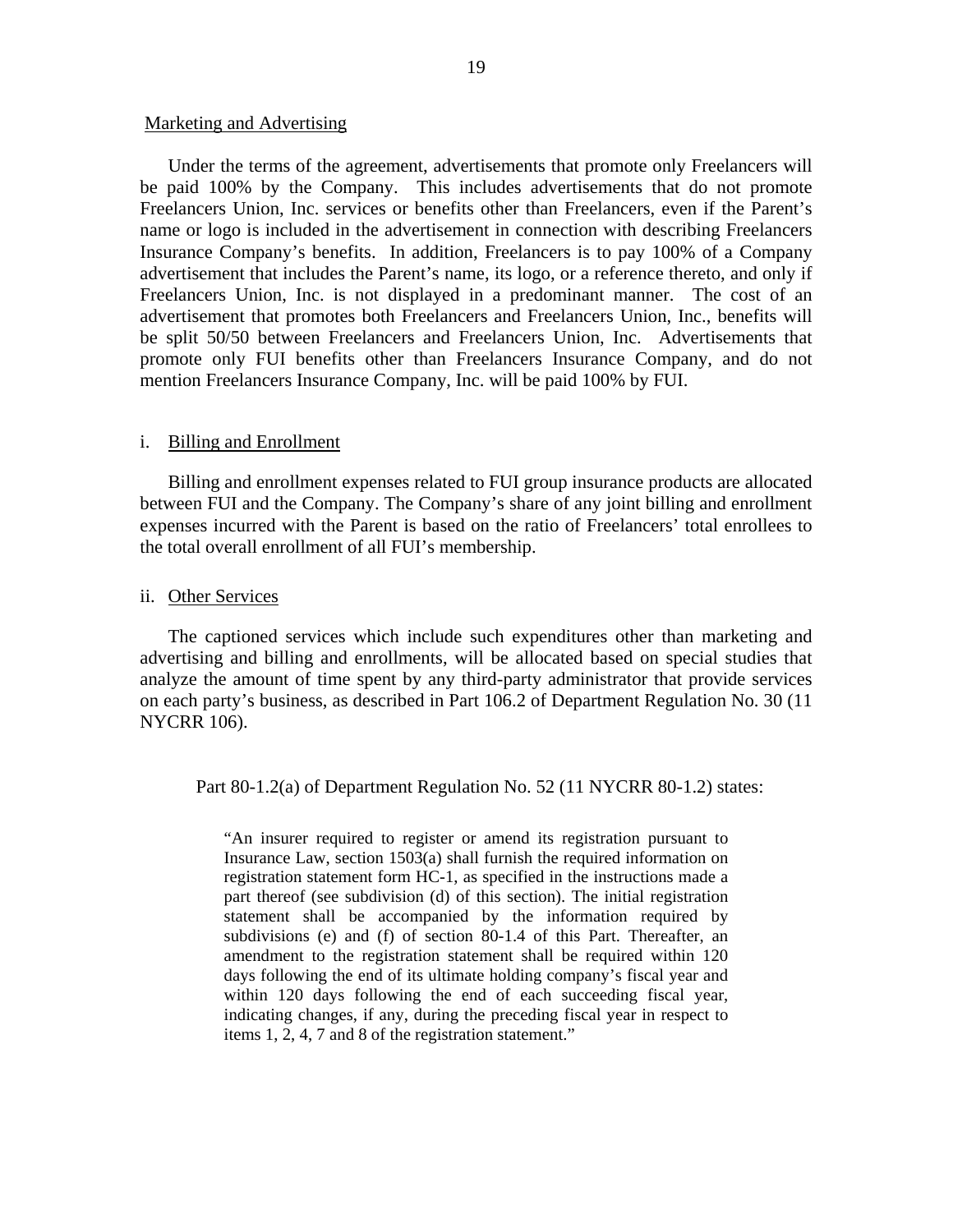#### Part 80-1.4(c) of Department Regulation No. 52 (11 NYCRR 80-1.4) states in

part:

"Every controlled insurer registered or required to register pursuant to Insurance Law, section 1503, shall, within 120 days following the end of its ultimate holding company's fiscal year, and within 120 days following the end of each succeeding fiscal year, furnish to the superintendent a report containing the following…

(c) A consolidated balance sheet of the ultimate holding company and each significant person within the holding company system, as of the end of the holding company's fiscal year, and related consolidated statements of income and surplus for the year then ended. Such financial statements shall be accompanied by the certificate of an independent public accountant to the effect that such financials present fairly the consolidated financial position of the ultimate holding company and such persons, and the results of their operations for the year then ended, in conformity with generally accepted accounting principles or with requirements of insurance or other accounting principles prescribed or permitted under law…"

The Company violated the aforementioned Regulation by failing to file with the Department its required 2009 annual HC-1 Registration Statement ("Holding Company Filing") in a timely manner. When requested by the examiner to provide a copy of such holding company filing, the Company's management stated that it was unaware of the Regulation and the required filing.

On July 20, 2010, subsequent to the May 1, 2010 due date, the Company filed its 2009 calendar year Annual HC-1 Registration Statement, however, it did not include a consolidated balance sheet of the Parent, as required in Part 80-1.4 of Department Regulation No. 52 (11 NYCRR 80-1.4)

It is recommended that the Company comply with Department Regulation No. 52, Parts 80-1.2 and 80-1.4 with regard to its HC-1 Annual Registration Statement filings.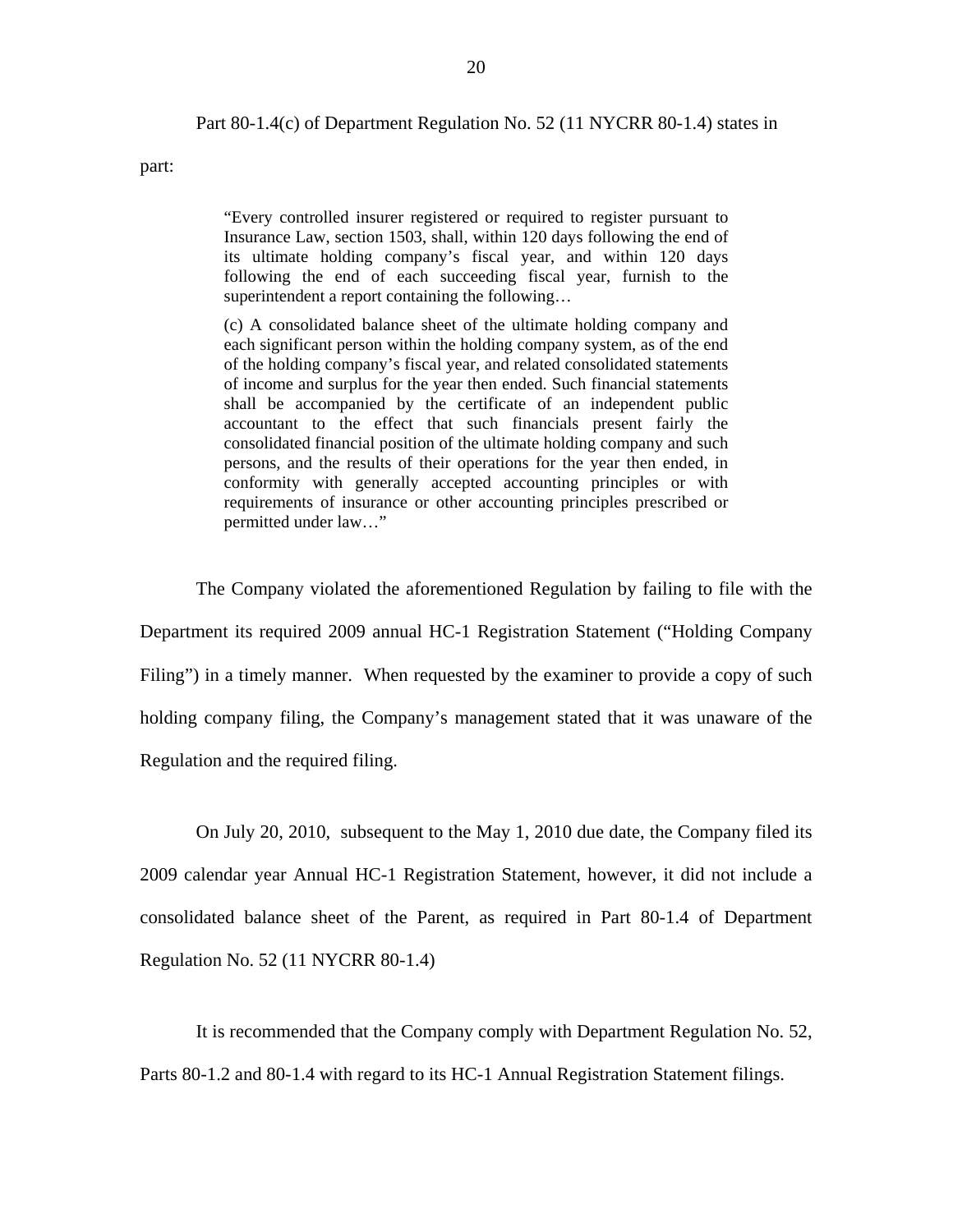#### <span id="page-22-0"></span>E. Allocation of Expenses

Section 1505(a) of the New York Insurance Law states in part:

"(a) Transactions within a holding company system to which a controlled insurer is a party shall be subject to the following:

(1) the terms shall be fair and reasonable;

(2) charges or fees for services performed shall be reasonable; and

(3) expenses incurred and payments received shall be allocated to the insurer on an equitable basis in conformity with customary insurance accounting practices consistently applied."

Section 1505(b) of the New York Insurance Law states:

"(b) The books, accounts and records of each party to all such transactions shall be so maintained as to clearly and accurately disclose the nature and details of the transactions including such accounting information as is necessary to support the reasonableness of the charges or fees to the respective parties."

Part 106.6 of Department Regulation No. 30 (11 NYCRR 106.6) states:

"(a) The methods followed in allocating joint expenses shall be described, kept and supported as set forth under "detail of allocation bases.

(b) The effects of the application, to each operating expense classification of all bases of allocation shall be shown on records kept in clear and legible form. Such records shall be readily available for examination."

Based on an expense sharing arrangement that was in use between the Company

and Freelancers Union, Inc., during 2009 and 2010, the examiner determined that Freelancers was allocated and billed by the Parent for expenses totaling between \$1,604,357 and \$1,627,982 for 2009.

The amount of \$1,604,357 was provided by the Company while the \$1,627,982 amount was compiled by the examiner from the details recorded in the expense accounts of Freelancers and the Parent's 2009 general ledger reports.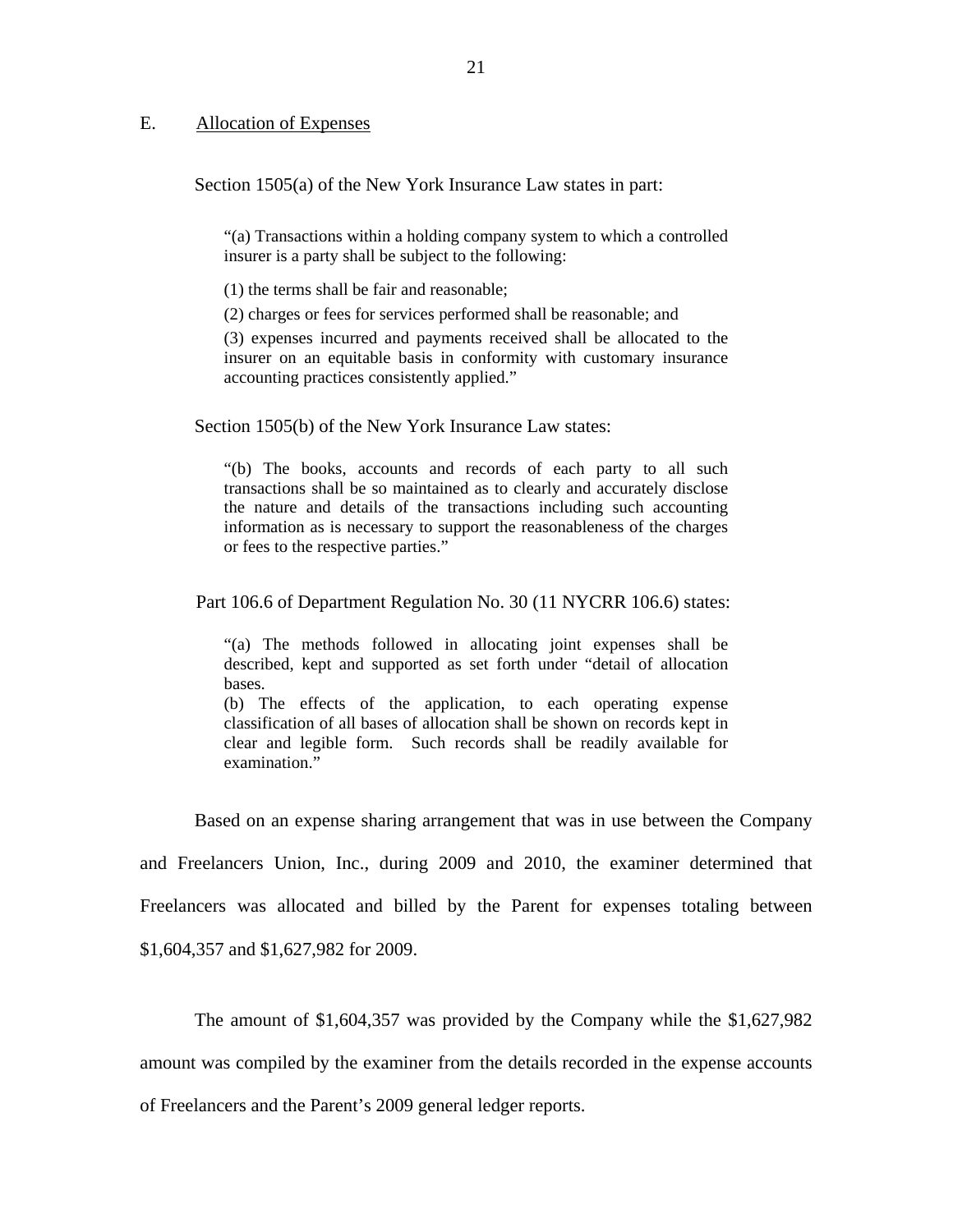The Company failed to provide sufficient documentation to support the method of allocation between the parties, to disclose the clear and accurate nature and details of the transactions and such accounting information necessary to support the reasonableness of the charges or fees to the respective parties

It should be noted that the abovementioned agreement is the same agreement mentioned in Section D of this report. The agreement was filed with the Department subsequent to the examination date and was approved effective, February 1, 2011.

It is recommended that the Company comply with the requirements of Sections 1505(a) and (b) of the New York Insurance Law with regard to transactions within its holding company system.

It is also recommended that the Company comply with Part 106.6 of Department Regulation No. 30 by maintaining proper records to support the allocation percentages used for its expenses.

Paragraphs 2, 5, 8 and 9 of Statement of Statutory Accounting Principles ("SSAP") No. 70, state respectively:

> "2. This statement establishes uniform expense allocation rules to classify expenses within prescribed principal groupings. It is necessary to allocate those expenses which may contain characteristics of more than one classification, which this statement will refer to as allocable expenses."

> "5. Allocable expenses for health insurers shall be classified as claims adjustment expenses; general administrative expenses; or investment expenses which are netted against investment income on the Statement of Revenue Expenses."

> "8. Many entities operate within a group where personnel and facilities are shared. Shared expenses, including expenses under the terms of a management contract, shall be apportioned to the entities incurring the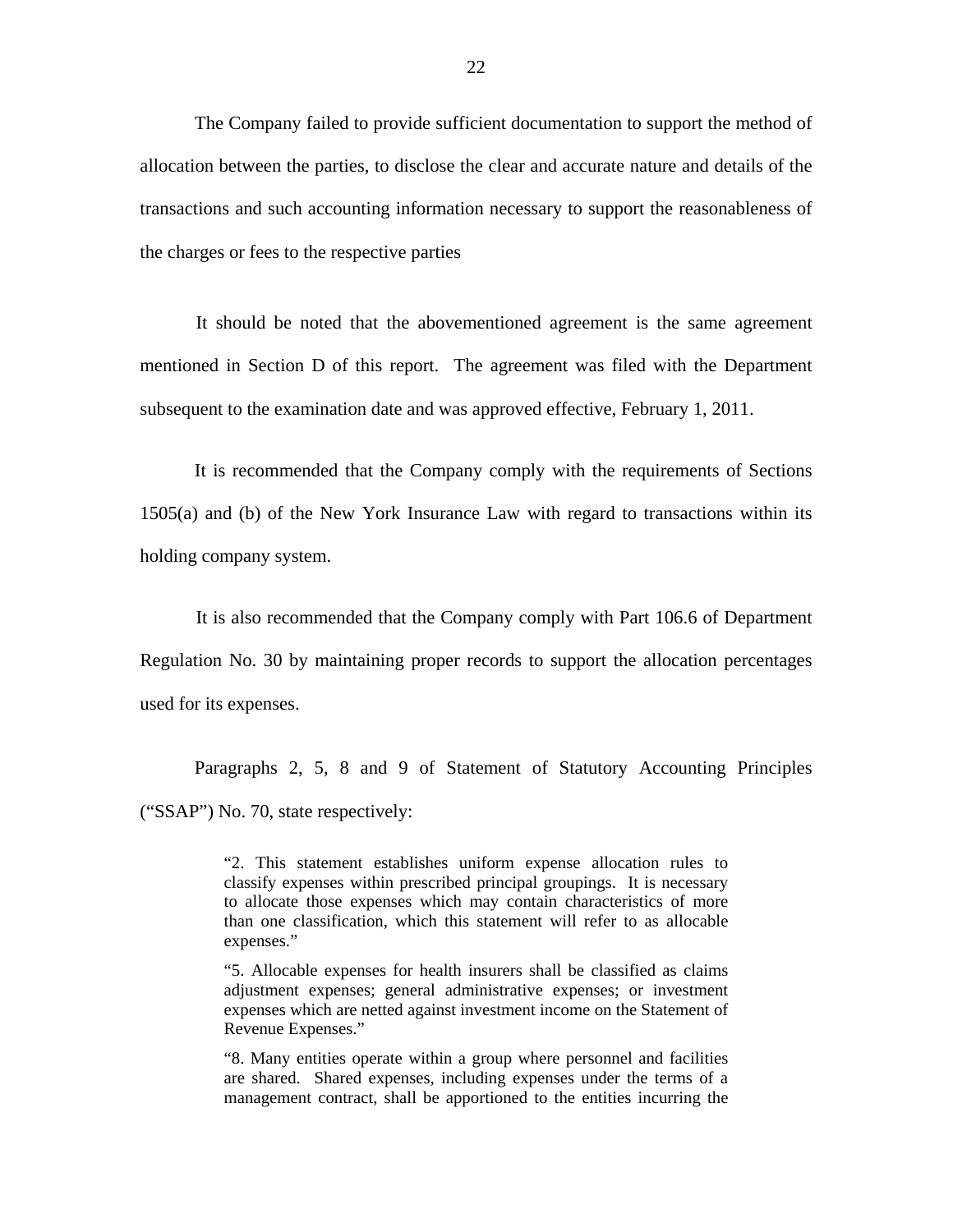expense as if the expense had been paid solely by the incurring entity. The apportionment shall be completed based upon specific identification to the entity incurring the expense. Where specific identification is not feasible apportionment shall be based upon pertinent factors or ratios."

 the most accurate results and may result from special studies of "9. Any basis adopted to apportion expenses shall be that which yields employee activities, salary ratios, premium ratios or similar analyses. Expenses that relate solely to the operations of a reporting entity, such as personnel costs associated with the adjusting and paying of claims, must be borne solely by the reporting entity and are not to be apportioned to other entities within a group."

It was noted that the Company was billed for charges and services of the Parent which included costs of Freelancers Union, Inc., such as social and political outreach activities. A review of Company paid invoices in 2009 revealed two separate transactions of \$155,000 and \$77,500, in marketing and advertising payments were made by the Company in connection with these Freelancers Union Inc. activities in the State of California. It should be noted that the Company was not licensed in California. Another example of such unusual and non-insurance related expenses included allocations to the Company in 2009 which was described as costs of the Parent's fundraising activities. When asked about such fundraising expenses, the Company indicated that amounts were grouped as a fundraising expense as part of the allocations of the Parent's non-profit consolidated audited financial statements.

It should be noted that expense allocations to the Company relative to the Parent's fundraising and political advocacy activities are atypical insurance related expenditures.

It is recommended that Freelancers refrain from reimbursing FUI for allocated expenses that are the direct costs of FUI only, and that it classify expense groups in compliance with SSAP No. 70.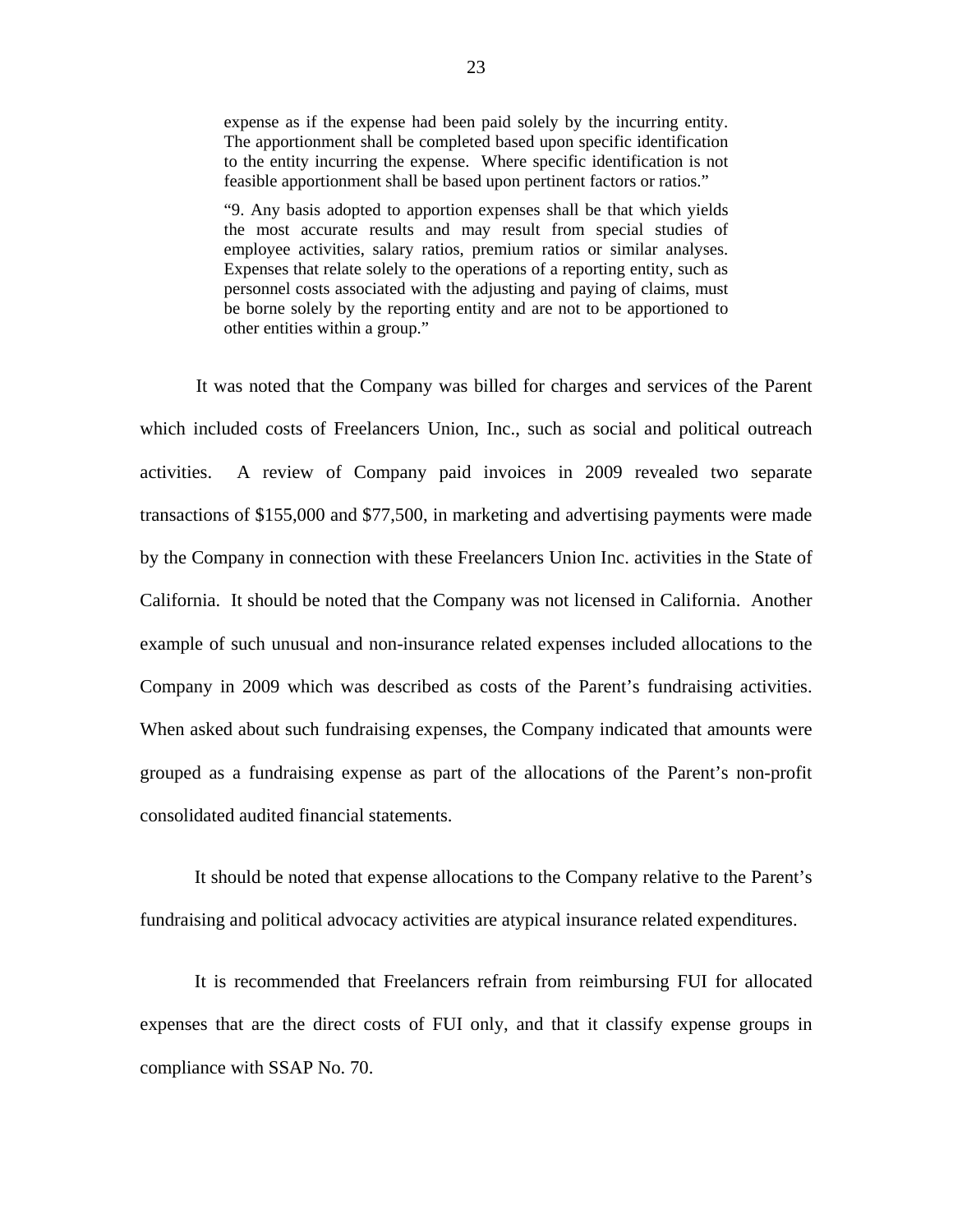<span id="page-25-0"></span>It is also recommended that all expenses paid by Freelancers which are directly allocated to expenses of FUI, including FUI's fund raising and social and political activities, be repaid with interest, to Freelancers. It is further recommended that the Company's officers abide by their fiduciary duty in regard to the management of the Company's operations and finances.

#### F. Accounts and Records

During the course of the examination it was noted that the Company's treatment of certain items was not in accordance with certain areas of the New York Insurance Law, Department Regulations, Statements of Statutory Accounting Principles ("SSAP") of the *NAIC Accounting Practices and Procedures Manual*. A description of such items is as follows:

#### (i) Internal Controls - Check Issuance and Wire Transfers Function

The Company's cash disbursements policy allows its CEO, Chief Accounting and Administration Officer and Controller, to individually execute wire transfers of up to a maximum \$5 million from the Company's bank accounts. Such authorization is excessive for any one person and exposes the Company to a high potential risk and is deemed a significant internal control deficiency.

It is recommended that Freelancers establish internal control procedures to address the current practice that allows Company signatories to have the sole authority to authorize large transfers of funds from the Company's bank accounts.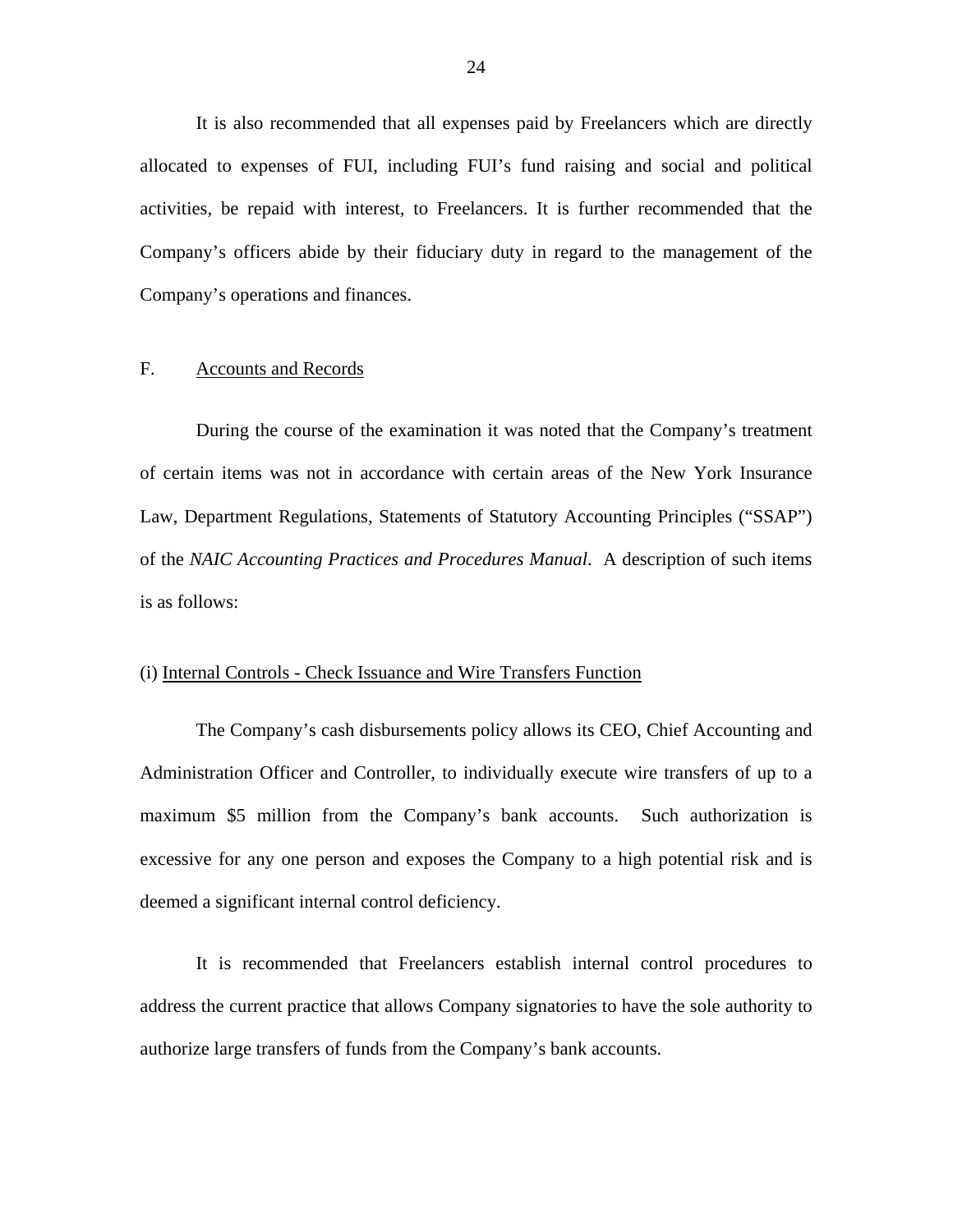It is further recommended that the Company's procedures be amended to include policies that grant to the Company's officers and employees check signing authority that is commensurate with their job title and responsibilities. In addition, a policy should be developed that requires multiple signatures / approvals for checks and wire transfers above a defined amount.

#### (ii) Premiums Collection and Deposits

According to Freelancers' group contract with Freelancers Union, Inc., as described above in Section 3D of this report, the Parent is responsible for collecting the members' premiums and remitting the payments to the Company. Through a contract with an outside enrollment and billing vendor, Empyrean Benefit Solutions, Inc., the members' premiums were collected by the vendor and deposited into the Parent's bank account; instead of the Company's bank account. Once deposited into the Parent's bank account, the Parent subsequently deposited the collections into the Company's account only to have the funds transferred back to the Parent's bank account, usually within the same week. This transfer of cash back and forth between the Companies' bank accounts was a standard recording and reporting procedure by the Company. As a result, Freelancers Union, Inc., held physical custody of large sums of Freelancers Insurance Company's cash throughout the year and at year-end. As an offset to the Company, Freelancers Insurance Company, Inc., credited its account with an inter-company receivable from the Parent. As of December 31, 2009, the Company reported an intercompany receivable from Freelancers Union, Inc., which totaled \$8.9 million as a result of the aforementioned bank transfers. In questioning management about such activity,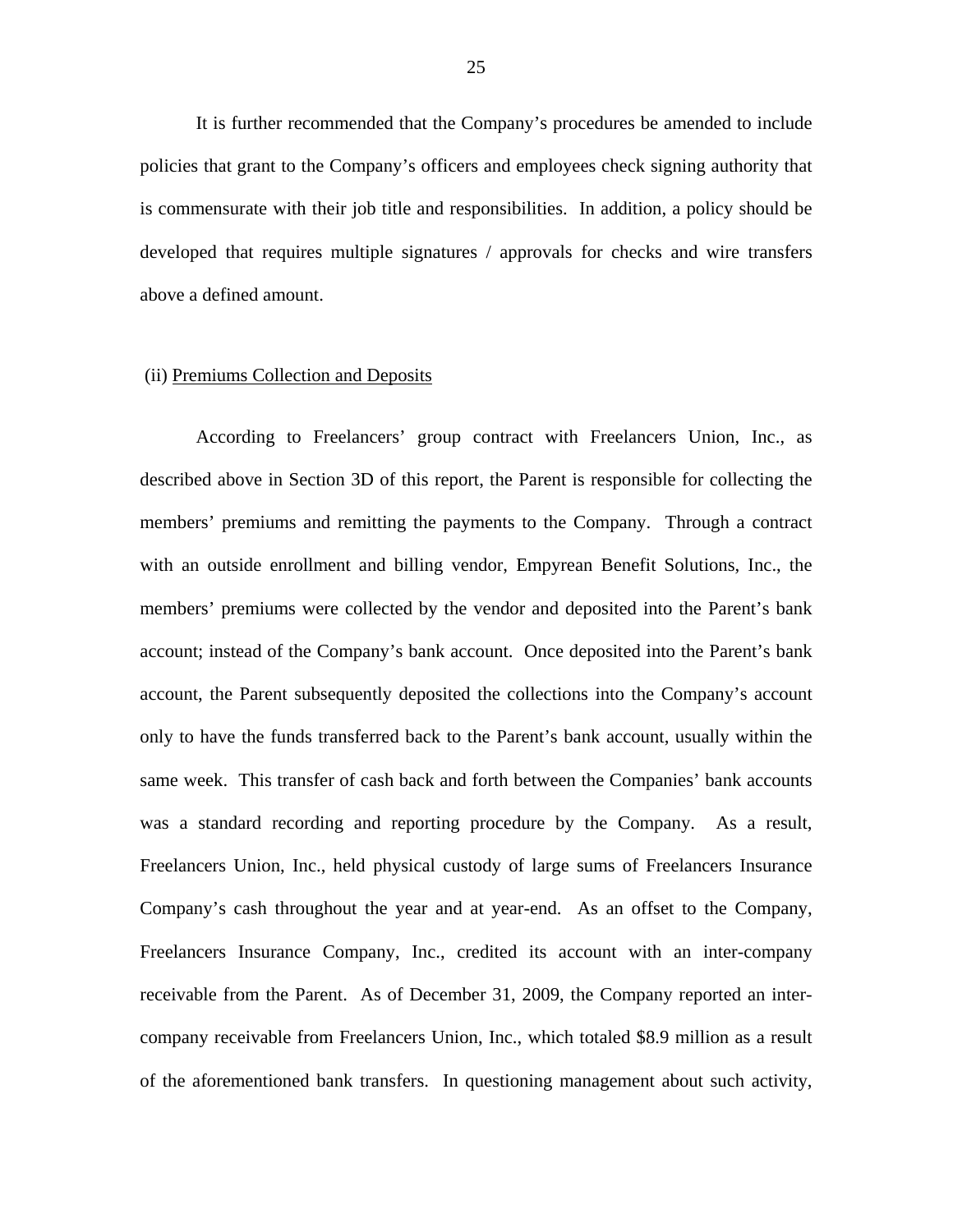management described the transactions as simply an accounting procedure that the Company used. In response to management, the examiner requested the Company to cease the practice that allows for large sums of money to reside outside the Company's control.

It is recommended that all funds belonging to the Company reside in accounts

under its control and that such funds be moved or transferred to FUI only as needed, and

with proper authorization, to pay debts and other expenses related to its operations.

#### (iii) Unreported claims unpaid

Section 1303 of the New York Insurance Law states:

"Every insurer shall, except as provided in section one thousand three hundred four of this article and subject to specific provisions of this chapter, maintain reserves in an amount estimated in the aggregate to provide for the payment of all losses or claims incurred on or prior to the date of statement, whether reported or unreported, which are unpaid as of such date and for which such insurer may be liable, and also reserves in an amount estimated to provide for the expenses or adjustment or settlement of such losses or claims"

Further, Paragraph 6 of the Statement of Statutory Accounting Principles

("SSAP") No. 55 states in part:

"…The following future costs relating to life and accident and health indemnity contracts, as defined in SSAP No. 50, shall be considered in determining the liability for unpaid claims and claim adjustment expenses…

b. Claims Liabilities for Life/Accident and Health Contracts:

i. Due and Unpaid Claims: Claims for which payments are due as of the statement date;

ii. Resisted Claims in Course of Settlement: Liability for claims that are in dispute and are unresolved on the statement date. The liability either may be the full amount of the submitted claim or a percentage of the claim based on the reporting entity's past experience with similar resisted claims;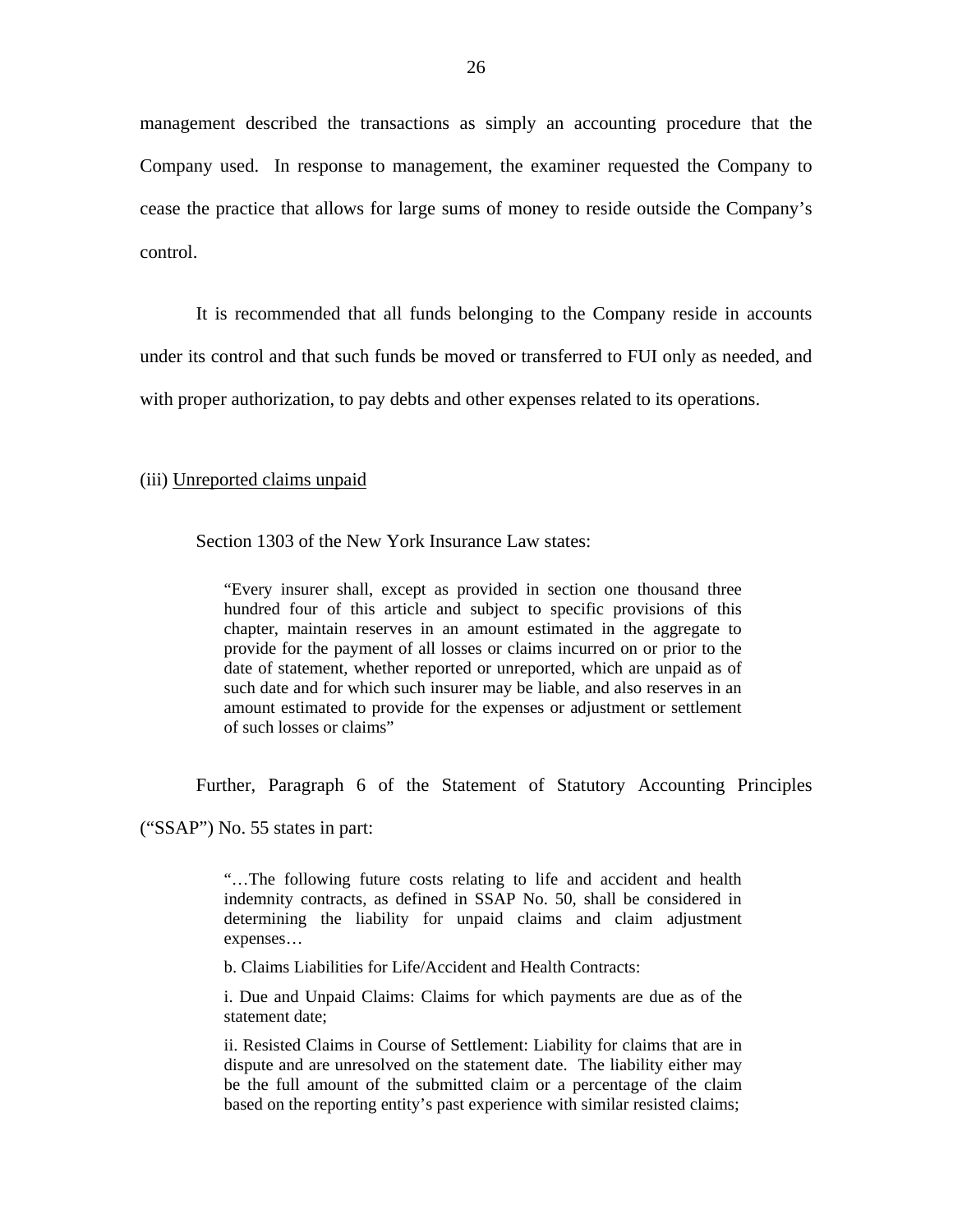iii. Other Claims in the Course of Settlement: Liability for claims that have been reported but the reporting entity has not received all of the required information or processing has not otherwise been completed as of the statement date;

iv. Incurred But Not Reported Claims: Liability for which a covered event has occurred (such as death, accident, or illness) but has not been reported to the reporting entity as of the statement date."

The Company failed to provide proper oversight of its third-party administrator, Health Design Plus New York, LLC ("Health Design Plus"), its claims processing vendor, when the claims vendor failed to process and report approximately fifty (50) of the Company's "high dollar" claims received by Health Design Plus during 2009. These high dollar claims ranged in cost between \$15,000 and \$50,000 per claim case. The estimated total cost of these claims was in the range of \$3.5 million to \$4 million, however, for the 2009 annual statement date, the Company's claims unpaid account did not include such claim cases. The claims consisted of billed services by the hospitals and facilities that Health Design Plus received, but failed to pay to the claimants and failed to report to the Company for recording into its books and accounts. The Company explained that the claims were denied originally based on the vendor's policy of requiring that Health Design Plus receive from the hospitals and facilities all the itemized bills of high dollar claims before making any payments.

Under the circumstances, not all of the itemized bills were received along with the claims and, therefore, the vendor denied the payments. It should be noted that Health Design Plus' policy was not consistently applied in 2009. In a meeting with the Department in May 2010, the Company explained that these non-payments were detected during an internal review of the claims records by the Company's outside consulting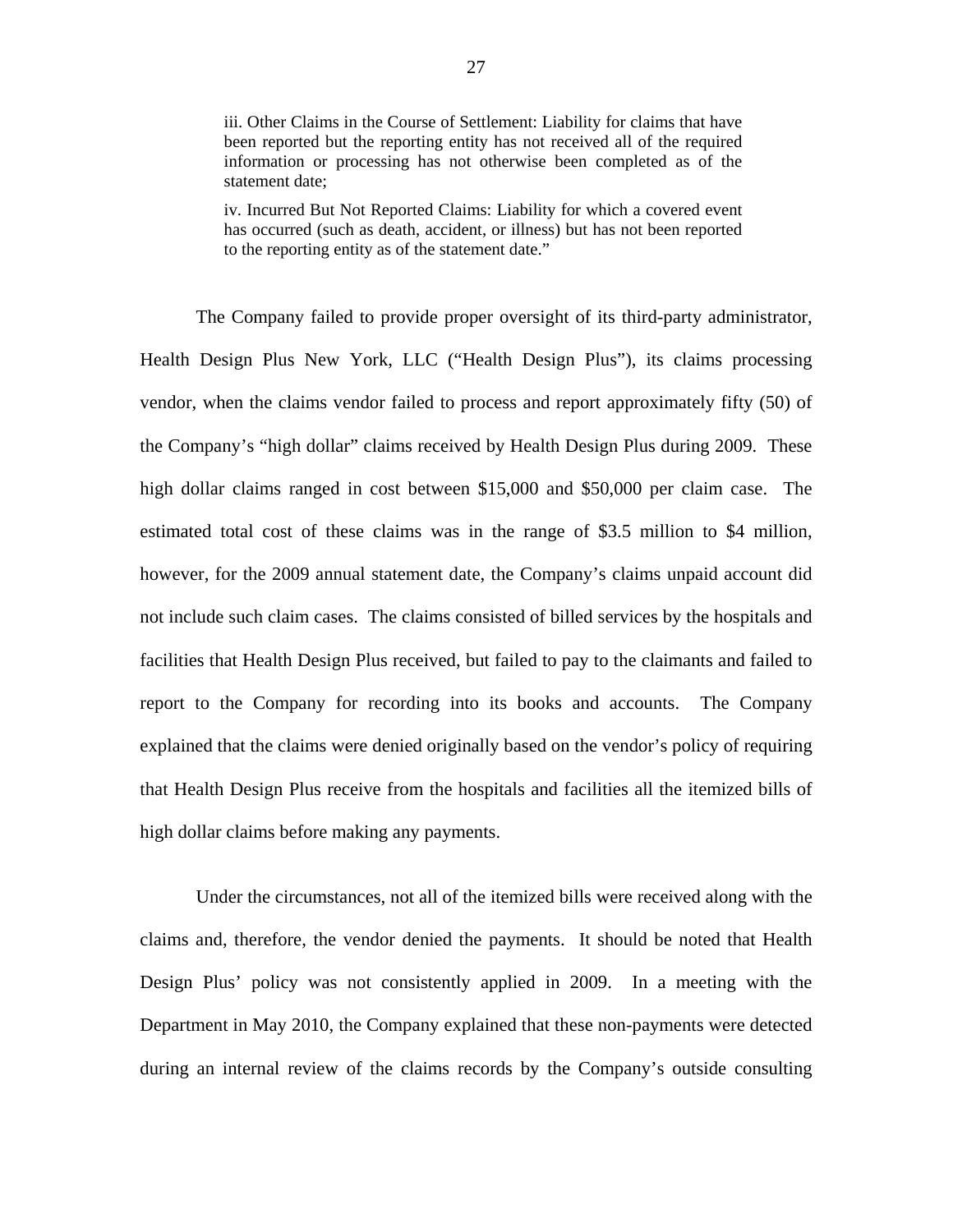actuary in the first quarter of 2010. The Company directed the vendor to revise its policy of setting aside and denying the entire claims while waiting to receive all the billing information.

It is recommended that the Company comply with Paragraph 6 of SSAP No. 55 when determining liabilities for unpaid claims and claim adjustment expenses incurred under its accident and health contracts.

It is also recommended that the Company comply with the requirements of Section 1303 of the New York Insurance Law when determining liability amounts for unpaid claims and claim adjustment expenses incurred under its accident and health contracts.

It is further recommended that the Company exercise greater oversight of the claims processing activities of its third-party administrator.

#### (iv) Unsupported paid expenditures

Section 1217 of the New York Insurance Law states:

"No domestic insurance company shall make any disbursement of one hundred dollars or more unless evidenced by a voucher signed by or on behalf of the payee as compensation for goods or services rendered for the company, and correctly describing the consideration for the payment. If such disbursement be for services and disbursements, such vouchers shall set forth the services rendered and itemize the disbursements; if it is in connection with any matter pending before any legislative or public body or before any government department or officer, the voucher shall correctly describe also the nature of the matter and the company's interest therein. If such a voucher is unobtainable, the disbursement shall be evidenced by a statement of an officer or responsible employee affirmed by him as true under the penalties of perjury, stating the reasons therefor and setting forth the particulars above mentioned."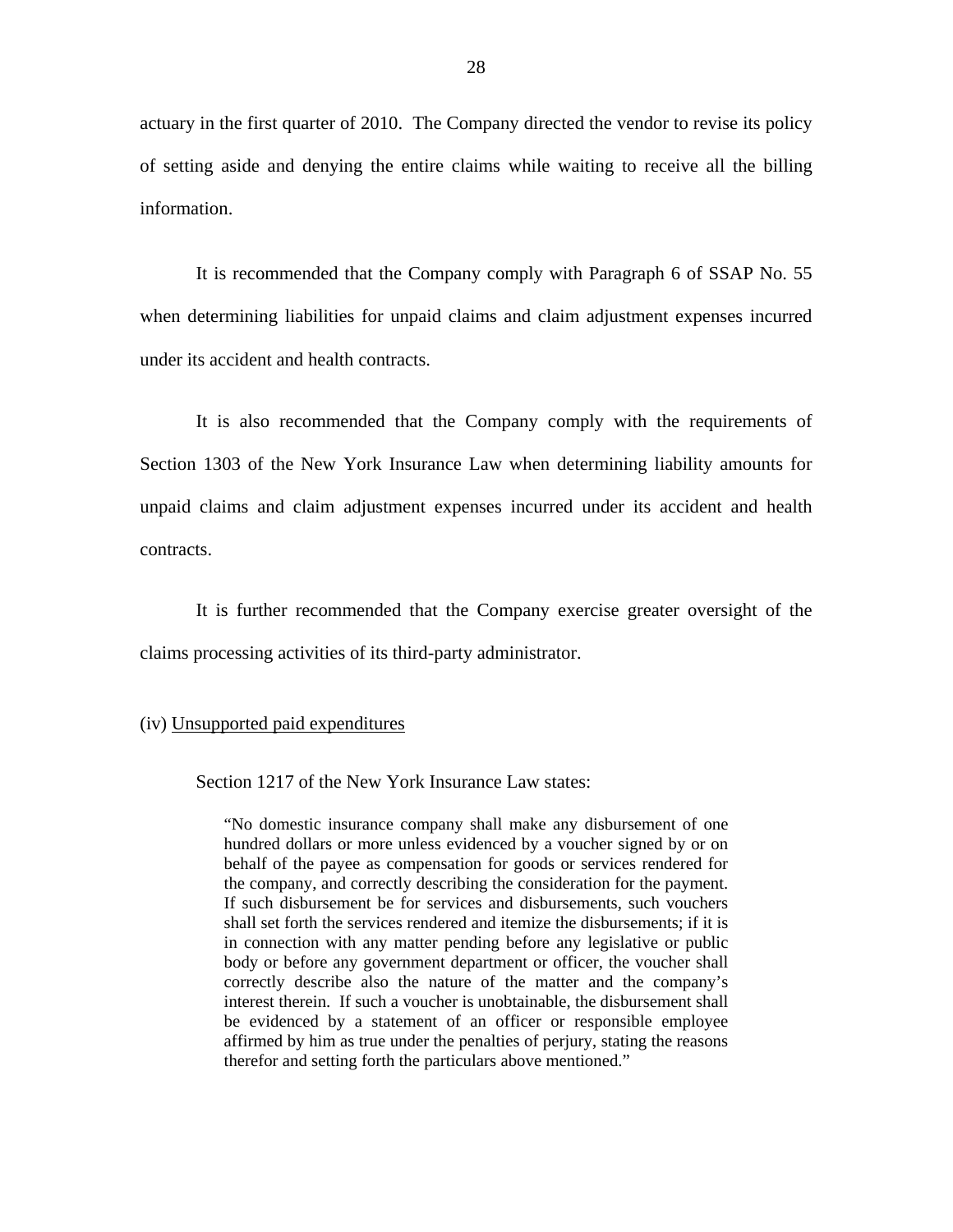Parts (a) and (b)(7) of Department Regulation No. 152 (11 NYCRR 243.2) state:

"(a) In addition to any other requirement contained in Insurance Law Section 325, any other Section of the Insurance Law or other law, or any other provision of this Title, every insurer shall maintain its claims, rating, underwriting, marketing, complaint, financial, and producer licensing records, and such other records subject to examination by the superintendent, in accordance with the provisions of this Part..."

(b)(7) A financial record necessary to verify the financial condition of an insurer, including ledgers, journals, trial balances, annual and quarterly statement workpapers, evidence of asset ownership, and source documents, for six calendar years from its creation, or until after the filing of the report on examination in which the record was subject to review, whichever is longer."

A review of the Company's expenses revealed that some of its paid invoices were either: (1) not signed by an authorized officer of the Company; (2) unavailable when requested by the examiner; and (3) not sufficiently detailed in terms of the nature of the services received in some cases.

It is recommended that the Company comply with the requirements of Section 1217 of the New York Insurance Law and Department Regulation No. 152, respectively, with regard to the Company's payment of expenses and also its maintenance of related records.

#### (v) Bank Custodial Agreement

The Company currently does not have a bank custody agreement relative to its invested assets. The Company's existing custody agreement with HSBC Bank relates to Freelancers' statutory deposit investment which is a restricted bank custody account.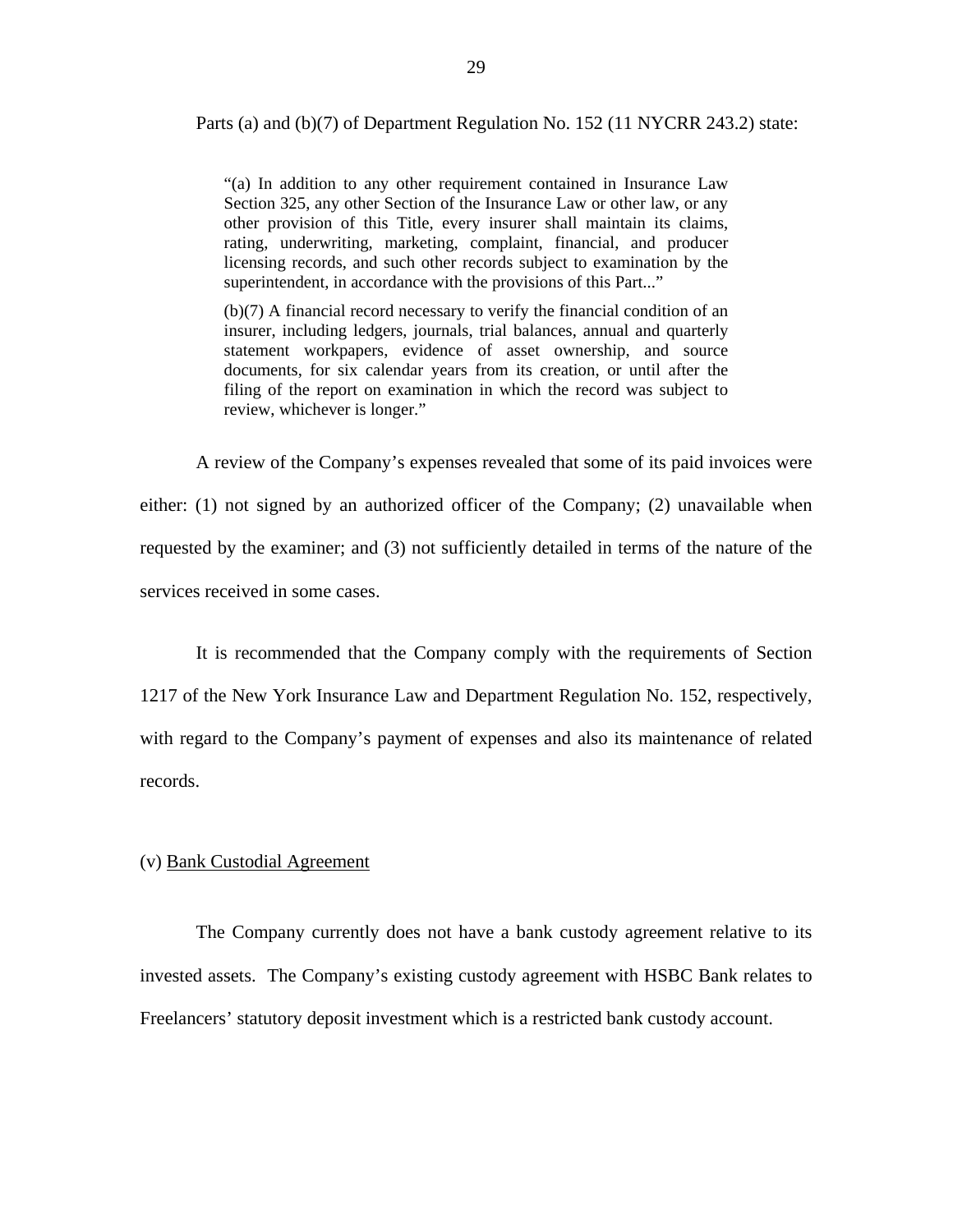Such account is subject to the Department's approval and is held in the name of the Superintendent of Financial Services pursuant to Section 1314 of the New York Insurance Law. As a restricted account, amounts deposited and withdrawn from this account are subject to the Superintendent's prior approval. Therefore, a separate custody agreement is needed by the Company to establish a bank custody account for purposes of depositing and maintaining Freelancers' invested assets.

It is recommended that the Company execute a bank custodial agreement for the safekeeping of Freelancers' invested assets. Such custodial agreement should comply with the requirements of Section 3, Item F of the *NAIC Financial Condition Examiners Handbook.* 

## G. Significant Operating Ratios

The underwriting ratios presented below are on an earned-incurred basis and encompass the one-year period covered by this examination:

| <b>Account</b>                           | <b>Amounts</b> | <b>Ratios</b> |
|------------------------------------------|----------------|---------------|
| Claims expenses incurred                 | \$62,074,721   | 92.2%         |
| Claim adjustment expenses incurred       | 5,116,372      | 7.6%          |
| General administrative expenses incurred | 8,245,339      | 12.2%         |
| Net underwriting loss                    | (8,075,368)    | $(12.0)\%$    |
| Premium earned                           | 7.361.064      | 100.0%        |

Based on its first year of operation, the Company's net underwriting loss was impacted by high medical costs and high startup and administrative costs.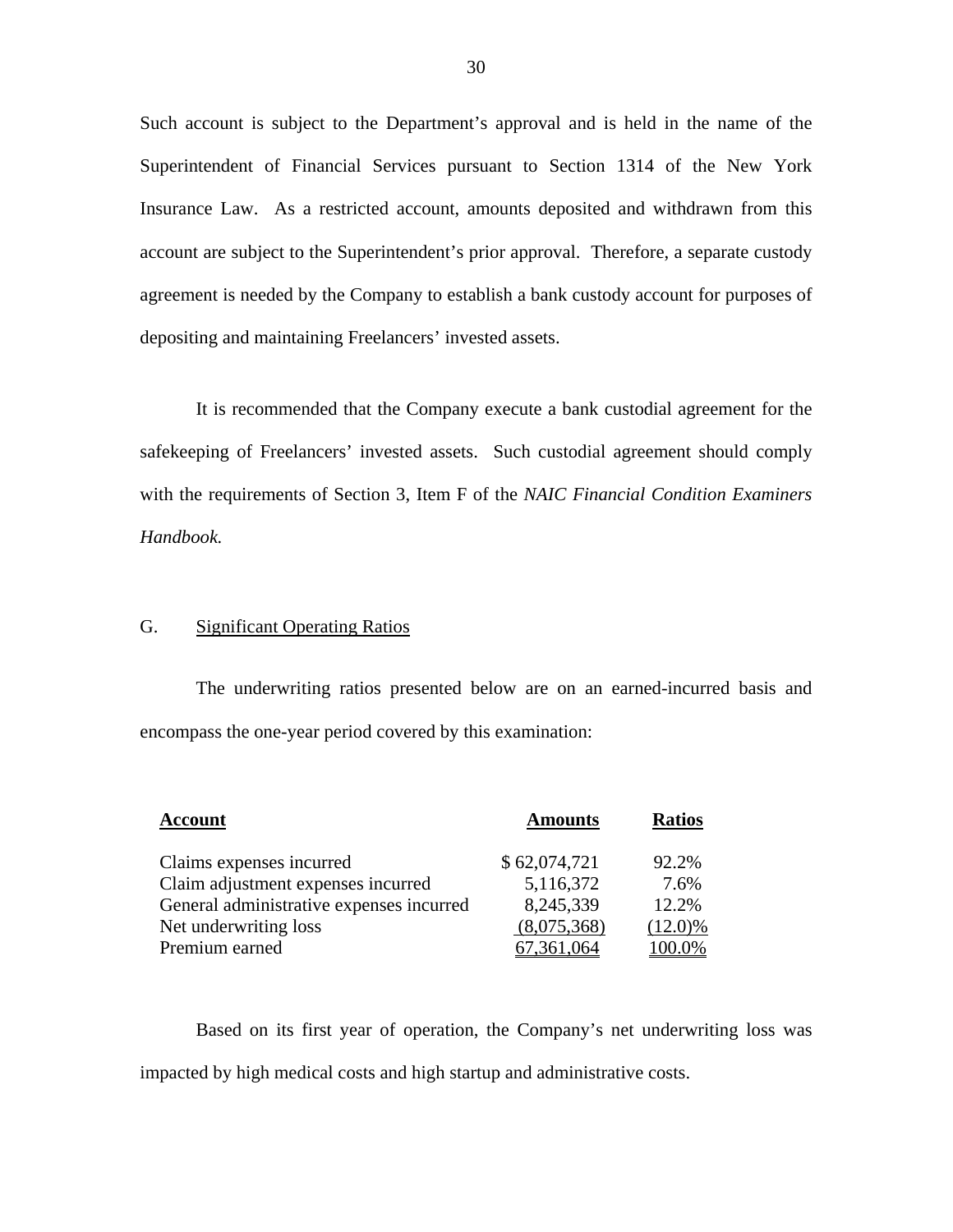As of December 31, 2009, the Company's total capital and surplus was \$6,806,431, which exceeded the risk-based capital requirement of Section 1322 of the New York Insurance Law, and the minimum capital requirement of Section 4204(a)(2) of the New York Insurance Law, respectively.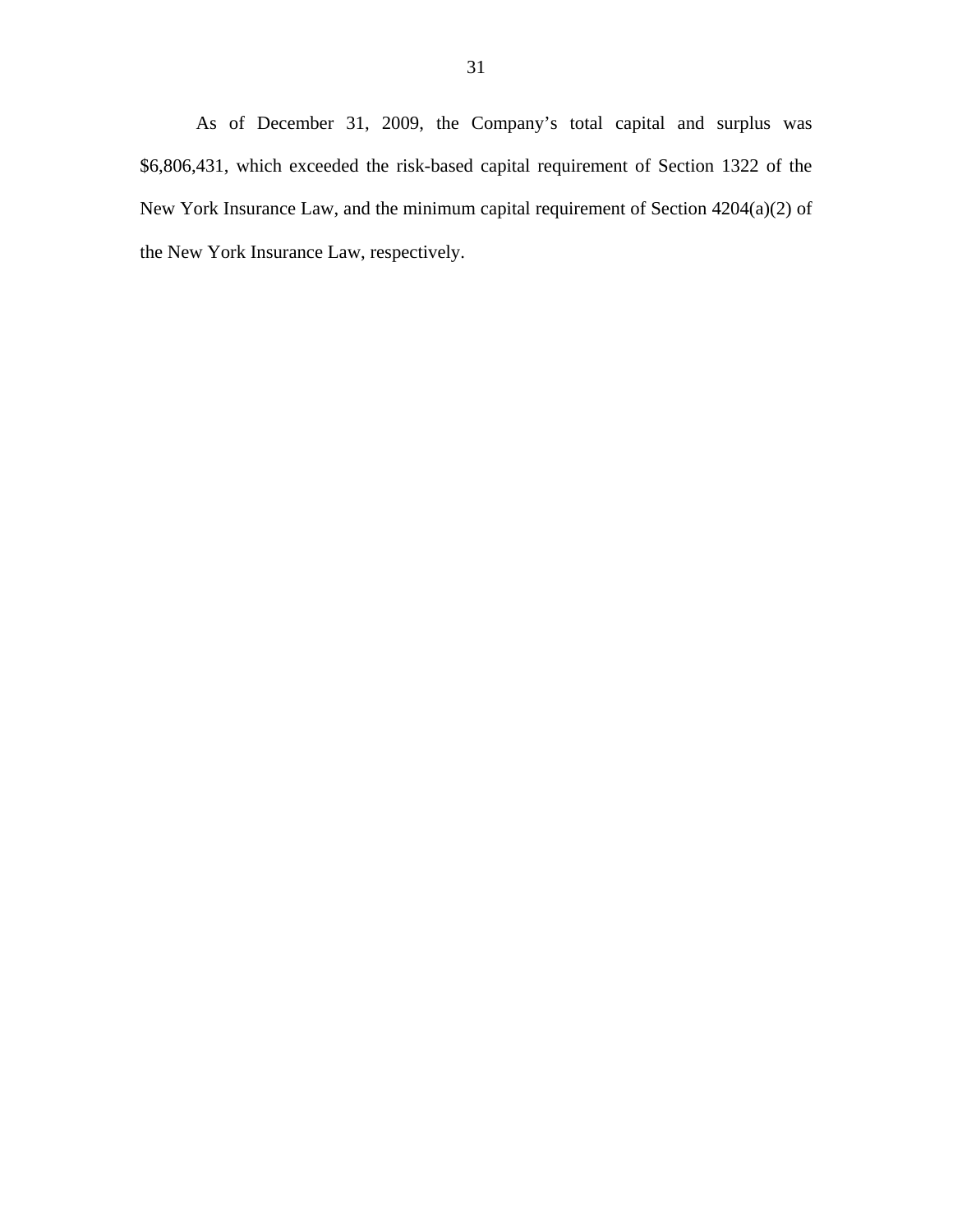## **4. FINANCIAL STATEMENTS**

## A. Balance Sheet

The following shows the assets, liabilities and capital and surplus as determined by this examination and as reported by the Company as of December 31, 2009:

| Assets                                    | Examination     | Company      | Surplus<br>Increase/<br>(Decrease) |
|-------------------------------------------|-----------------|--------------|------------------------------------|
| <b>Bonds</b>                              | \$18,236,224    | \$18,236,224 |                                    |
| Cash and short-term investments           | 7,725,789       | 7,725,789    |                                    |
| Investment income due and accrued         | 170,545         | 170,545      |                                    |
| Amounts recoverable from reinsurers       | 30,000          | 30,000       |                                    |
| Receivable from subsidiaries/affiliates   | 2,475,395       | 2,475,395    |                                    |
| Health care receivable                    | 275,000         | 275,000      |                                    |
| <b>Total assets</b>                       | \$28,912,953    | \$28,912,953 |                                    |
| Liabilities                               |                 |              |                                    |
| Claims unpaid                             | \$<br>9,773,357 | \$6,872,863  | \$(2,900,494)                      |
| Unpaid claims adjustment expenses         | 656,000         | 656,000      |                                    |
| Premiums received in advance              | 8,478,147       | 8,478,147    |                                    |
| General expenses due and accrued          | 2,220,356       | 2,220,356    |                                    |
| Ceded reinsurance premiums payable        | 404,673         | 404,673      |                                    |
| Amounts due to affiliates                 | 514,101         | 514,101      |                                    |
| Aggregate write-ins for other liabilities | 295,000         | 295,000      |                                    |
| <b>Total liabilities</b>                  | \$22,341,634    | \$19,441,140 | \$ (2,900,494)                     |
| Capital and Surplus                       |                 |              |                                    |
| Common capital stock                      | \$200,000       | \$200,000    |                                    |
| Gross paid-in and contributed surplus     | 16,026,131      | 16,026,131   |                                    |
| Unassigned funds (surplus)                | (9,654,812)     | (6,754,318)  | \$(2,900,494)                      |
| Total capital and surplus                 | \$6,571,319     | \$9,471,813  | \$ (2,900,494)                     |
| Total liabilities, capital and surplus    | \$28,912,953    | \$28,912,953 |                                    |

 to any further tax assessment and no liability has been established herein relative to such contingency. Note: The Internal Revenue Service has not conducted any audits of the income tax returns filed on behalf of the Company during the period under examination. The examiner is unaware of any potential exposure of the Company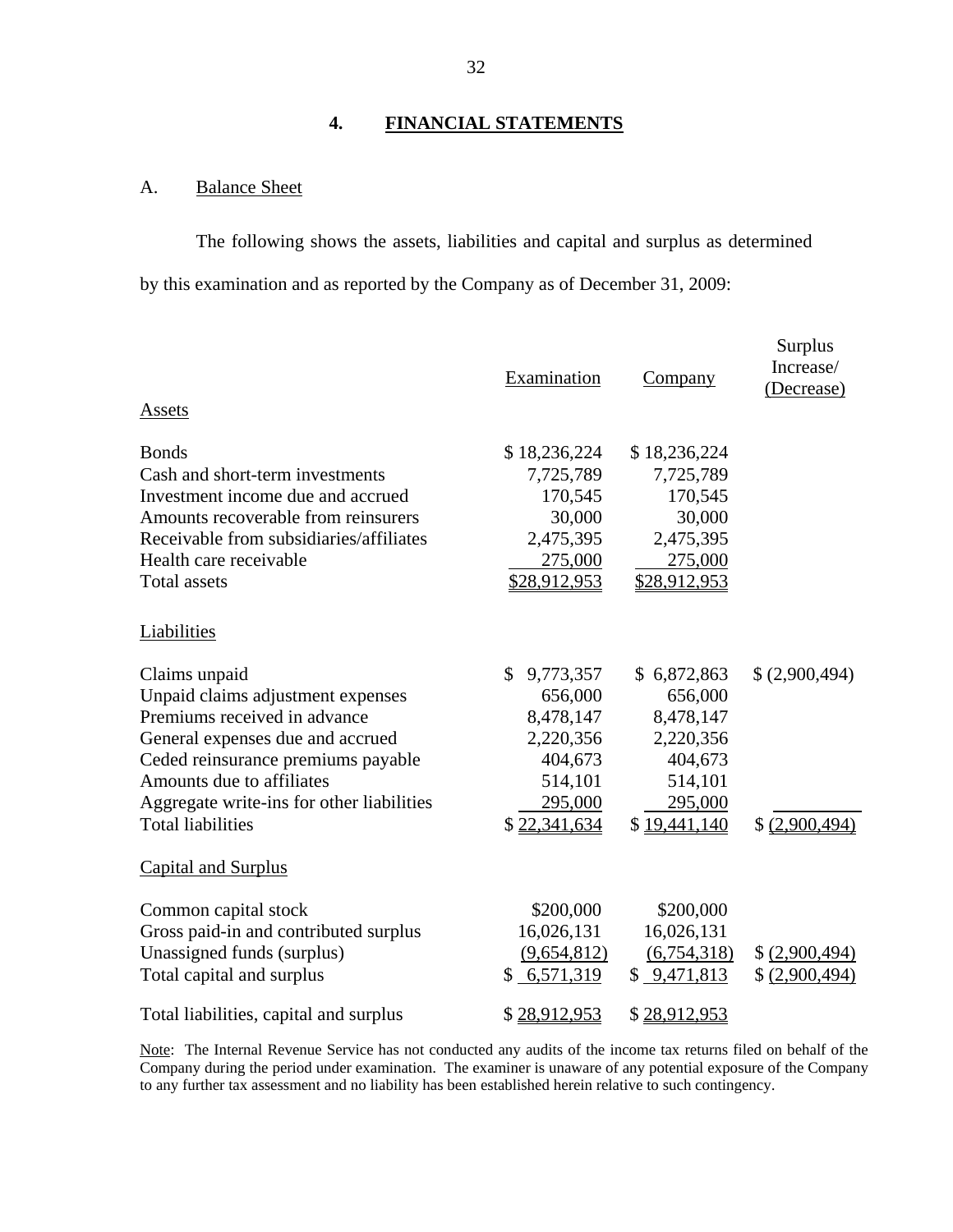B. Statement of Revenue and Expenses and Capital and Surplus

Revenue

Capital and surplus decreased by \$(8,188,216) during the one-year examination

period, January 1, 2009 through December 31, 2009, detailed as follows:

| Net premium income                                                                                                                                                                                        |                            |                                                                                | \$67,361,064                      |
|-----------------------------------------------------------------------------------------------------------------------------------------------------------------------------------------------------------|----------------------------|--------------------------------------------------------------------------------|-----------------------------------|
| <b>Expenses</b>                                                                                                                                                                                           |                            |                                                                                |                                   |
| Hospital/medical benefits<br>Other professional services<br>Prescription drugs<br>Aggregate write-ins for other hospital and medical<br>Net reinsurance recoveries<br>Total hospital and medical expenses |                            | \$43,300,996<br>488,422<br>14,766,283<br>3,549,020<br>(30,000)<br>\$62,074,721 |                                   |
| Claim adjustment expenses<br>General administrative expenses<br>Total underwriting expenses                                                                                                               |                            | 5,351,484<br>8,245,339                                                         | \$75,671,544                      |
| Net underwriting loss<br>Net investment income earned<br>Aggregate write-ins for other expenses                                                                                                           |                            |                                                                                | \$(8,310,480)<br>418,106<br>(293) |
| Net loss                                                                                                                                                                                                  |                            |                                                                                | \$ (7,892,667)                    |
| C. Changes in Capital and Surplus                                                                                                                                                                         |                            |                                                                                |                                   |
| Capital and surplus per annual statement<br>as of January 1, 2009                                                                                                                                         |                            |                                                                                | \$14,759,535                      |
|                                                                                                                                                                                                           | Gains in<br><b>Surplus</b> | Losses in<br><b>Surplus</b>                                                    |                                   |
| Net loss<br>Change in net deferred income tax<br>Change in non-admitted assets<br>Aggregate write-ins for losses in surplus<br>Net decrease in capital and surplus                                        | \$1,747,903                | \$7,892,667<br>1,747,903<br>295,549                                            | (8,188,216)                       |
| Capital and surplus per report on examination<br>as of December 31, 2009                                                                                                                                  |                            |                                                                                | \$6,571,319                       |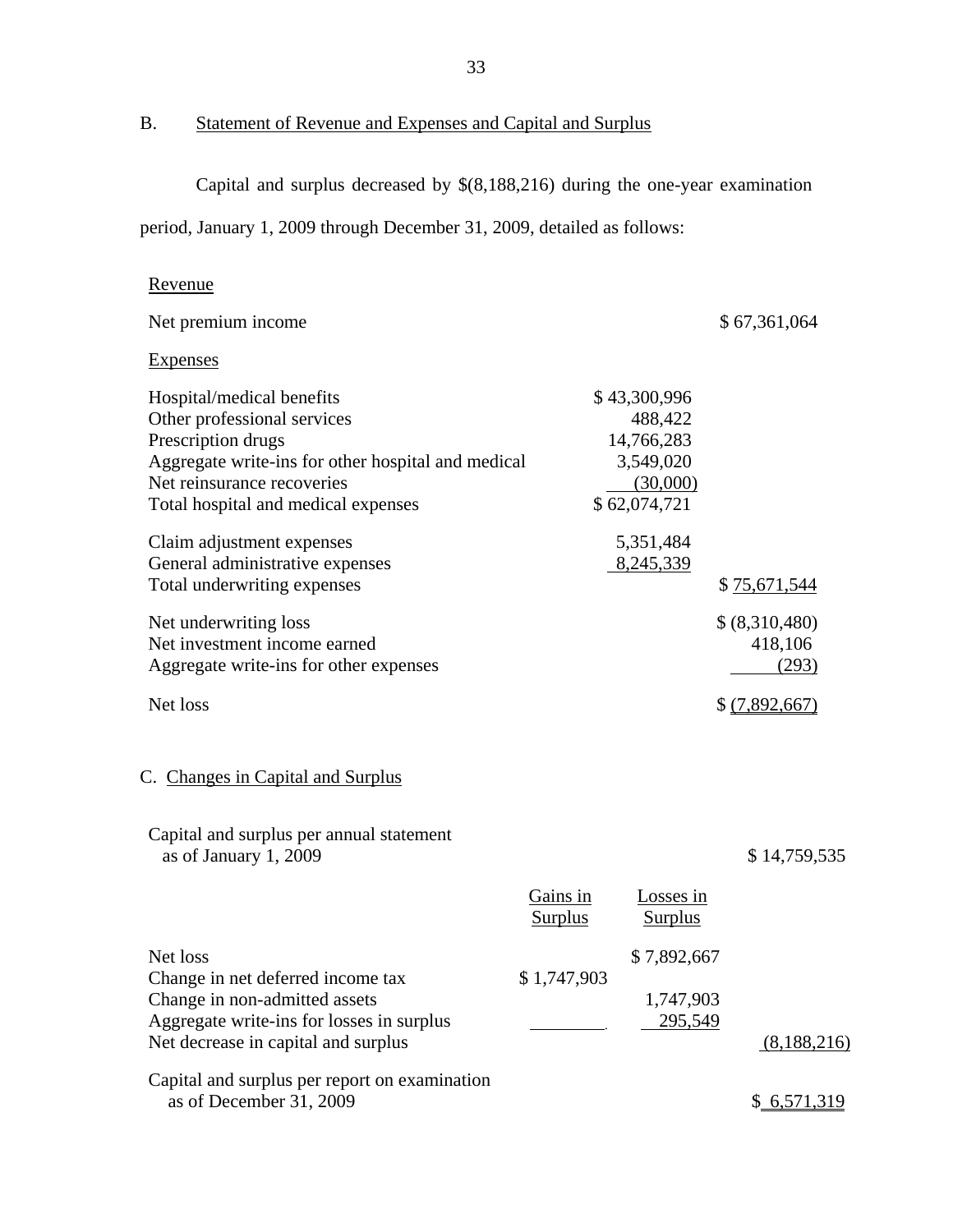#### **5. UNSECURED LOANS**

<span id="page-35-0"></span>In October 2008, Freelancers Union, Inc., received \$10 million in unsecured loans from certain outside private foundations in order to capitalize Freelancers Insurance Company, Inc., via Freelancers Union Inc.'s, purchase of 100% of Freelancers' voting common stock. These loans mature on October 3, 2018, and include various interest rates ranging between 1% and 5%. Freelancers Union Inc.'s, repayment of the loans commenced on July 1, 2011. Except as otherwise provided in the individual loans, Freelancers Union Inc.'s obligation to repay the loans is limited to the amount of proceeds it receives in the form of either dividends from Freelancers or as profits resulting from fees charged to the Company for various administrative services performed by Freelancers Union, Inc., or its affiliates on behalf of the Company. Thus, due to the deficit amounts reported to the Company's unassigned surplus account as reflected below for the period December 31, 2009 through June 30, 2011, the Company was not permitted to pay dividends based on the "earned surplus" requirement of Section 4207 of the New York Insurance Law.

Section  $4207(b)(1)$  of the New York Insurance Law states in part:

"…no domestic stock accident and health insurance company shall declare or distribute any dividend on its capital stock, except out of earned surplus, as defined in subsection (a) of section four thousand one hundred five of this chapter…"

The Company reported the following balances to its unassigned surplus account and total paid management fees to FUI and affiliates as of Freelancers' filed quarterly and annual statements 2009 and 2010 during the period of December 31, 2009 through June 30, 2012: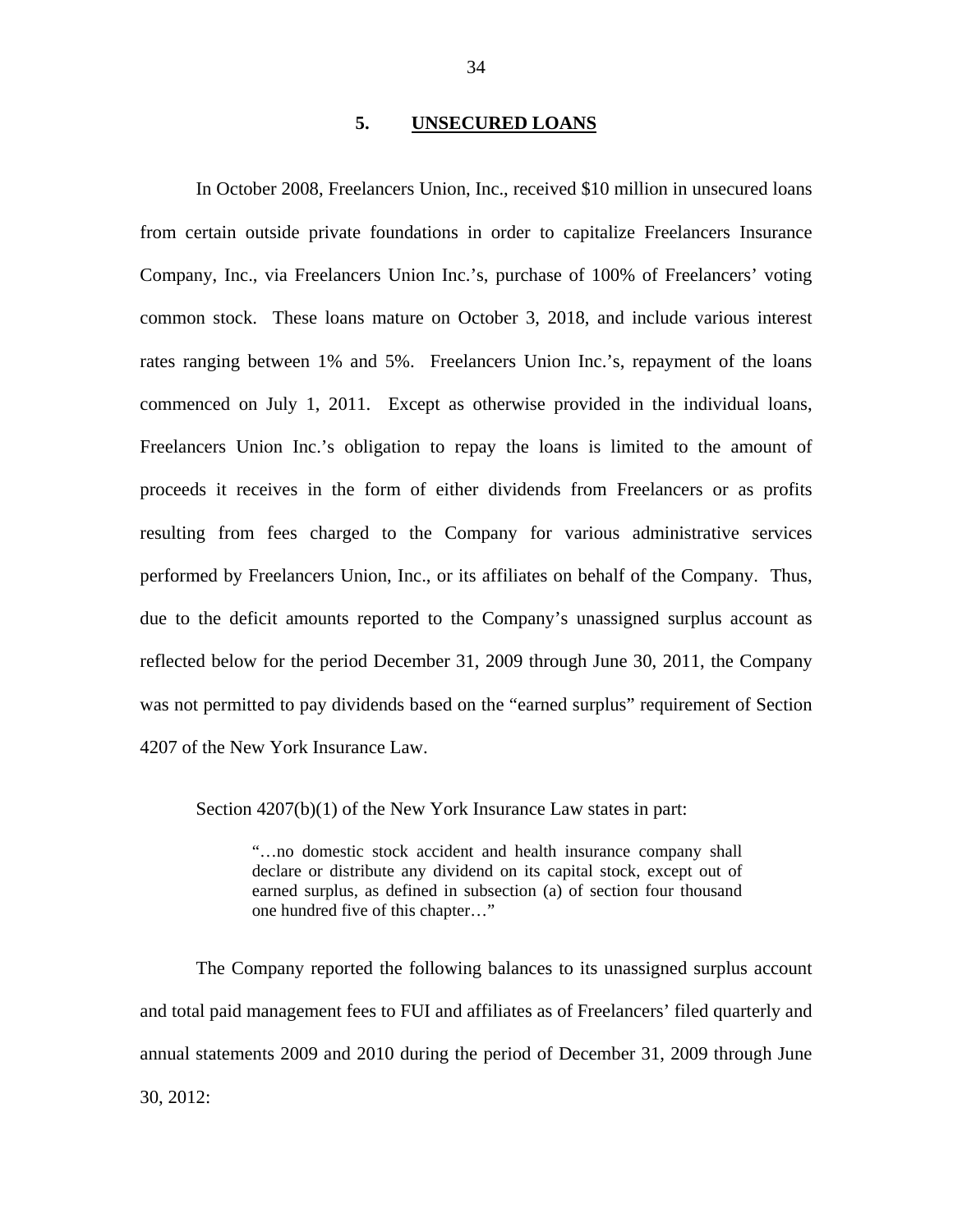|          | Unassigned     | <b>Management Fees Paid</b> |
|----------|----------------|-----------------------------|
| Period   | <b>Surplus</b> | to FUI and Affiliated       |
| 12/31/09 | \$(6,754,318)  | \$2,628,167                 |
| 12/31/10 | \$ (5,450,733) | \$2,276,236                 |
| 03/31/11 | \$ (4,211,937) | 666,750<br>\$               |
| 06/30/11 | \$(1,262,232)  | \$1,345,499                 |
| 09/30/11 | 506,438<br>\$  | \$2,158,422                 |
| 12/31/11 | \$1,126,693    | \$3,535,134                 |
| 03/31/12 | \$3,502,591    | 965,082<br>\$               |
| 06/30/12 | \$5,854,313    | \$1,236,517                 |

Note: As noted in the balance sheet of this report, the Company reported an unassigned surplus of \$(6,754,318) at December 31, 2009. This amount was adjusted to \$(9,419,700) [difference of \$(2,665,382)], per the Department's examination.

The above indicated management fees represent Freelancers' payments to FUI's

affiliate, Working Today, Inc., for administrative services provided pursuant to the affiliates approved inter-company agreement.

Section  $4207(b)(1)$  of the New York Insurance Law states in part:

"…No domestic stock accident and health insurance company shall declare or distribute any dividend to shareholders which, together with all such dividends declared or distributed by it during the next preceding twelve months, exceeds the lesser of ten percent of its surplus to policyholders, as shown by its last statement on file with the superintendent, or one hundred percent of adjusted net investment income for such period unless, upon prior application therefore, the superintendent approves a greater dividend payment based upon his finding that the insurer will retain sufficient surplus to support its obligations and writings..."

On July 2, 2012, the Company paid a \$1,646,779 dividend, \$75,191 more than the maximum allowed amount not requiring the Superintendent's approval, to Freelancers Union, Inc. The dividend was approved by the Freelancer's Board at its June 19, 2012, meeting. Accordingly, the dividend was reflected in the Company's September 30, 2012 quarterly statutory filing. Following this payment, the outstanding principal balance on the loans was approximately \$9,400,000.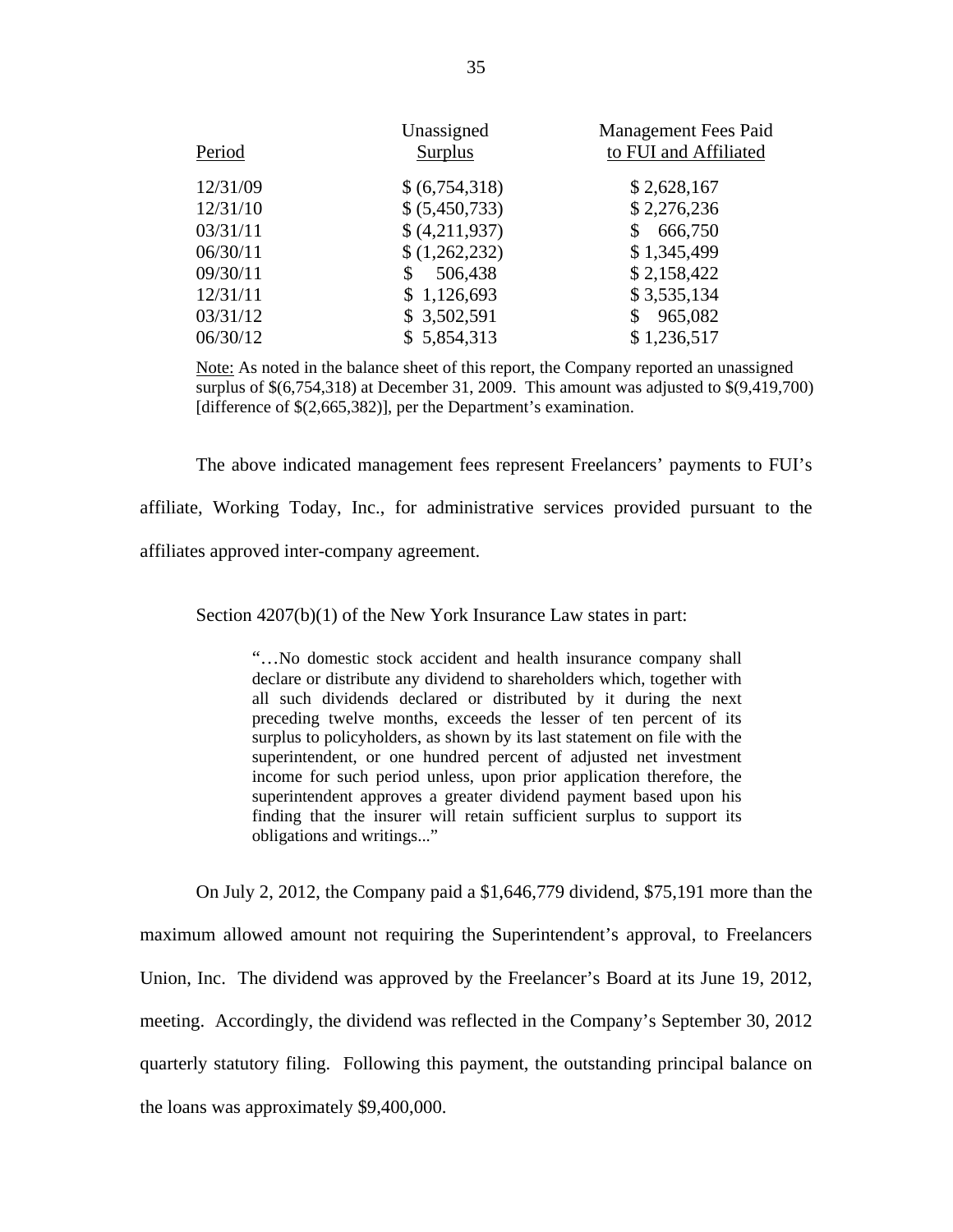<span id="page-37-0"></span>The Department determined that the \$1,646,779 dividend met the criteria requiring the prior approval of the Superintendent, as noted in Section 4207(b)(1) of the New York Insurance Law. Subsequently, Freelancers' Union was required by the Department to refund the excess dividend to the Company. On May 8, 2013, a refund in the amount of \$75,191 was paid to the Company.

It is recommended that the Company comply with the requirements of Section  $4207(b)(1)$  of the New York Insurance Law with regard to approval of dividends.

#### **6. CLAIMS UNPAID**

The examination liability of \$9,773,357 for the above captioned account is \$2,900,494 more than the \$6,872,863 amount reported by the Company in its filed annual statement as of December 31, 2009.

The examination analysis of the claims unpaid reserve was conducted in accordance with generally accepted actuarial principles and practices and was based on statistical information contained in the Company's internal records and its filed annual statements as verified during the examination.

The examination reserve was based upon actual payments made through a point in time, plus an estimate for claims remaining unpaid at that date. Such estimate was calculated based on actuarial principles, which utilized the Company's past experience in projecting the ultimate cost of claims incurred on or prior to December 31, 2009.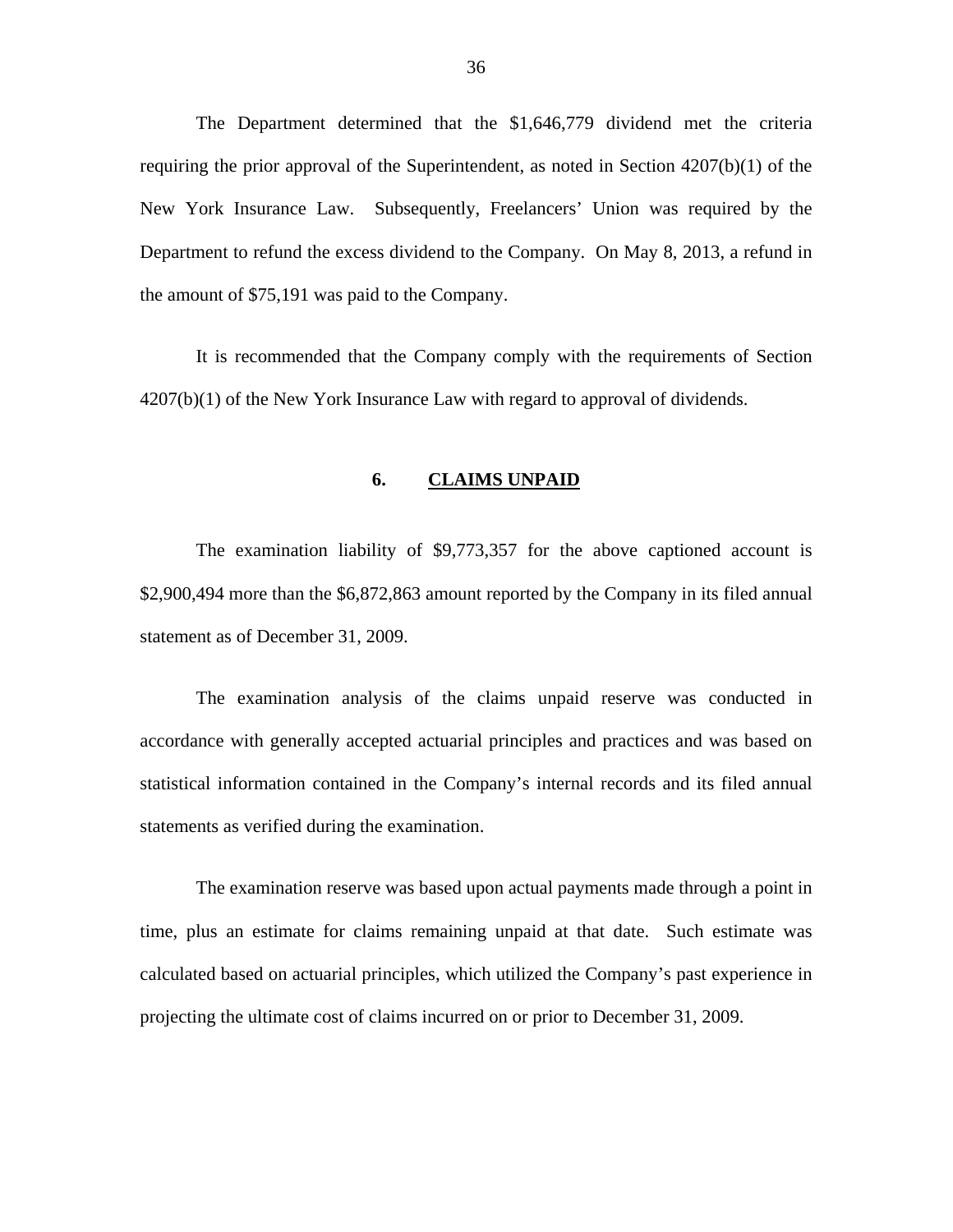<span id="page-38-0"></span>The examination liability represents the sum of (i) the Company's development of 2009 calendar year incurred claims based on nine (9) months of actual claim runoff through the September 30, 2010 quarterly statement valuation date, and (ii) the Department's actuarial determination of an additional 5% margin for adverse claim fluctuations. It should be noted that in 2010, the Department's actuarial review identified significant fluctuations in the Company's 2009 claims development.

As mentioned above in Section 3 of Item F(iii) of this report, such fluctuations were caused when the Company's claims vendor, Health Design Plus, failed to process and report approximately fifty (50) of the Company's high dollar claims during 2009. Such items were addressed in the Department's actuarial analysis.

#### **7. UNPAID CLAIMS ADJUSTMENT EXPENSES**

The examination liability of \$656,000 for the above captioned account is the same amount reported by the Company in its filed annual statement as of December 31, 2009.

### **8**. **MARKET CONDUCT ACTIVITIES**

In the course of the examination, a review was made of the manner in which the Company conducts its business and fulfills its contractual obligations to policyholders and claimants. The review was general in nature and was directed at practices of the Company in the following areas: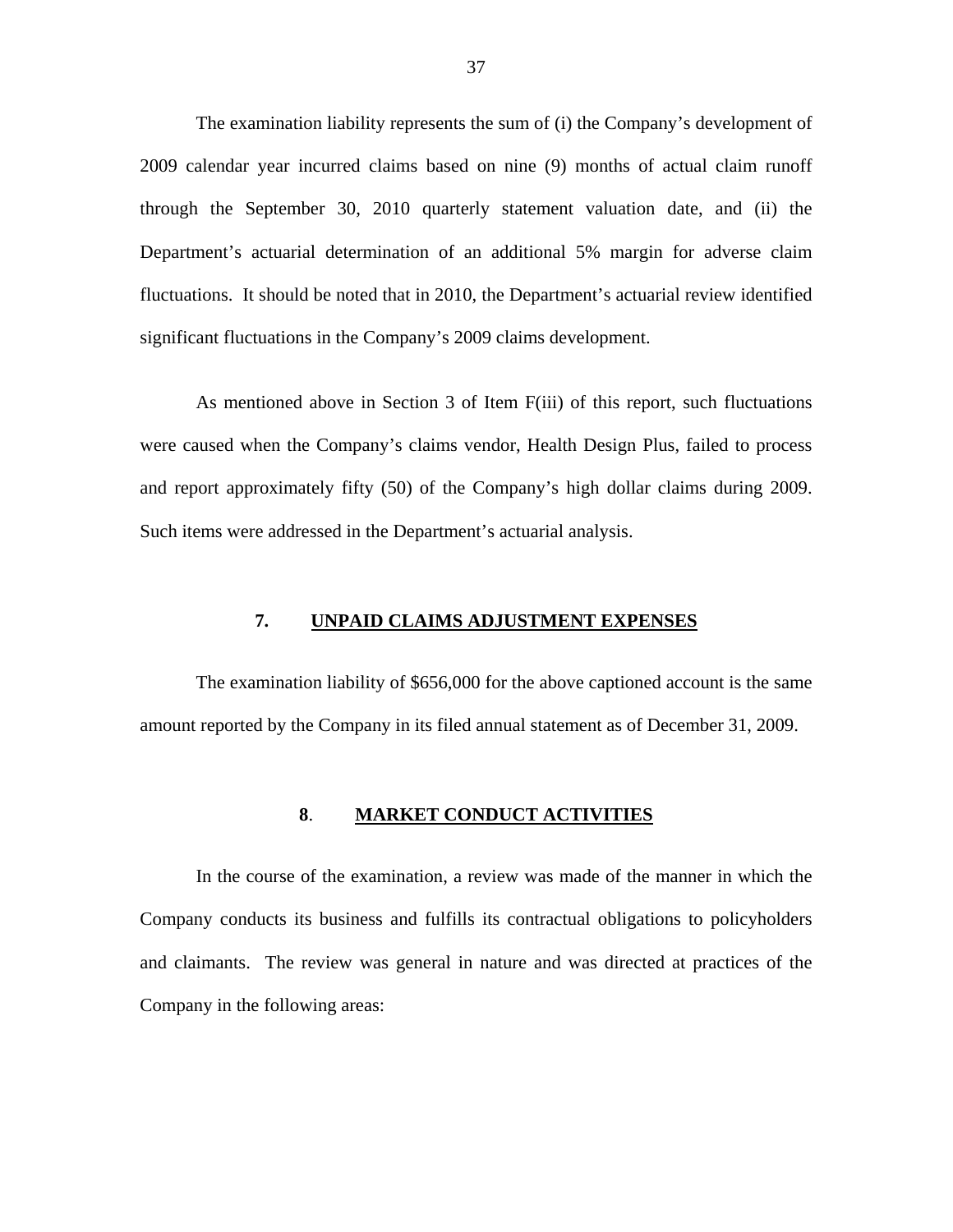- <span id="page-39-0"></span>A. Consumer Complaints
- B. Claims processing
- C. Prompt Pay Law
- D. Explanations of benefits statements
- E. Sales and advertising

#### A. Consumer Complaints

(i) The Department's Consumer Assistance Unit ("CAU") received numerous complaint filings against the Company during 2009 and 2010. During the period of January 2009 through September 2010, approximately 138 complaints were filed; the most common reasons for the complaints included claims denied for pre-existing conditions (11%), coverage terminations (21%) and interpretation of policy provisions (31%). The pre-existing conditions and terminations categories were due mainly to the operational inefficiencies of the third-party administrators (vendors) contracted by the Company to perform Freelancers' enrollment, premium billing and claims processing functions.

The CAU determined that the Company's listing of pre-existing conditions was too broad. The Company was directed by the CAU to have a medical director review Freelancers' list of pre-existing conditions. Subsequent to the examination date, the Company had a medical director review the list of pre-existing conditions, who concluded that the list was consistent with industry practices.

It should be noted that upon further review of the pre-existing conditions issue, it was determined that some claims were incorrectly denied indicating that the subscriber had a pre-existing condition, when in fact this was not the case. The Company, in turn,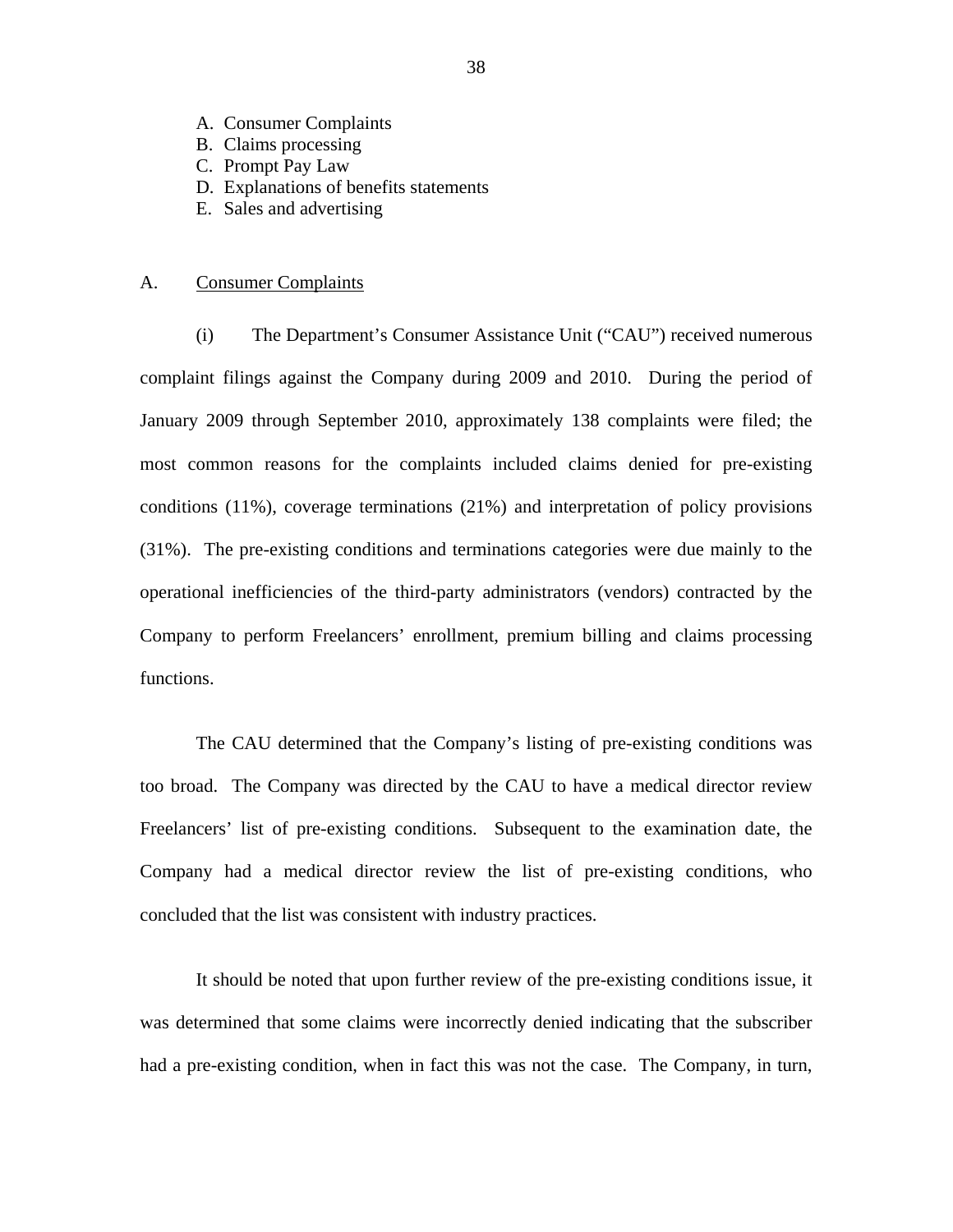reprocessed these claims, but because of the delay in processing, the timeframe mandated by Section 3224-a of the New York Insurance Law, (the Prompt Pay Law), was not met.

It is recommended that the Company correctly identify those claims that address pre-existing conditions and process such claims appropriately.

It is also recommended that claims be paid within the timeframe mandated by the Prompt Pay Law (Section 3224-a(a) of the New York Insurance Law) and that appropriate interest be paid as required by statute (Section 3224-a(c) of the New York Insurance Law).

It should be noted that subsequent to the examination date, the Company reported that it implemented new processes to improve its oversight and handling of claims that may address a pre-existing condition.

(ii) For the period January 2009 through September 2010, Empyrean Benefits Solutions Inc. was the Company's third-party administrator for billing, enrollment and termination. Complaints received by the Department's CAU regarding the billing, enrollment and terminations included:

- Freelancers sending monthly invoices via e-mail. If the member wanted a paper invoice there was a \$2.00 per month charge.
- Invoices not being "user friendly", including adjustments not being shown on the invoices, and therefore, requiring the subscriber to request a summary reconciliation of the billed and paid amounts.
- Unexplained charges being applied to subscribers' accounts that resulted in some subscribers being terminated.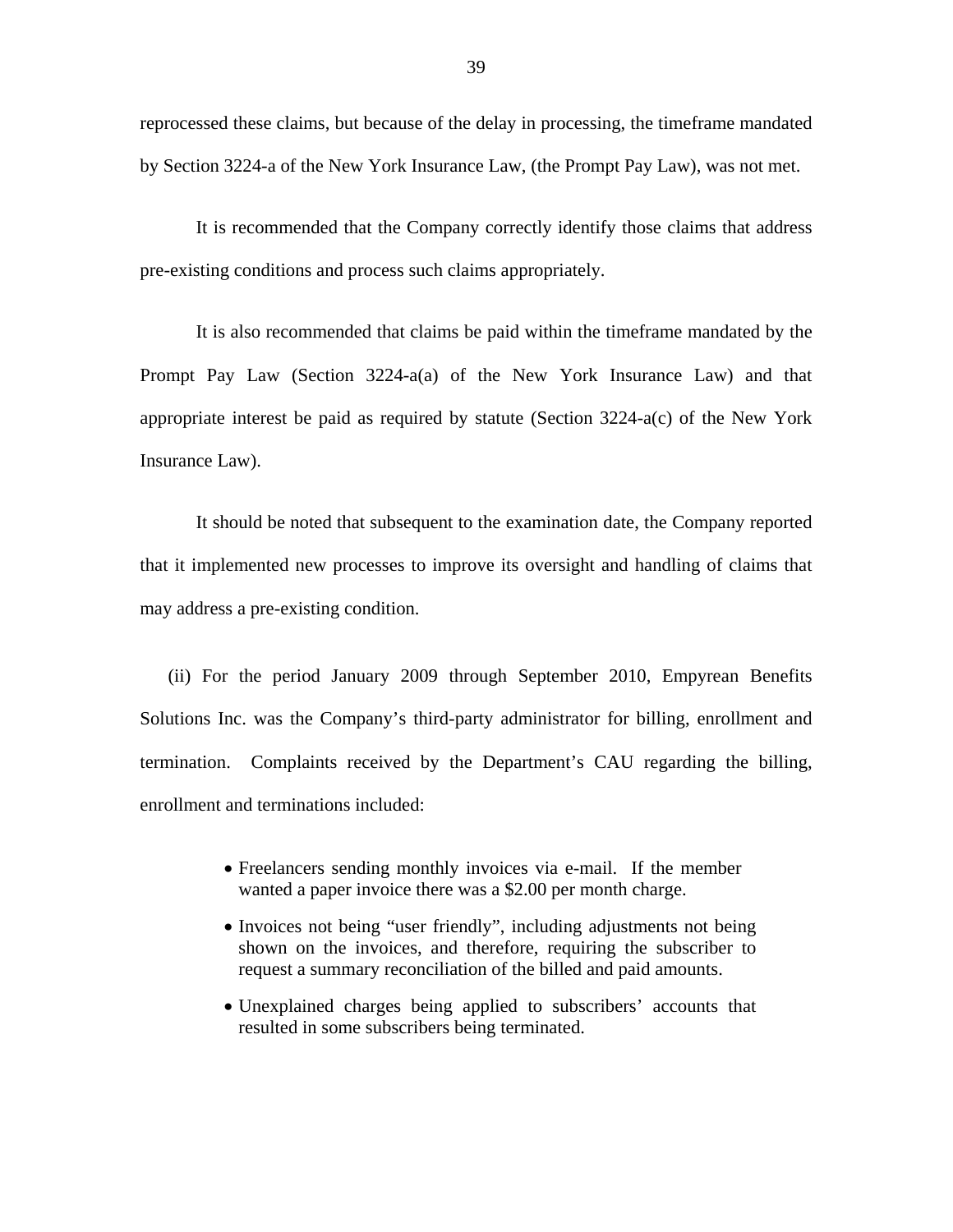- Coverage terminated as a result of non-receipt of billing invoice. In late 2009, 131 members did not receive their invoice billings and many of these members were terminated as a result. Thereafter, Freelancers offered reinstatement only upon the member's request.
- User online payment history was different than the payment history provided by Freelancers.

In September 2010, Empyrean Benefit Solutions, Inc. ("Empyrean") was replaced by HealthPlan Services, Inc., as the Company's enrollment and billing vendor. To improve its operational efficiency, the Company indicated that it would have involvement, including daily communications, weekly scheduled meetings and periodic on-site visits at HealthPlan Services, Inc., by Freelancers' personnel. Additionally, management also stated that it enhanced the Company's Operations Department through staff restructuring and by equipping the Company with remote access to the vendor's computer system. This would allow the Company to directly investigate any problem areas that may arise.

(iii) Freelancers has an administrative services agreement with Anthem Blue Cross Blue Shield ("Anthem") and its affiliate, Empire HealthChoice Assurance, Inc., which provides the Company with in-network participating physicians and claims processing (claims pricing) services.

Complaints filed against Freelancers regarding Anthem's claims handling activities included:

- Incomplete claims or claims with missing information were returned by Anthem to the member with no record maintained of the claim that had been received and or rejected.
- Freelancers disclosed that 225 claims that were pended for adjustment in 2009 were not processed.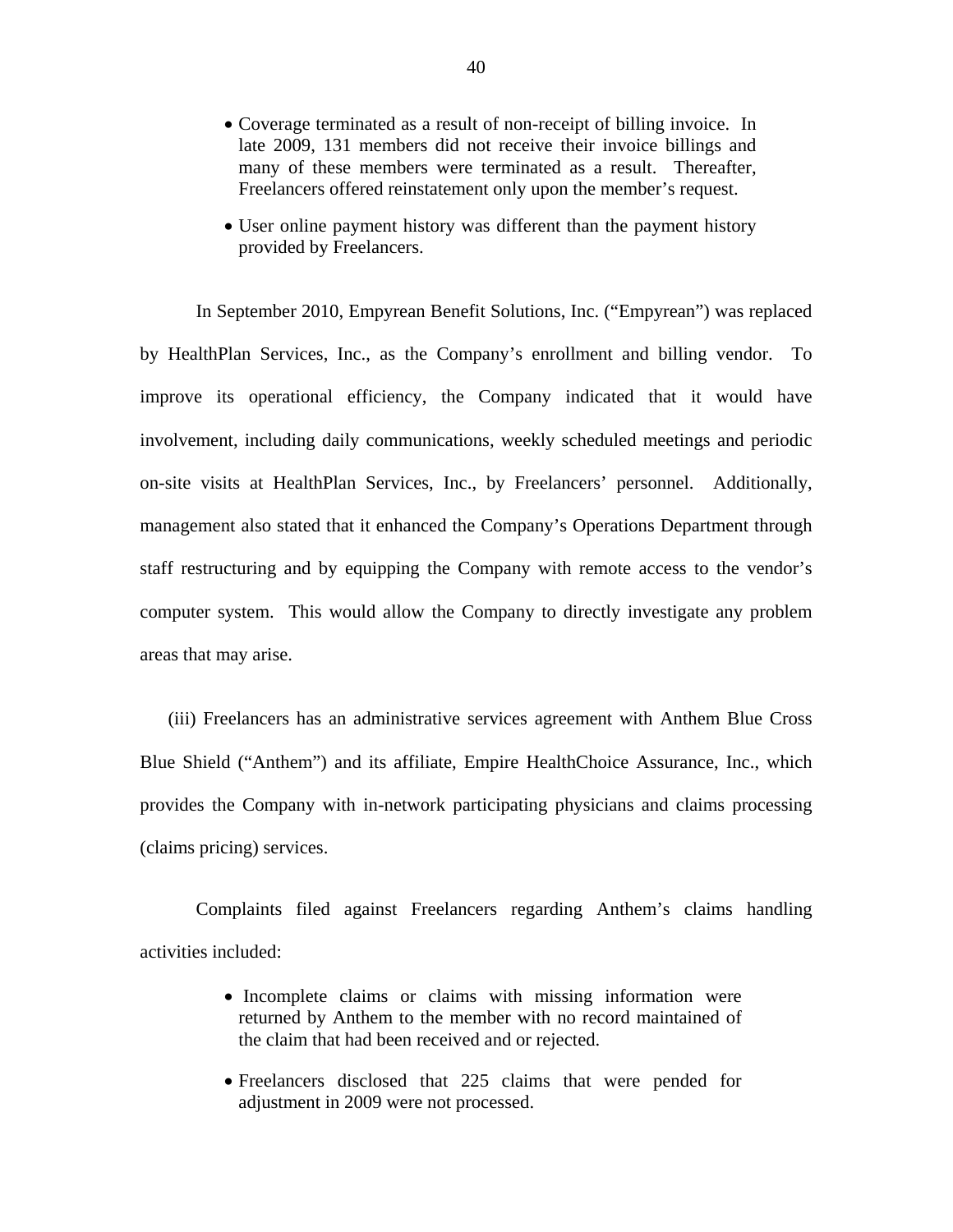<span id="page-42-0"></span>Effective January 14, 2010, Freelancers revised its process and removed Anthem's involvement with respect to member submitted claims. The claims are now processed through Health Design Plus ("HDP") and all claim forms are scanned upon receipt.

It is recommended that the Company, based on the corrective actions discussed with the Department's Consumer Assistance Unit, continue to assess and monitor the effectiveness of the policies and procedures implemented by the Company to address member billing, enrollment, and claims processing related matters.

#### B. Claims Processing

A review of claims was performed by using a statistical sampling methodology covering claims processed during the examination period, January 1, 2009 through December 31, 2009, in order to evaluate the overall accuracy and compliance environment of the Company's claims processing.

This statistical random sampling process, which was performed using the computer software ACL, was devised to test various attributes deemed necessary for successful claims processing activity. The objective of this sampling process was to be able to test and reach conclusions about all predetermined attributes, individually and on a combined basis. For example, if ten attributes were being tested, conclusions about each attribute individually or on a collective basis could be drawn for each item in the sample. The sample sizes were comprised of 167 randomly selected medical and hospital claims, respectively.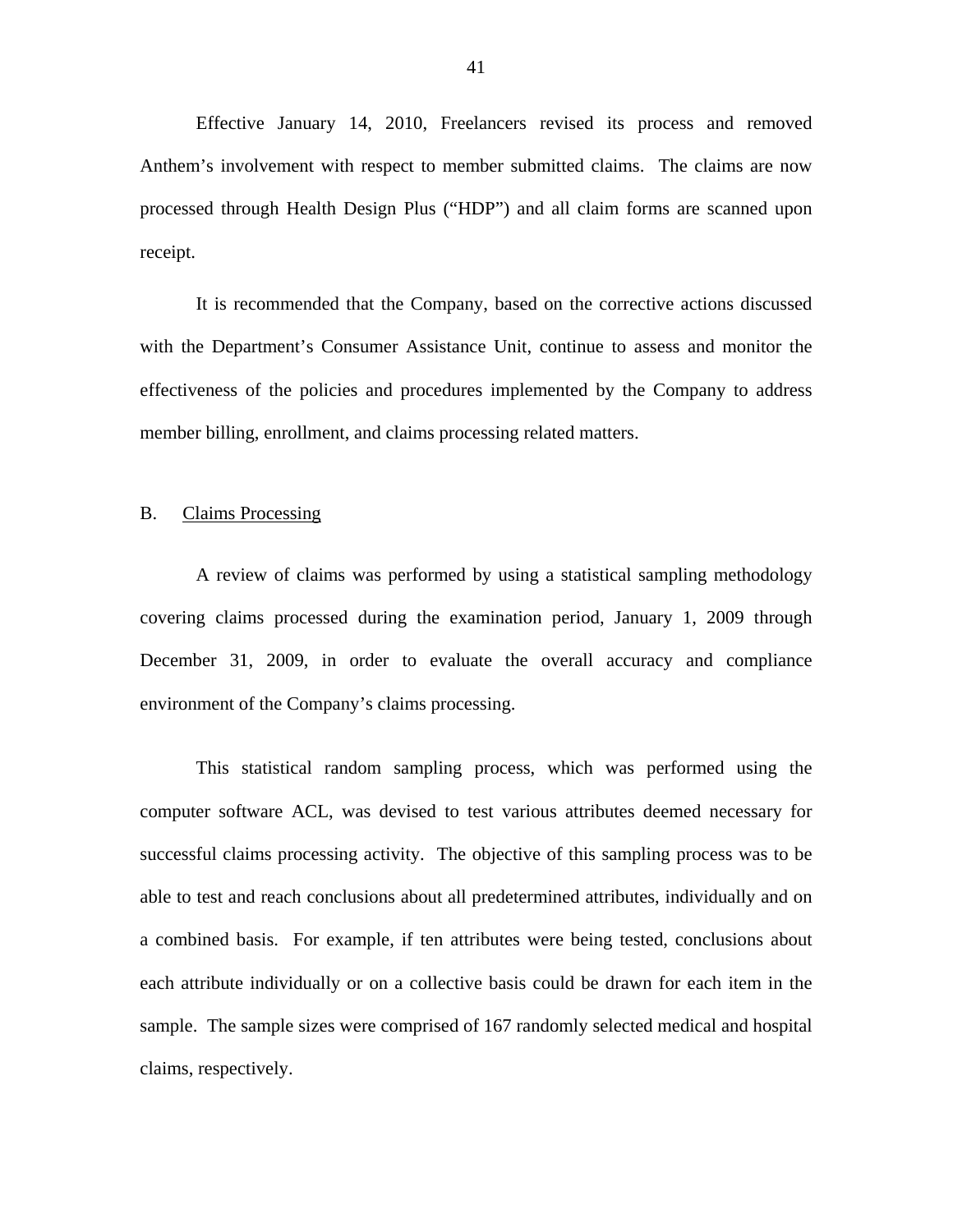The examination review revealed that the overall claims processing financial accuracy level was 97% for both Hospital and Medical claims. The overall claims processing procedural accuracy level was also 97% for Hospital and Medical claims. Financial accuracy is defined as the percentage of times the dollar value of the claim payment was correct. Procedural accuracy is defined as the percentage of times a claim was processed in accordance with the Company's guidelines and/or Department regulations. An error in processing accuracy may or may not affect the financial accuracy. However, a financial error is caused by a procedural error and as such, it is counted both as a financial error and a procedural error. In summary, of the 167 Medical claims reviewed, 5 contained financial errors and 5 contained procedural errors. Additionally, of the 167 Hospital claims reviewed, 5 contained financial errors and 5 contained procedural errors.

The following tables summarize the claims processing review:

|                                 | Procedural Error | <b>Financial Errors</b> |
|---------------------------------|------------------|-------------------------|
| Population                      | 15,478           | 15,478                  |
| Sample size                     | 167              | 167                     |
| Number of claims with errors    | 5                | 5                       |
| <b>Calculated error rate</b>    | 3.00%            | 3.00%                   |
| <b>Calculated accuracy rate</b> | 97.00%           | 97.00%                  |
| Upper error limit               | 5.58%            | 5.58%                   |
| Lower error limit               | N/A              | N/A                     |
| Upper limit claims in error     | 863              | 863                     |
| Lower limit claims in error     | 63               | 63                      |

Note: The upper and lower error limits represent the range of potential error (e.g., if 100 sample items were selected the rate of error would fall between these limits 95 times).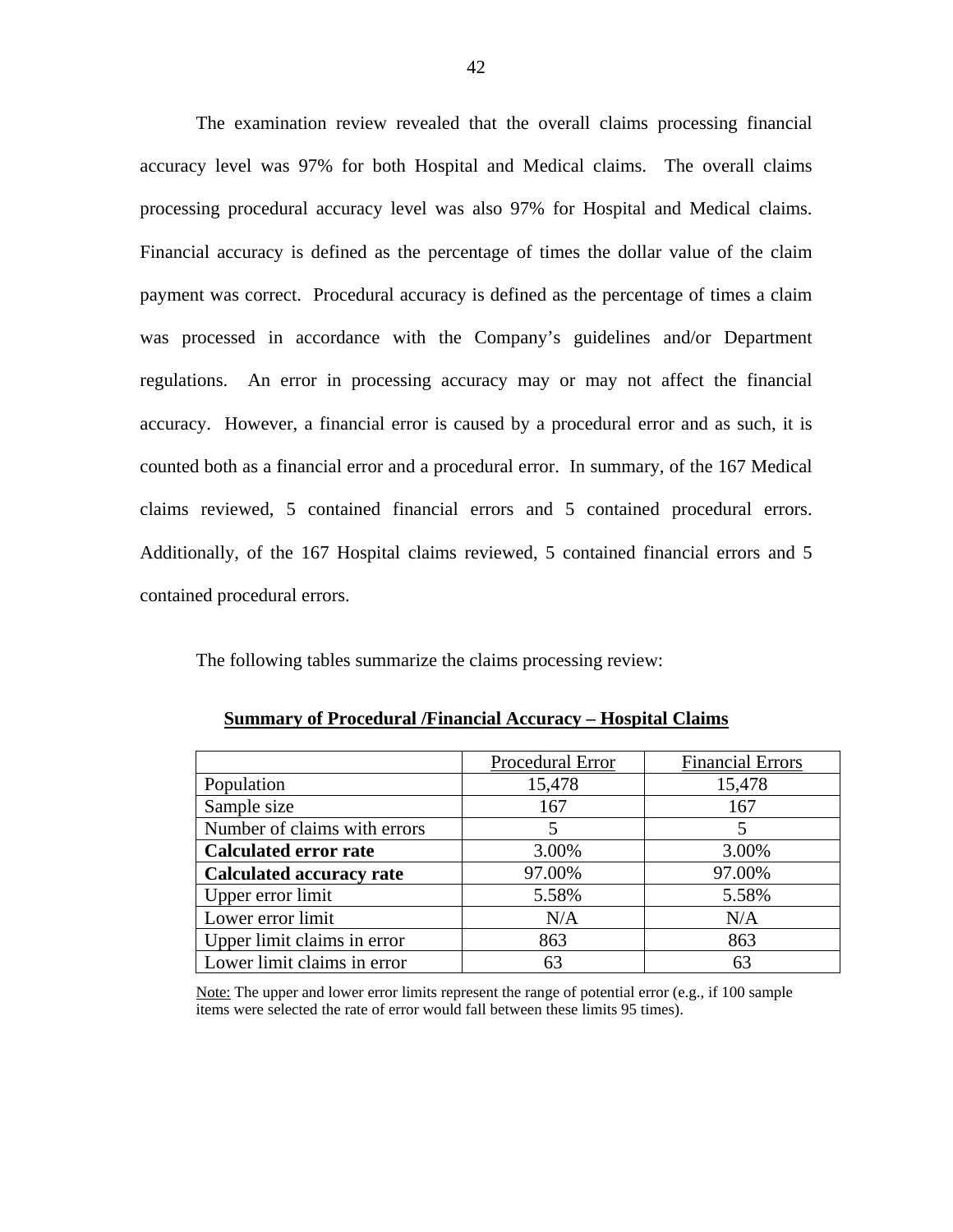|                                 | Procedural Errors | <b>Financial Errors</b> |
|---------------------------------|-------------------|-------------------------|
| Population                      | 186,154           | 186,154                 |
| Sample size                     | 167               | 167                     |
| Number of claims with errors    |                   |                         |
| <b>Calculated error rate</b>    | 3%                | 3%                      |
| <b>Calculated accuracy rate</b> | 97%               | 97%                     |
| Upper error limit               | 5.58%             | 5.58%                   |
| Lower error limit               | N/A               | N/A                     |
| Upper limit claims in error     | 10,386            | 10,386                  |
| Lower limit claims in error     | 762               | 762                     |
|                                 |                   |                         |

**Summary of Procedural/ Financial Accuracy – Medical Claims** 

Note: The upper and lower error limits represent the range of potential error (e.g., if 100 sample items were selected the rate of error would fall between these limits 95 times).

An additional review of the Company's paid claims revealed that approximately 800 of the Company's 2009 out-of-network claims were processed incorrectly, as innetwork claims by HDP. This discovery was made by HDP in April 2009. The error resulted from a mapping issue when the Anthem file was loaded into HDP's claims system.

After the mapping issue was corrected in April 2009, a file containing all claims that had been loaded into the system was created and compared back to the Anthem's original file. A list was created of all claims that had an indicator in the claim system as in-network, but the indicator on the Anthem file was for out-of-network. The list of claims that were paid in error was manually worked to adjust all the claims to correct the patient "in" and "out" of network accumulators, and also to process any under/overpayments that occurred.

It is recommended that Freelancers implement the procedures necessary to ensure that it provides proper oversight of its claims processing vendor(s).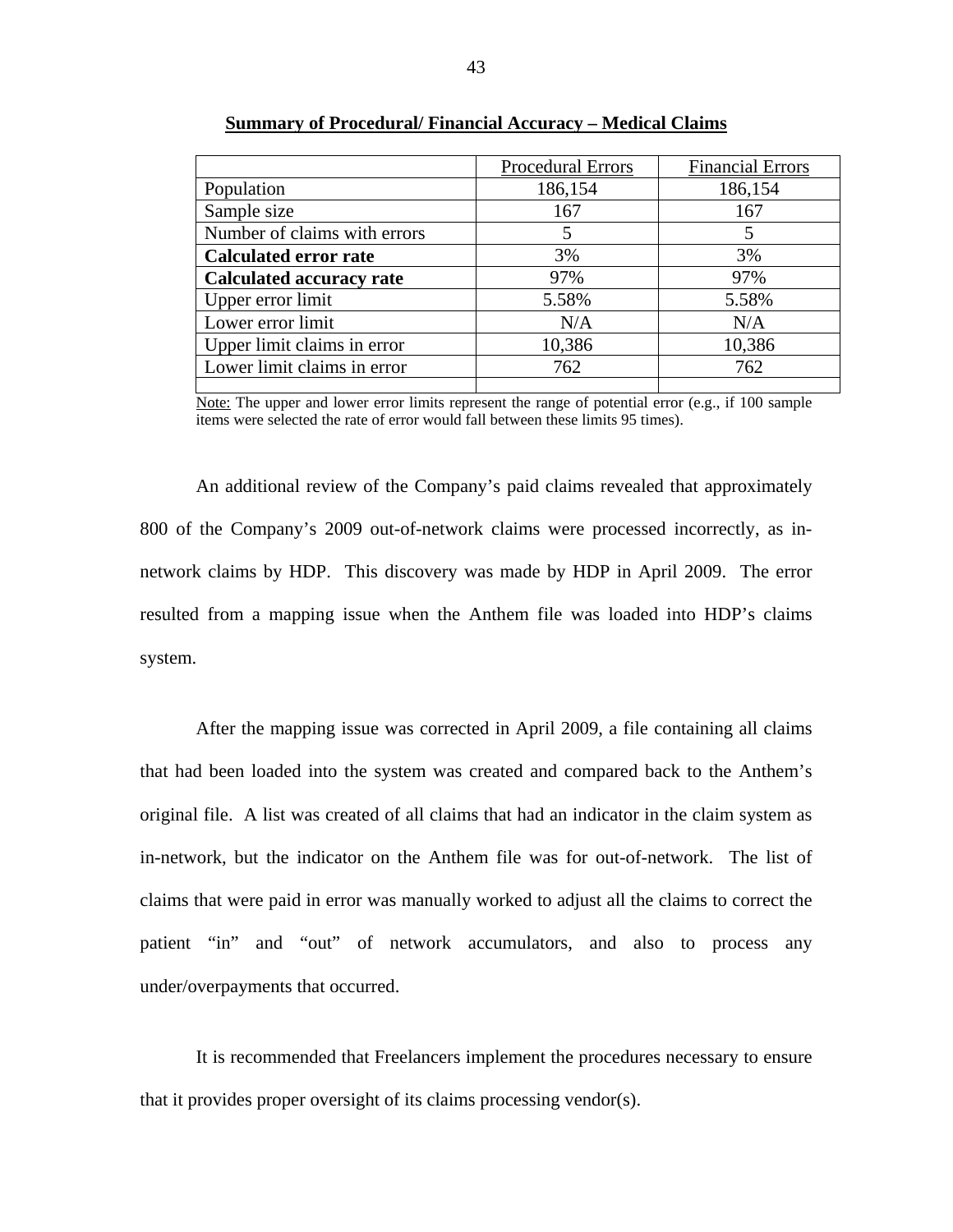<span id="page-45-0"></span>Subsequent to the examination date, the Company implemented an ongoing monitoring procedure, whereby a daily report was created that provides a summary of the Anthem files that was loaded from the previous day. This report allows HDP to monitor the daily file and watch for extreme fluctuations in claims volume (e.g., "in" and "out" of network claims, adjustment claims, etc.). Any abnormalities are researched by the claims manager and appropriate action is taken.

Department Circular Letter No 9 (1999) states in part:

"...It is recommended that the board obtain the following certifications annually: (i) from either the company's director of internal audit or independent CPA that the responsible officers have implemented the procedures adopted by the board, and (ii) from the company's general counsel a statement that the company's current claims adjudication procedures, including those set forth in the current claims manual, are in accordance with applicable statutes, rules and regulations)…"

The Company failed to provide any evidence of fulfillment with the above referenced annual certification.

It is recommended that the Company comply with the items set forth in Department Circular Letter No. 9 (1999).

## C. Prompt Pay Law

Section 3224-a(a) of the New York Insurance Law, "Standards for prompt, fair and equitable settlement of claims for health care and payments for health care services" ("Prompt Pay Law"), requires all insurers to pay undisputed claims not transmitted via the internet or electronic mail within forty-five days of receipt. If such undisputed claims are not paid within forty-five days of receipt, interest may be payable (Section 3224  $a(c)$ ).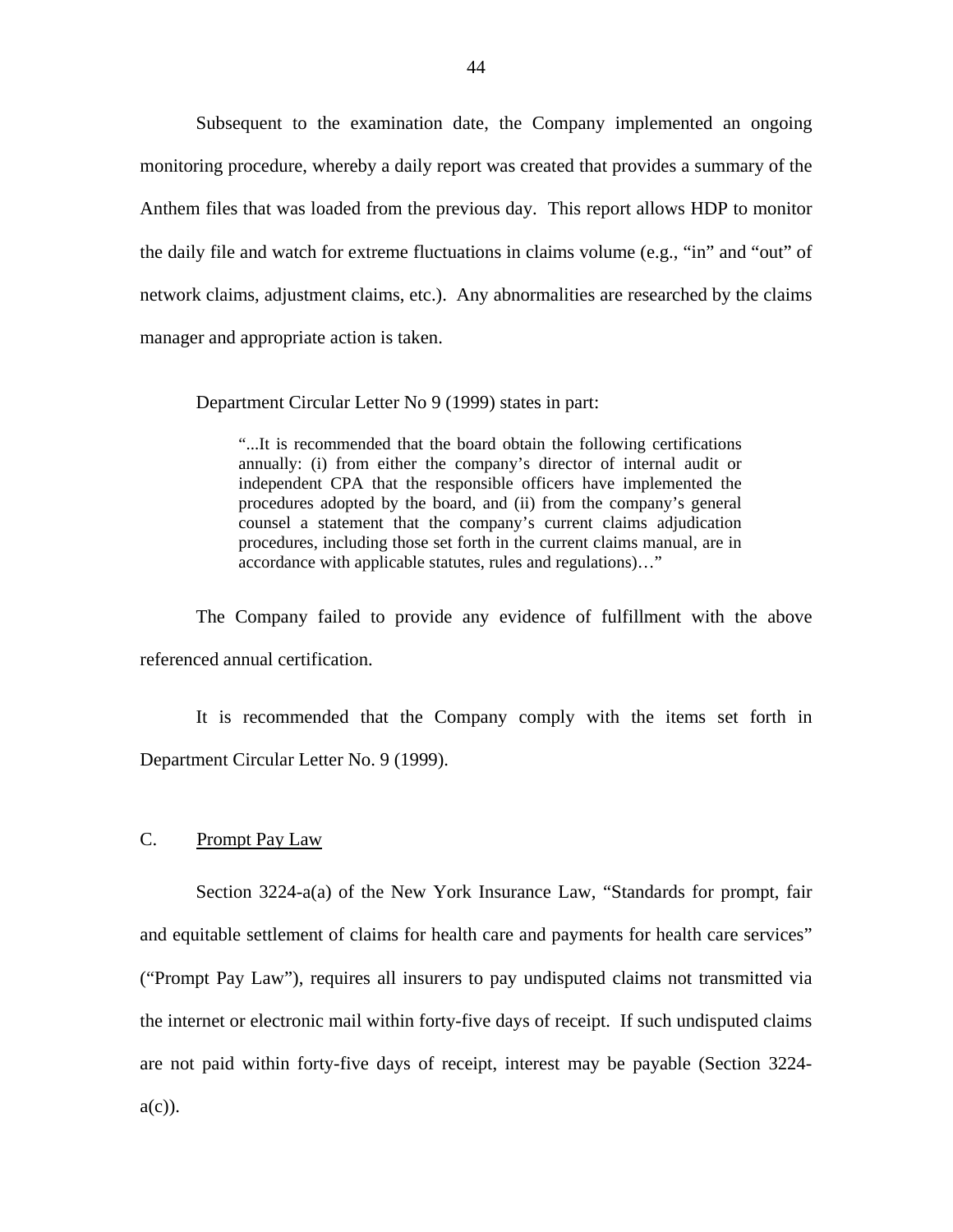Section 3224-a(a) of the New York Insurance Law states:

"Except in a case where the obligation of an insurer or an organization or corporation licensed or certified pursuant to article forty-three of this chapter or article forty-four of the public health law to pay a claim submitted by a policyholder or person covered under such policy or make a payment to a health care provider is not reasonably clear, or when there is a reasonable basis supported by specific information available for review by the superintendent that such claim or bill for health care services rendered was submitted fraudulently, such insurer or organization or corporation shall pay the claim to a policyholder or covered person or make a payment to a health care provider within fortyfive days of receipt of a claim or bill for services rendered."

Section 3224-a(c) of the New York Insurance Law states in part:

"…each claim or bill for health care services processed in violation of this section shall constitute a separate violation. In addition to the penalties provided in this chapter, any insurer or organization or corporation that fails to adhere to the standards contained in this section shall be obligated to pay the health care provider or person submitting the claim, in full settlement of the claim or bill for health care services, the amount of the claim or health care payment plus interest on the amount of such claim or health care payment of the greater of the rate equal to the rate set by the commissioner of taxation and finance for corporate taxes pursuant to paragraph one of subsection (e) of section one thousand ninety-six of the tax law or twelve percent per annum, to be computed from the date of claim or health care payment was required to be made. When the amount of interest due on such a claim is less than two dollars, an insurer or organization or corporation shall not be required to pay interest on such claim..."

Utilizing ACL software and the Company's data file of the 2009 calendar year paid claims, the examiners identified a total of 1,720 claims in which the payment dates to the claims occurred forty-five (45) days after the receipt dates of the claims by the Company. The was no indication that interest was paid on these claims, as required by Section 3224-a(c) of the New York Insurance Law.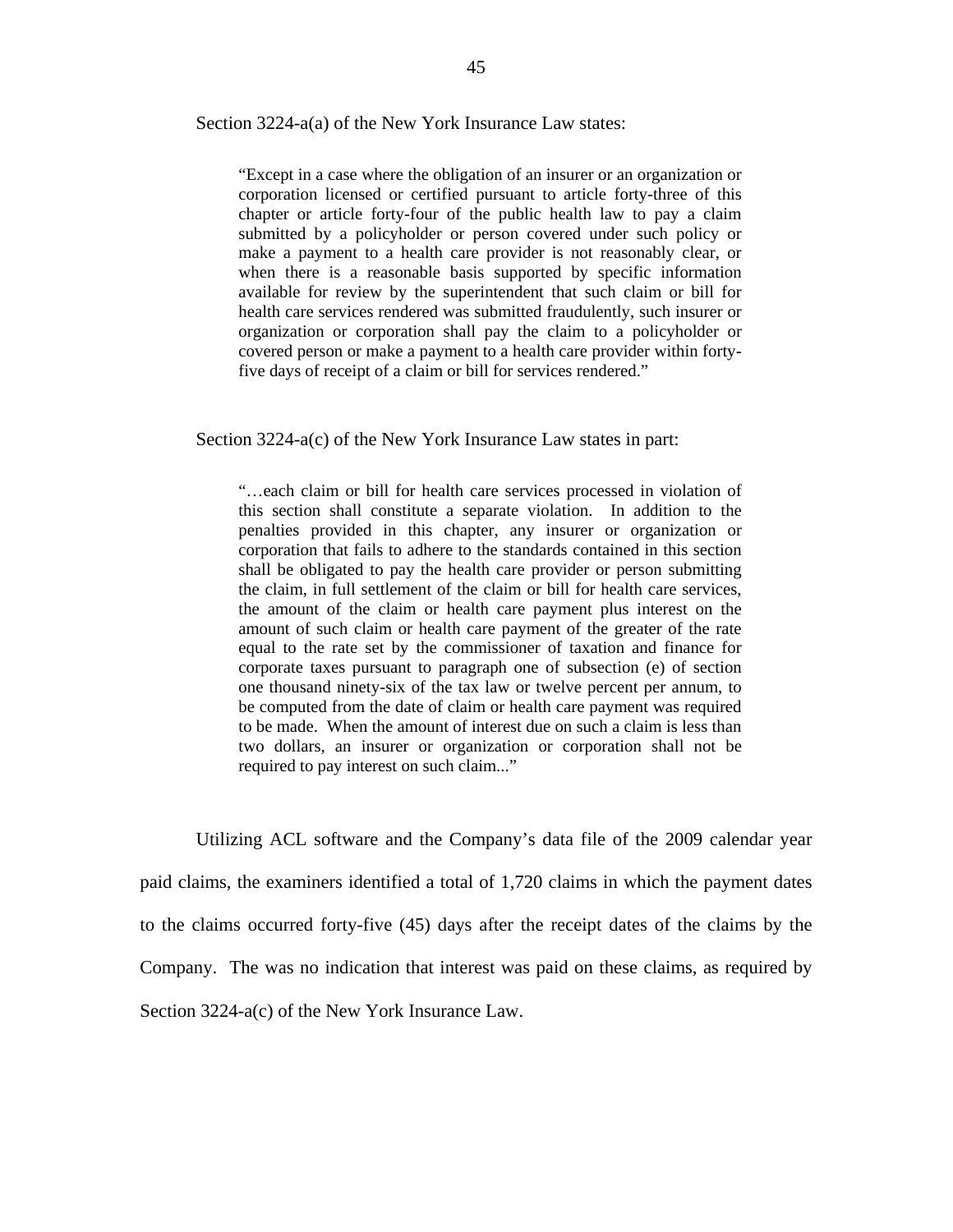<span id="page-47-0"></span>It is recommended that the Company take steps to ensure that the provisions of Section 3224-a(a) of the New York Insurance Law are fully implemented and complied with.

It is also recommended that the Company take steps to ensure that the provisions of Section 3224-a(c) of the New York Insurance Law, regarding the payment of interest, are fully implemented and complied with by Freelancers.

#### D. Explanation of Benefits Statements

As part of the review of the Company's claims practices and procedures, an analysis of the Explanation of Benefits Statements ("EOBs") sent to the subscriber and/or provider of the Company, was performed. An EOB is an important link between the subscriber, the provider and the Company. It should clearly communicate to the subscriber and/or the provider that the Company has processed a claim and how that claim was processed. It should clearly describe the charges submitted, the date the claim was received, the amount allowed for the services rendered and any balance owed to the provider.

Sections 3234(b)(6) and (7) of the New York Insurance Law state:

"(b) The explanation of benefits form must include at least the following:

(7) a telephone number or address where an insured or subscriber may obtain clarification of the explanation of benefits, as well as a description of the time limit, place and manner in which an appeal of a denial of benefits must be brought under the policy or certificate and a notification that failure to comply with such requirements may lead to forfeiture of a consumer's right to challenge a denial or rejection, even when a request for clarification has been made."

<sup>(6)</sup> a specific explanation of any denial, reduction, or other reason, including any other third-party payor coverage, for not providing full reimbursement for the amount claimed; and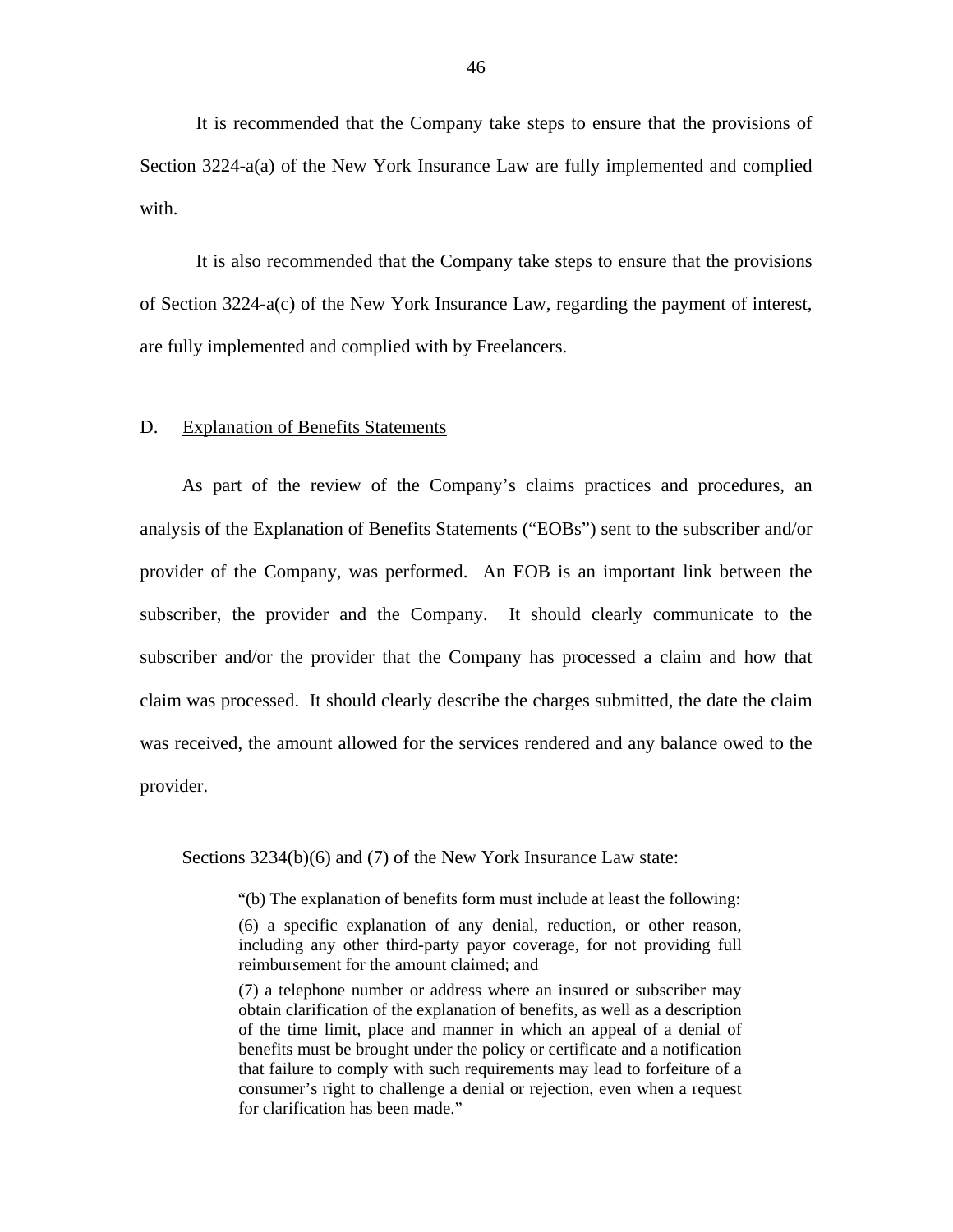The Company violated Section 3234(b)(7) of the New York Insurance Law due to its failure to include in its EOBs, a notification to the recipients that failure to comply with the appeal requirements may lead to forfeiture of a consumer's right to challenge a denial or rejection, even when a request for clarification has been made.

It is recommended that the Company comply with Section 3234(b)(7) of the New York Insurance Law by ensuring that the required wording be included on the Company's EOBs.

The following EOB related issues were also noted as a result of an investigation by the Department's CAU in connection with complaint filings received regarding the Company:

- Claims were incorrectly adjudicated, with an EOB denial that a pre-existing condition exclusion applied, instead of the EOB reflecting that additional information was required to determine whether a pre-existing condition exclusion should have applied.
- Zero payment denials Claims were processed; however, the EOBs indicated a 100% provider discount. It was subsequently determined that the claims were actually denied for untimely filing. The previously provided EOB gave no indication that the claims were denied or the reason for the denial, in violation of Section 3234(b)(6) of the New York Insurance Law.

In the case of the Company incorrectly denying the claims due to a pre-existing condition, Freelancers stated to the CAU in July 2010 that in an effort to improve member communication and internal data tracking capabilities, the Company was in the process of revising the verbiage related to the reason code used on claims for which a pre-existing condition investigation was ongoing to *"more information needed, preexisting condition may apply.*"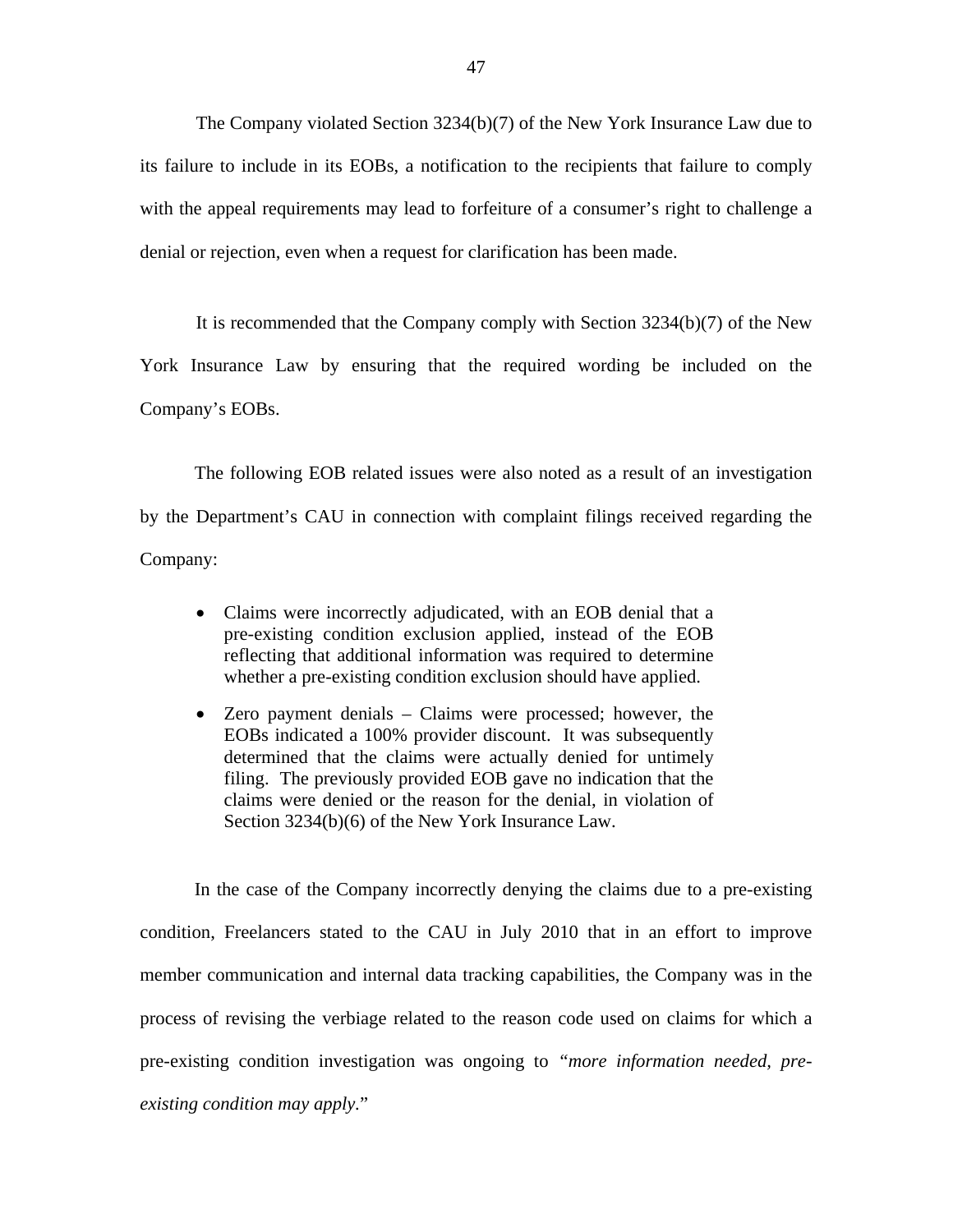<span id="page-49-0"></span>It is recommended that the Company refrain from the systematic practice of denying claims based on pre-existing conditions without having received sufficient, credible medical information necessary to render such decision.

It is also recommended that the Company comply with Section 3234(b)(6) of the New York Insurance Law and revise the verbiage on its Explanation of Benefits to indicate a pre-existing condition investigation is ongoing, whenever additional information related to a pre-existing condition is needed to fully adjudicate the claim.

It is further recommended that the Company comply with Section 3234(b)(6) of the New York Insurance Law by providing, when applicable, on EOBs, the denial code(s) that reflect the basis and specific explanation(s) for any denial of payments.

#### E. Advertising and Marketing

Part 215.13(a) of Department Regulation No. 34 (NYCRR 215.13(a)) states in part the following:

> "The name of the actual insurer and the form number or numbers advertised shall be identified and made clear in all of its advertisements. In addition, advertisements shall not use trade names, any insurance group designation, name of the parent company of the insurer… which without disclosing the name of the actual insurer would have the capacity and tendency to mislead or deceive as to the true identity of the insurer…"

The Company's advertising and marketing files revealed that the advertising contents disseminated during the examination period were not compliant with the aforementioned Regulation. For example, most of the advertisements either listed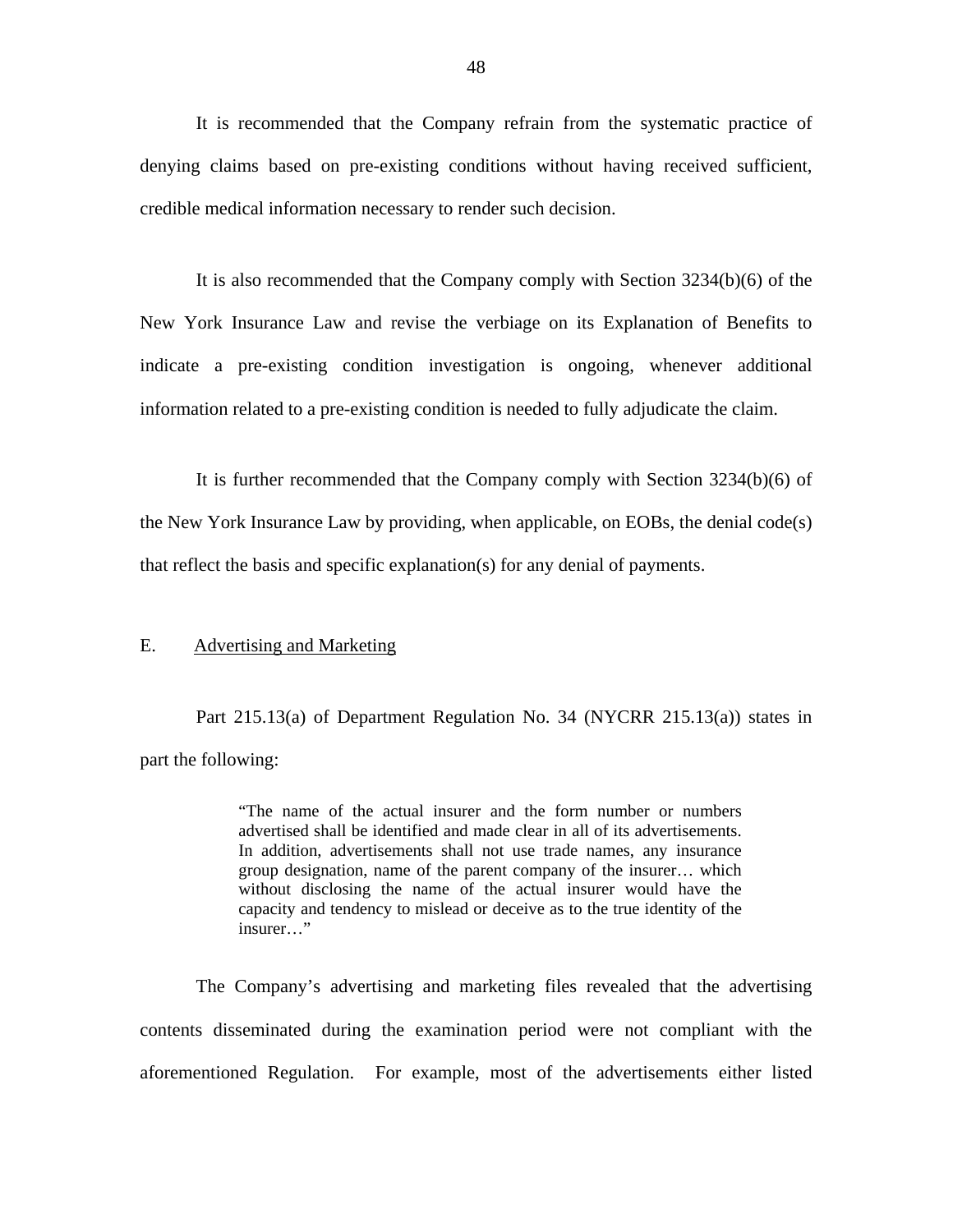improperly the name Freelancers Union, Inc. (the "Parent") only or both Freelancers Union, Inc. and Freelancers Insurance Company, Inc. with the Parent's name and brand being more prominently displayed. In such cases, Freelancers Insurance Company, Inc. appeared as nondescript and/or in the "fine print" section of the advertisements.

It is recommended that the Company comply with the requirements of Department Regulation No. 34 with regard to its advertising and marketing materials.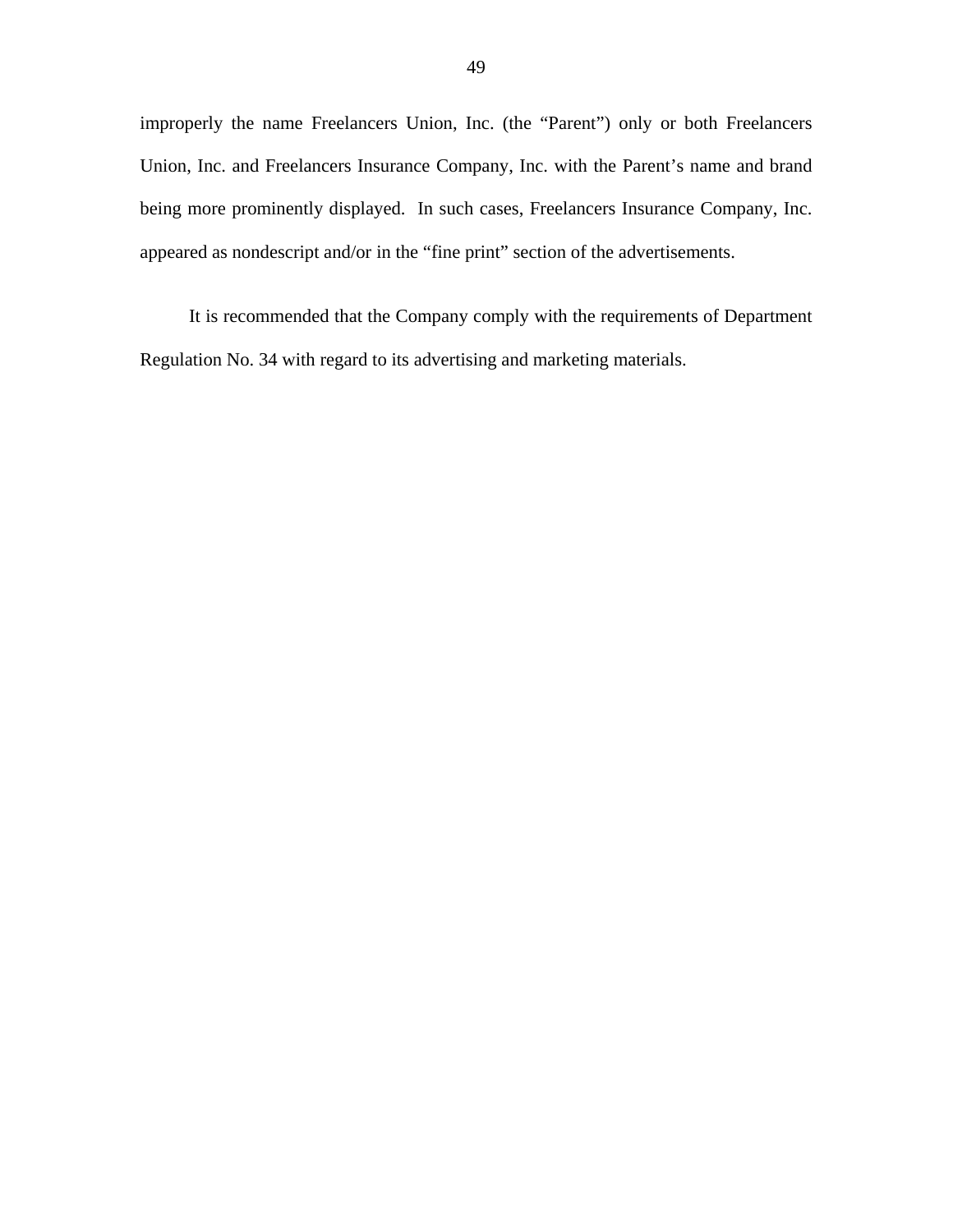## **9. SUMMARY OF COMMENTS AND RECOMMENDATIONS**

## **PAGE NO.**

## **ITEM**

### A. Management and Controls

- i. It is recommended that the Board of Directors of the Company follow prudent business practices by ensuring that its executive management, at all times, are employees of the Company. 9
- ii. It is recommended that the Board of Directors implement a viable plan of succession, including staffing Freelancers with Vice-Presidents who can duly perform or assume the duties of the President, if called upon by the Board. 10

### B. Reinsurance

It is recommended that the Company, with regard to its reinsurance agreements, state in the agreements that such exclusion does not apply to Freelancers Union, Inc., as an association group. 13

#### C. Holding Company System

- i. It is recommended that the Company comply with Sections 1505(d)(1) and 1505(d)(3) of the New York Insurance Law relative to transactions with members of its holding company system. 18
- ii. It is recommended that the Company comply with Department Regulation No. 52, Parts 80-1.2 and 80-1.4 with regard to its HC-1 Annual Registration Statement filings. 20

#### D. Allocation of Expenses

- i. It is recommended that the Company comply with the requirements of Sections 1505(a) and (b) of the New York Insurance Law with regard to transactions within its holding company system. 22
- ii. It is also recommended that the Company comply with Part 106.6 of Department Regulation No. 30 by maintaining proper records to support the allocation percentages used for its expenses. 23
- iii. It is recommended that Freelancers refrain from reimbursing FUI for allocated expenses that are the direct costs of FUI only, and that it classify expense groups in compliance with SSAP No. 70. 23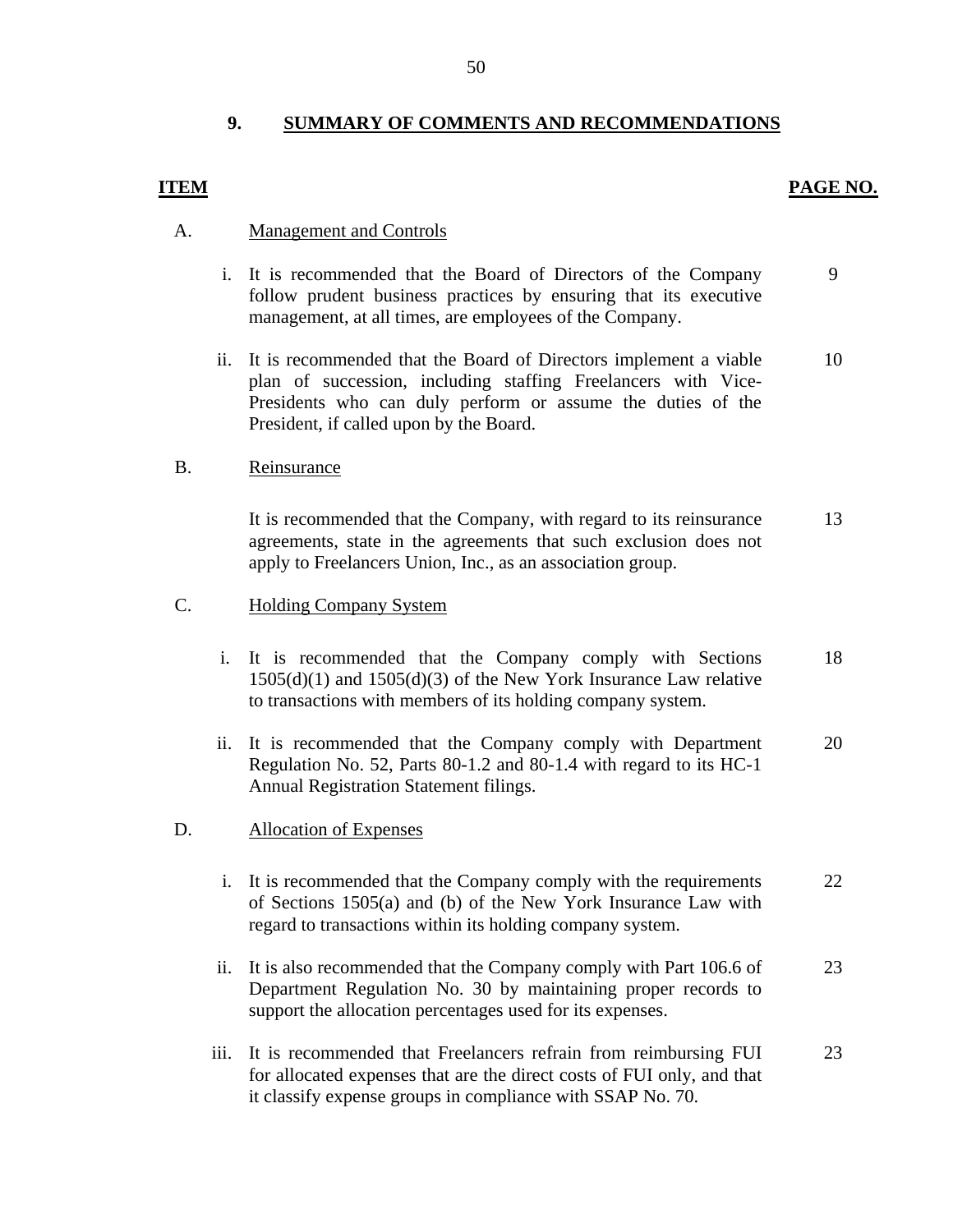## **ITEM PAGE NO.**

24

### D. Allocation of Expenses (Cont'd)

iv. It is also recommended that all expenses paid by Freelancers which are directly allocated to expenses of FUI, including FUI's fund raising and social and political activities, be repaid with interest, to Freelancers. It is further recommended that the Company's officers abide by their fiduciary duty in regard to the management of the Company's operations and finances.

#### E. Accounts and Records

- i. It is recommended that Freelancers establish internal control procedures to address the current practice that allows Company signatories to have the sole authority to authorize large transfers of funds from the Company's bank accounts. 24
- ii. It is further recommended that the Company's procedures be amended to include policies that grant to the Company's officers and employees check signing authority that is commensurate with their job title and responsibilities. In addition, a policy should be developed that requires multiple signatures / approvals for checks and wire transfers above a defined amount. 25
- iii. It is recommended that all funds belonging to the Company reside in accounts under its control and that such funds be moved or transferred to FUI only as needed, and with proper authorization, to pay debts and other expenses related to its operations. 26
- iv. It is recommended that the Company comply with Paragraph 6 of SSAP No. 55 when determining liabilities for unpaid claims and claim adjustment expenses incurred under its accident and health contracts. 28
- v. It is also recommended that the Company comply with the requirements of Section 1303 of the New York Insurance Law when determining liability amounts for unpaid claims and claim adjustment expenses incurred under its accident and health contracts. 28
- vi. It is also recommended that the Company exercise greater oversight of its claims processing by its third-party administrator. 28
- vii. It is recommended that the Company comply with the requirements of Section 1217 of the New York Insurance Law and Department Regulation No. 152, respectively, with regard to the Company's payment of expenses and also its maintenance of related records. 29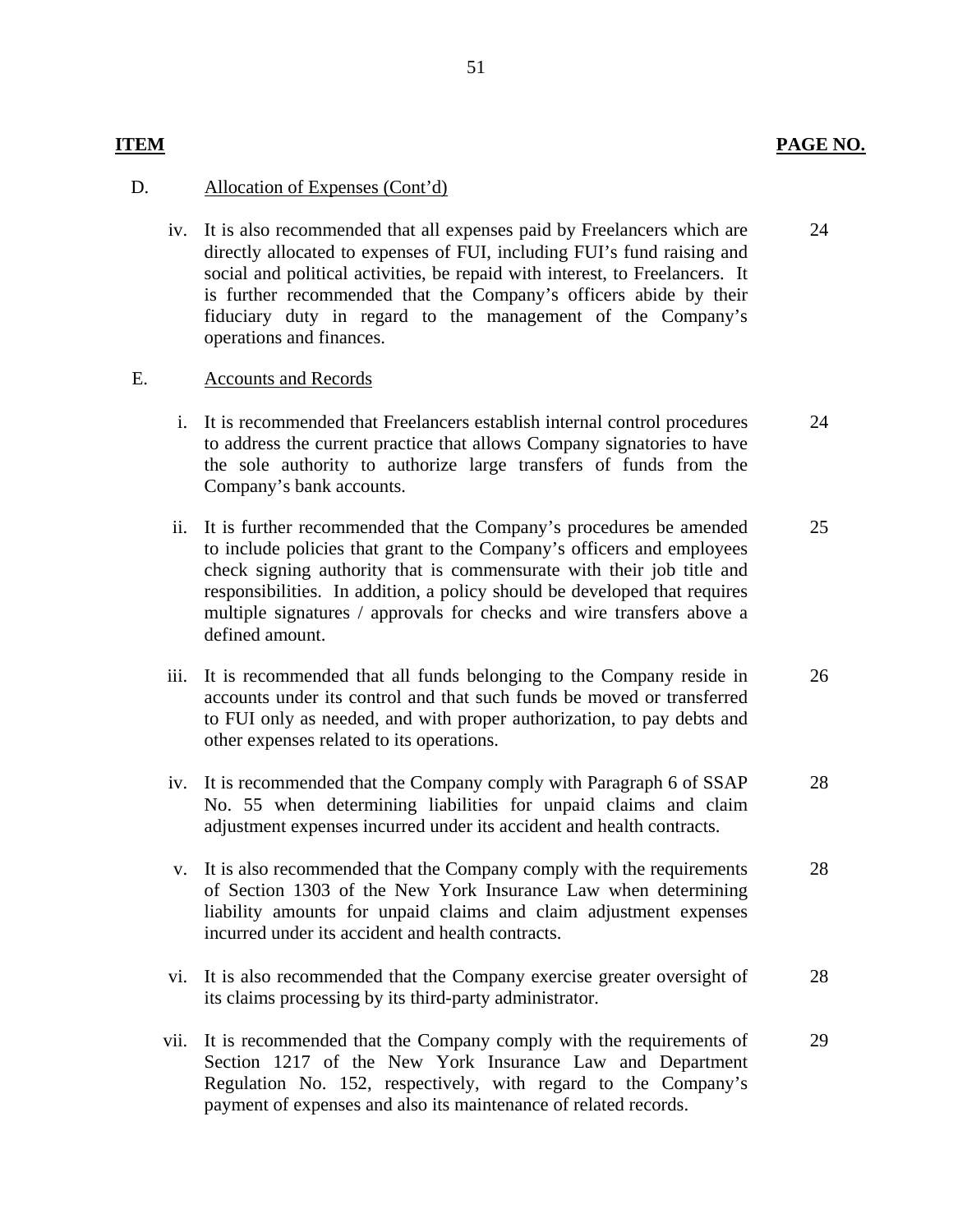## **ITEM** PAGE NO.

## E. Accounts and Records (Cont'd)

viii. It is recommended that the Company execute a bank custodial agreement for the safekeeping of Freelancers' invested assets. Such custodial agreement should comply with the requirements of Section 3, Item F of the *NAIC Financial Condition Examiners Handbook.*  30

## F. Unsecured Loans

It is recommended that the Company comply with the requirements of Section  $4207(b)(1)$  of the New York Insurance Law with regard to approval of dividends. 36

### **Market Conduct Activities**

### G. Consumer Complaints

- i. It is recommended that the Company correctly identify those claims that address pre-existing conditions and process such claims appropriately. 39
- ii. It is also recommended that claims be paid within the timeframe mandated by the Prompt Pay Law (Section 3224-a(a) of the New York Insurance Law) and that appropriate interest be paid as required by statute (Section 3224-a(c) of the New York Insurance Law). 39
- iii. It is recommended that the Company, based on the corrective actions discussed with the Department's Consumer Assistance Unit, continue to assess and monitor the effectiveness of the policies and procedures implemented by the Company to address member billing, enrollment, and claims processing related matters. 41

#### H. Claims Processing

- i. It is recommended that Freelancers implement the procedures necessary to ensure that it provides proper oversight of its claims processing vendor(s). 43
- ii. It is recommended that the Company comply with the items set forth in Department Circular Letter No. 9 (1999). 44
- I. Prompt Pay Law
	- i. It is recommended that the Company take steps to ensure that the provisions of Section 3224-a(a) of the New York Insurance Law are fully implemented and complied with. 46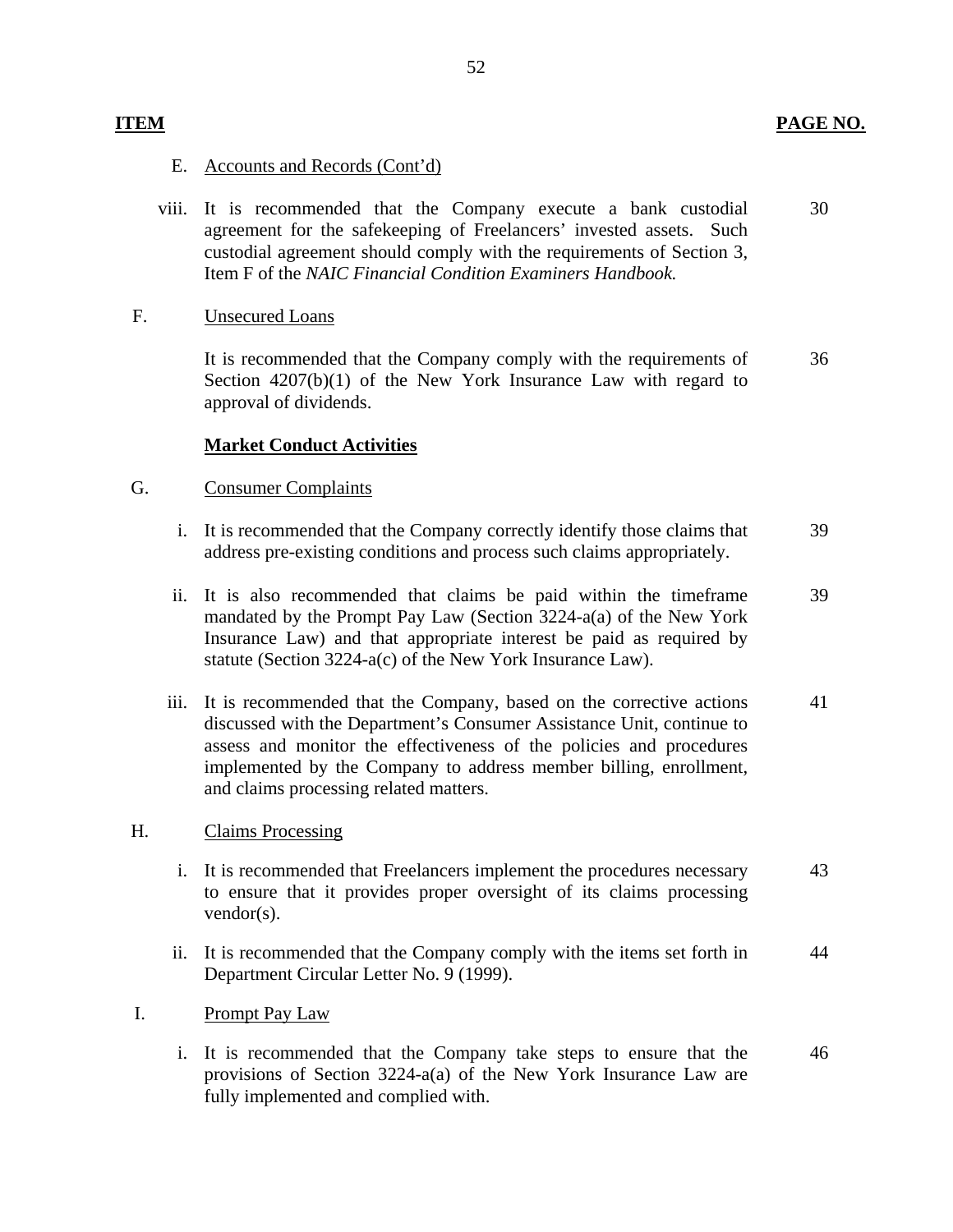## I. Prompt Pay Law (Cont'd)

ii. It is also recommended that the Company take steps to ensure that the provisions of Section 3224-a(c) of the New York Insurance Law, regarding the payment of interest, are fully implemented and complied with by Freelancers. 46

## J. Explanation of Benefits Statements

- i. It is recommended that the Company comply with Section 3234(b)(7) of the New York Insurance Law by ensuring that the required wording be included on the Company's EOBs. 47
- ii. It is recommended that the Company refrain from the systematic practice of denying claims based on pre-existing conditions without having received sufficient, credible medical information necessary to render such decision. 48
- iii. It is also recommended that the Company comply with Section 3234(b)(6) of the New York Insurance Law and revise the verbiage on its Explanation of Benefits to indicate a pre-existing condition investigation is ongoing, whenever additional information related to a pre-existing condition is needed to fully adjudicate the claim. 48
- iv. It is further recommended that the Company comply with Section 3234(b)(6) of the New York Insurance Law by providing, when applicable, on EOBs, the denial code(s) that reflect the basis and specific explanation(s) for any denial of payments. 48

## K. Advertising and Marketing

It is recommended that the Company comply with the requirements of Department Regulation No. 34 with regard to its advertising and marketing materials. 49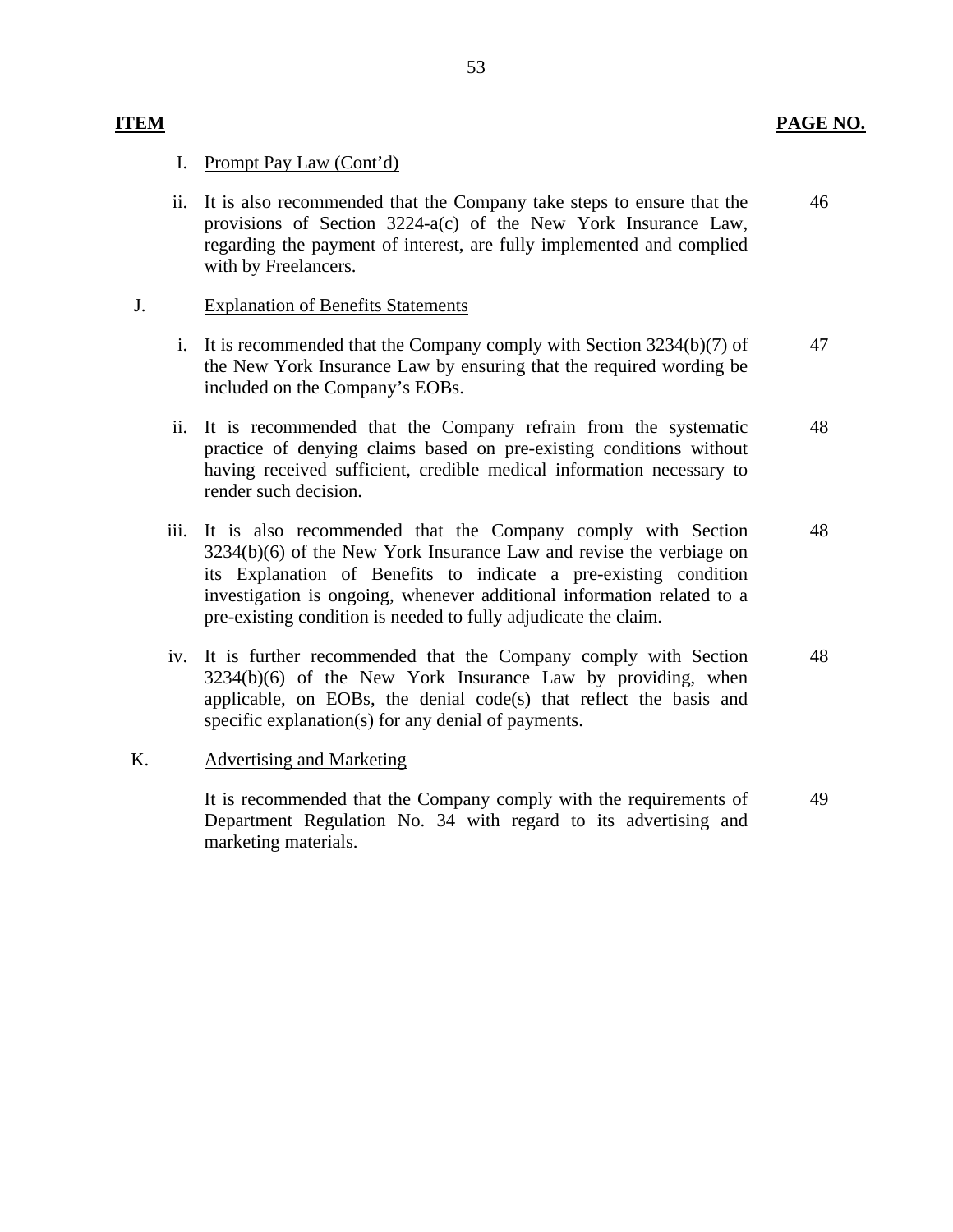Respectfully submitted,

 $\frac{1}{S}$ Kenneth I. Merritt Associate Insurance Examiner

STATE OF NEW YORK ) )SS.  $\lambda$ COUNTY OF NEW YORK)

KENNETH I. MERRITT, being duly sworn, deposes and says that the foregoing report submitted by him is true to the best of his knowledge and belief.

> $\frac{|S|}{|S|}$ Kenneth I. Merritt

Subscribed and sworn to before me this \_\_\_\_\_ day of \_\_\_\_\_\_\_\_\_ 2013.